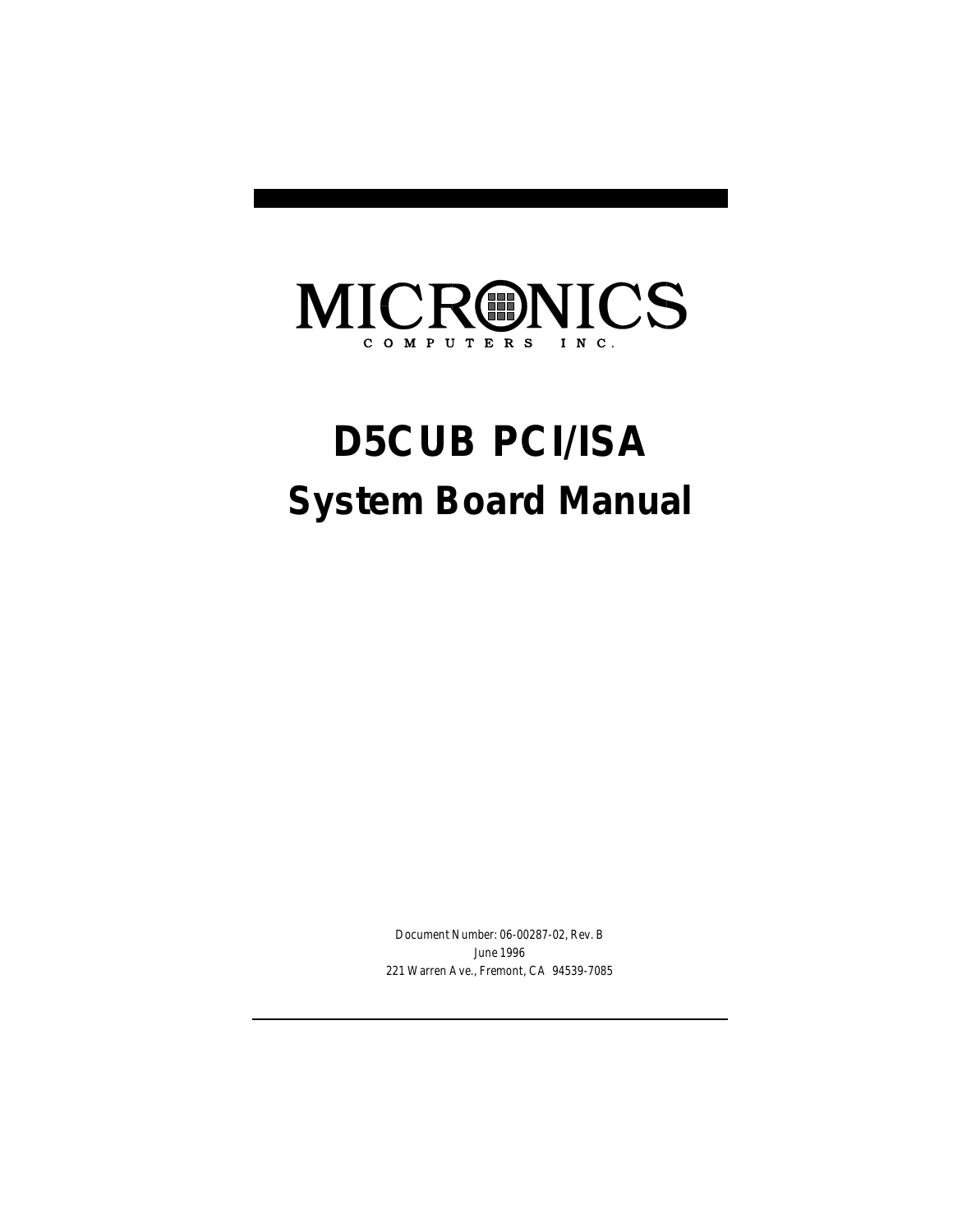# Copyright Notices

2 in the D5CUB PCI/ISA system board manual has been carefully checked Copyright © 1996 Micronics Computers, Inc. The information contained and is believed to be accurate. Micronics assumes no responsibility for any inaccuracies that may be contained in this document. Micronics makes no commitments to update or to keep the information in this manual at a current level when changes are made to the product.

Micronics reserves the right to make improvements to this document and/or product at any time and without notice. All Rights Reserved. No part of this document may be photocopied, reproduced, translated, or reduced to any medium or machine form without prior, written consent from Micronics.

#### Portions of the Manual

Portions of this manual were copied (with permission) from Award Software Inc. and Micro Computer Systems, Inc. All rights reserved.

#### **Trademarks**

Award Modular BIOS is a registered trademark of Award Software Inc. IBM is a registered trademark of International Business Machines. Microsoft and Windows are registered trademarks of Microsoft Corporation. Intel and PCI are registered trademarks of Intel Corporation. All other product names mentioned herein are used for identification purposes only and may be the trademarks of their respective companies.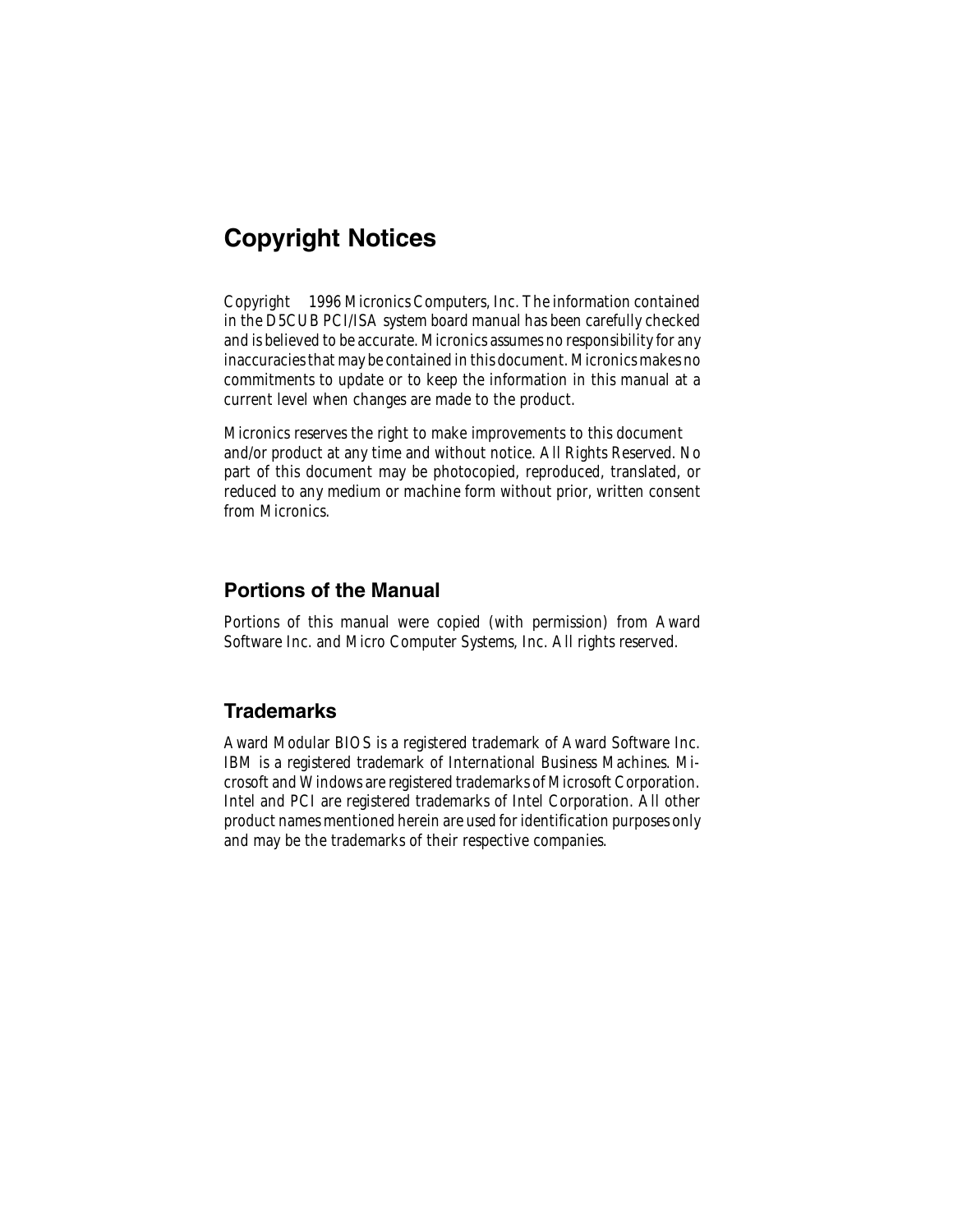# Table of Contents

| Introduction                             | 5              |
|------------------------------------------|----------------|
| Features                                 | 6              |
| Software Compatibility                   | $\overline{7}$ |
| Before You Begin                         | 8              |
| <b>Section 1 - Quick Installation</b>    | 9              |
| Installing the D5CUB                     | 9              |
| <b>Section 2 - Configuring the D5CUB</b> | 13             |
| <b>Static Electricity</b>                | 13             |
| Office Environment                       | 13             |
| D5CUB System Board                       | 14             |
| Jumper Settings                          | 15             |
| <b>Section 3 - Installing the D5CUB</b>  | 21             |
| Introduction                             | 21             |
| <b>System Memory Support</b>             | 21             |
| Installing the D5CUB                     | 22             |
| <b>Tools Required</b>                    | 22             |
| <b>Equipment Required</b>                | 22             |
| System Memory                            | 23             |
| SIMMs Supported                          | 23             |
| <b>Upgrading Rules</b>                   | 23             |
| Mixing EDO and FPM Memory                | 24             |
| Memory Configurations                    | 25             |
| Installing the SIMMs                     | 26             |
| Removing SIMMs                           | 26             |
| Installing a CPU                         | 27             |
| Installing a PCI Peripheral Card         | 28             |
| Installing an ISA Peripheral Card        | 29             |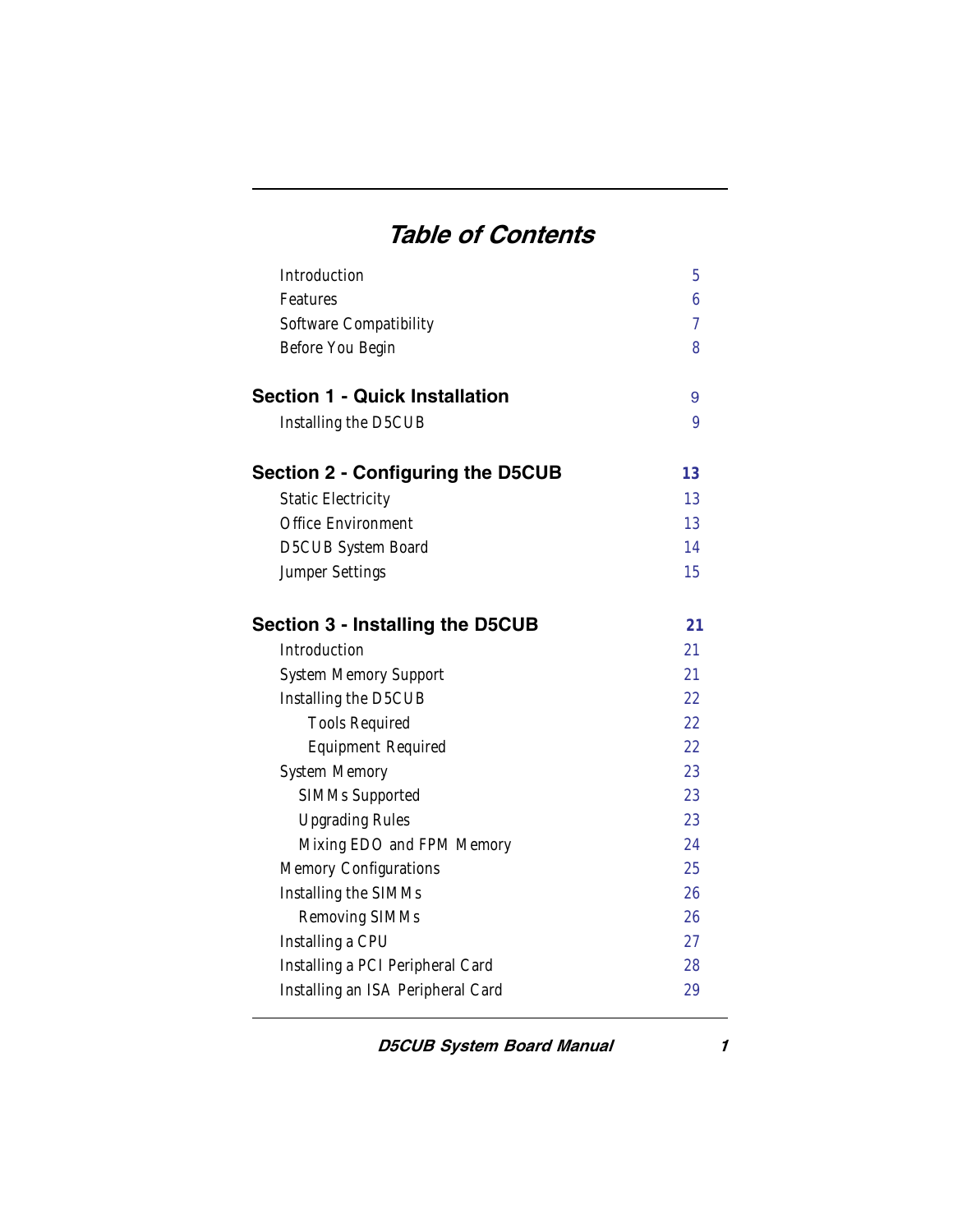| Installing a CD-ROM Drive<br>Installing the Sound Interface Card<br><b>Connecting Sound Devices</b> | 30<br>31<br>32 |
|-----------------------------------------------------------------------------------------------------|----------------|
| <b>Section 4 - The BIOS Setup Utility</b>                                                           | 35             |
| Configuration                                                                                       | 35             |
| <b>Initial Bootup</b>                                                                               | 35             |
| Setup                                                                                               | 35             |
| Running the Setup Procedure                                                                         | 37             |
| <b>Standard CMOS Setup</b>                                                                          | 38             |
| <b>BIOS Features Setup</b>                                                                          | 40             |
| <b>Chipset Features Setup</b>                                                                       | 43             |
| Power Management Setup                                                                              | 44             |
| PnP/PCI Configuration Setup                                                                         | 46             |
| <b>Load BIOS Defaults</b>                                                                           | 48             |
| Load Setup Defaults                                                                                 | 48             |
| <b>Integrated Peripherals</b>                                                                       | 49             |
| Supervisor Password                                                                                 | 51             |
| User Password                                                                                       | 51             |
| <b>IDE HDD Auto Detection</b>                                                                       | 52             |
| <b>HDD Low Level Format</b>                                                                         | 53             |
| Save and Exit Setup                                                                                 | 54             |
| Exit Without Saving                                                                                 | 54             |
| <b>Section 5 - Installing Sound Device Drivers</b>                                                  | 55             |
| <b>About Device Drivers</b>                                                                         | 55             |
| Installing the Sound Drivers                                                                        | 56             |
| <b>Appendix A - Technical Information</b>                                                           | 57             |
| Specifications                                                                                      | 57             |
| <b>Environmental Specifications</b>                                                                 | 58             |
| Temperature Range                                                                                   | 58             |
|                                                                                                     |                |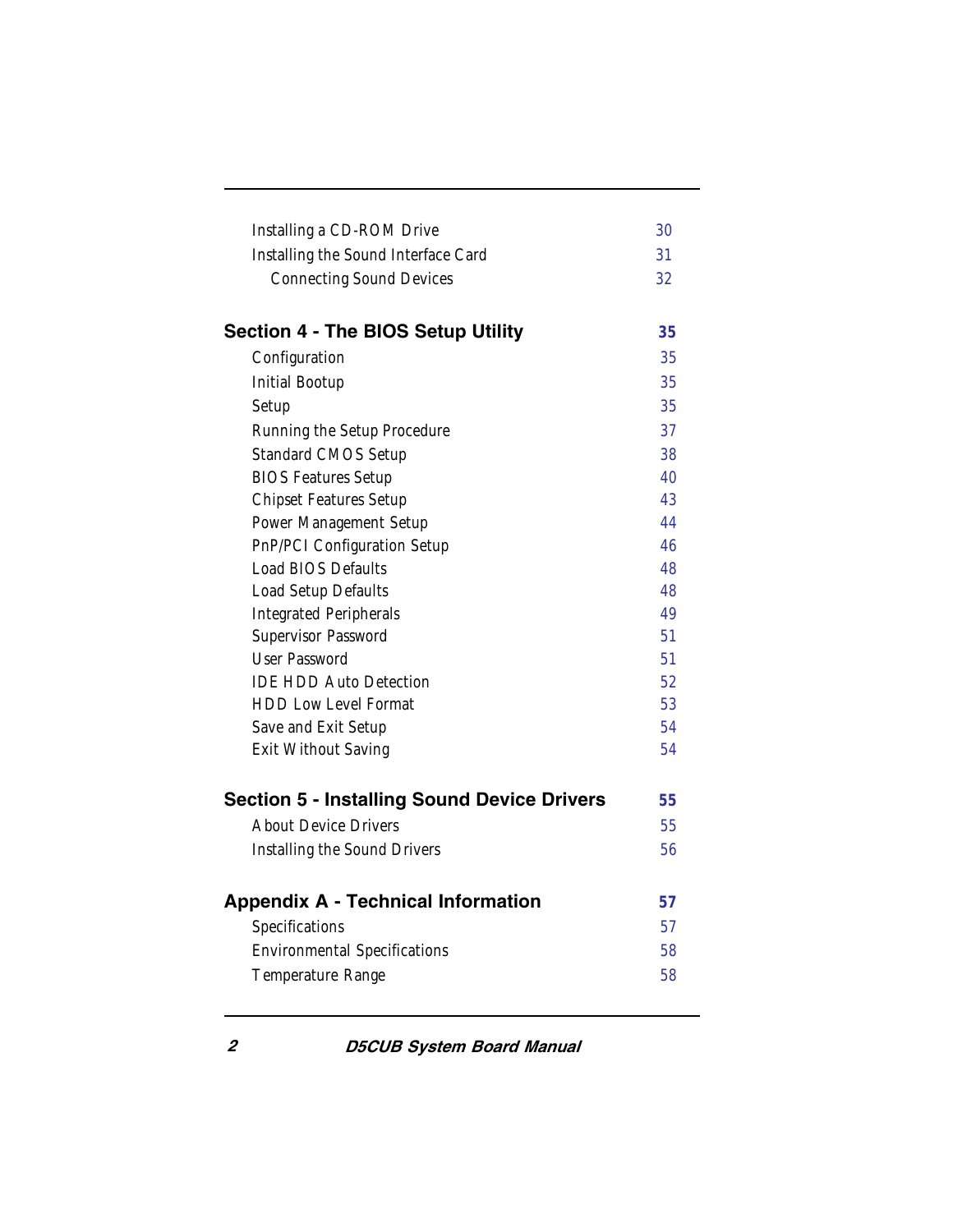| <b>Relative Humidity</b><br><b>Battery Disposal</b><br><b>Technical Support</b><br><b>Online Services</b> | 58<br>59<br>60<br>61 |
|-----------------------------------------------------------------------------------------------------------|----------------------|
| <b>Appendix B - Post Messages</b>                                                                         | 63                   |
| <b>Appendix C - Hard Disk Drive Types</b>                                                                 | 65                   |
| <b>Appendix D - Updating the System BIOS</b>                                                              | 67                   |
| <b>Appendix E - Compatibility</b>                                                                         | 69                   |
| <b>Limited Warranty</b>                                                                                   | 72                   |
| <b>Non-Warranty Service</b>                                                                               | 73                   |
| <b>FCC Statement</b>                                                                                      | 74                   |
| <b>Declaration of Conformity</b>                                                                          | 75                   |
| <b>Index</b>                                                                                              | 76                   |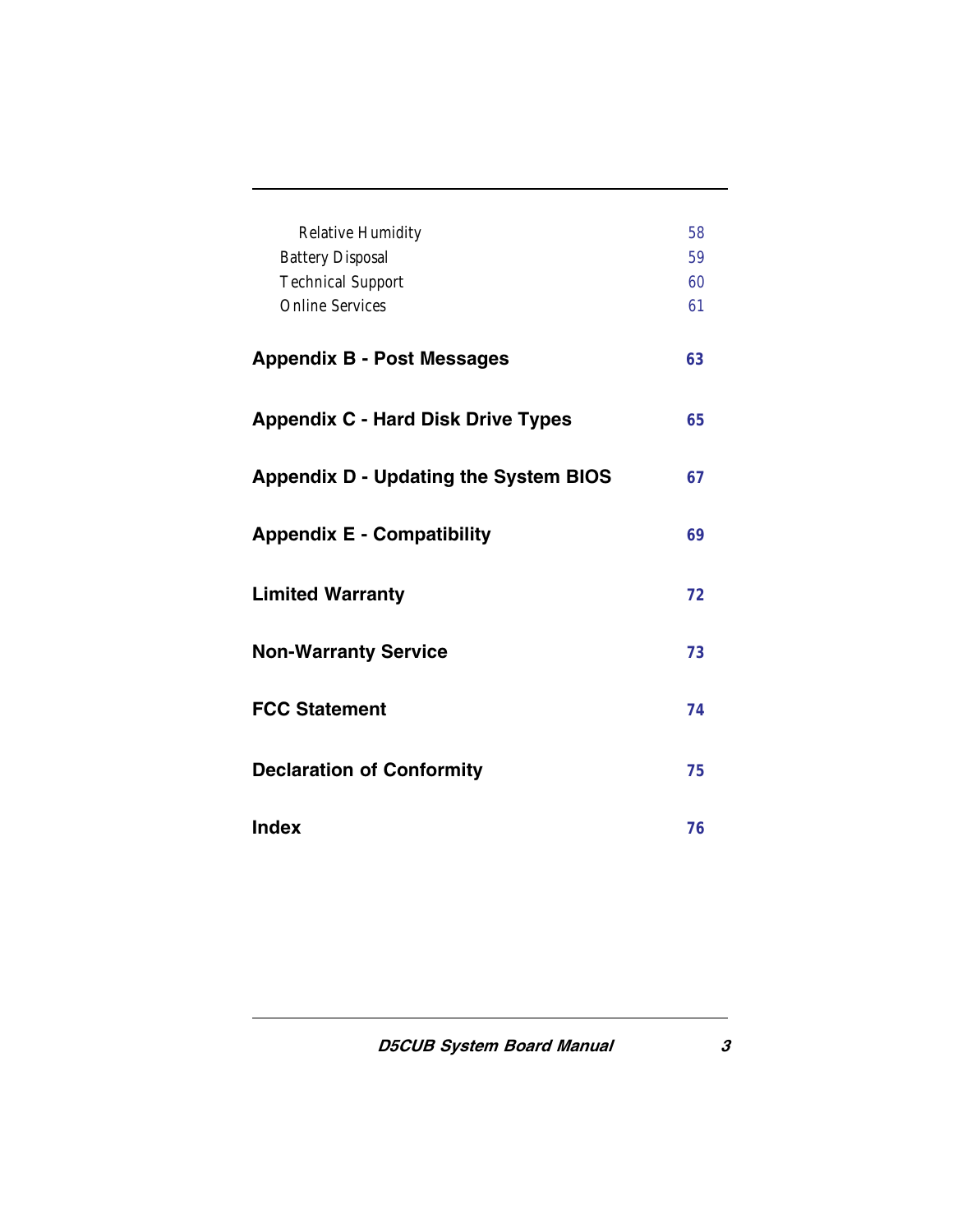### List of Figures

| Figure 1.1: Power-Up Screen                     | 10 |
|-------------------------------------------------|----|
| Figure 2.1: D5CUB System Board                  | 14 |
| Figure 3.1: Installing a 72-Pin SIMM            | 26 |
| Figure 3.2: Installing a CPU                    | 28 |
| Figure 3.3: Installing an ISA Peripheral Card   | 29 |
| Figure 3.4: Connecting the Sound Interface Card | 32 |
| Figure 4.1: Power-Up Screen                     | 36 |
| Figure 4.2: Main CMOS Setup Screen              | 37 |
| Figure 4.3: Standard CMOS Setup Screen          | 38 |
| Figure 4.4: BIOS Features Setup Screen          | 40 |
| Figure 4.5: Chipset Features Setup Screen       | 43 |
| Figure 4.6: Power Management Screen             | 44 |
| Figure 4.7: PnP/PCI Configuration Screen        | 46 |
| Figure 4.8: Integrated Peripherals Screen       | 49 |
| Figure 4.9: IDE HDD Auto Detection Screen       | 52 |
| Figure 4.10: HDD Low Level Format Screen        | 53 |

#### List of Tables

| Table 2.1: System Speed Selection (Intel)    | 15 |
|----------------------------------------------|----|
| Table 2.2: System Speed Selection (Cyrix)    | 15 |
| Table 2.3: Power Supply Voltage Selection    | 16 |
| Table 2.4: Pentium CPU Type Selection        | 16 |
| Table 2.5: TAG SRAM Type Selection           | 16 |
| Table 2.6: Multi I/O Chipset Selection       | 17 |
| Table 2.7: Sound Interface Selection         | 17 |
| Table 2.8: CPU Internal Cache Selection      | 17 |
| Table 2.9: Clear CMOS Memory Selection       | 18 |
| Table 2.10: Clock Ratio Selection            | 18 |
| Table 2.11: Jumper Settings & Functions      | 19 |
| Table 2.12: Connector Settings and Functions | 20 |
| Table 3.1: Memory Configurations             | 25 |
|                                              |    |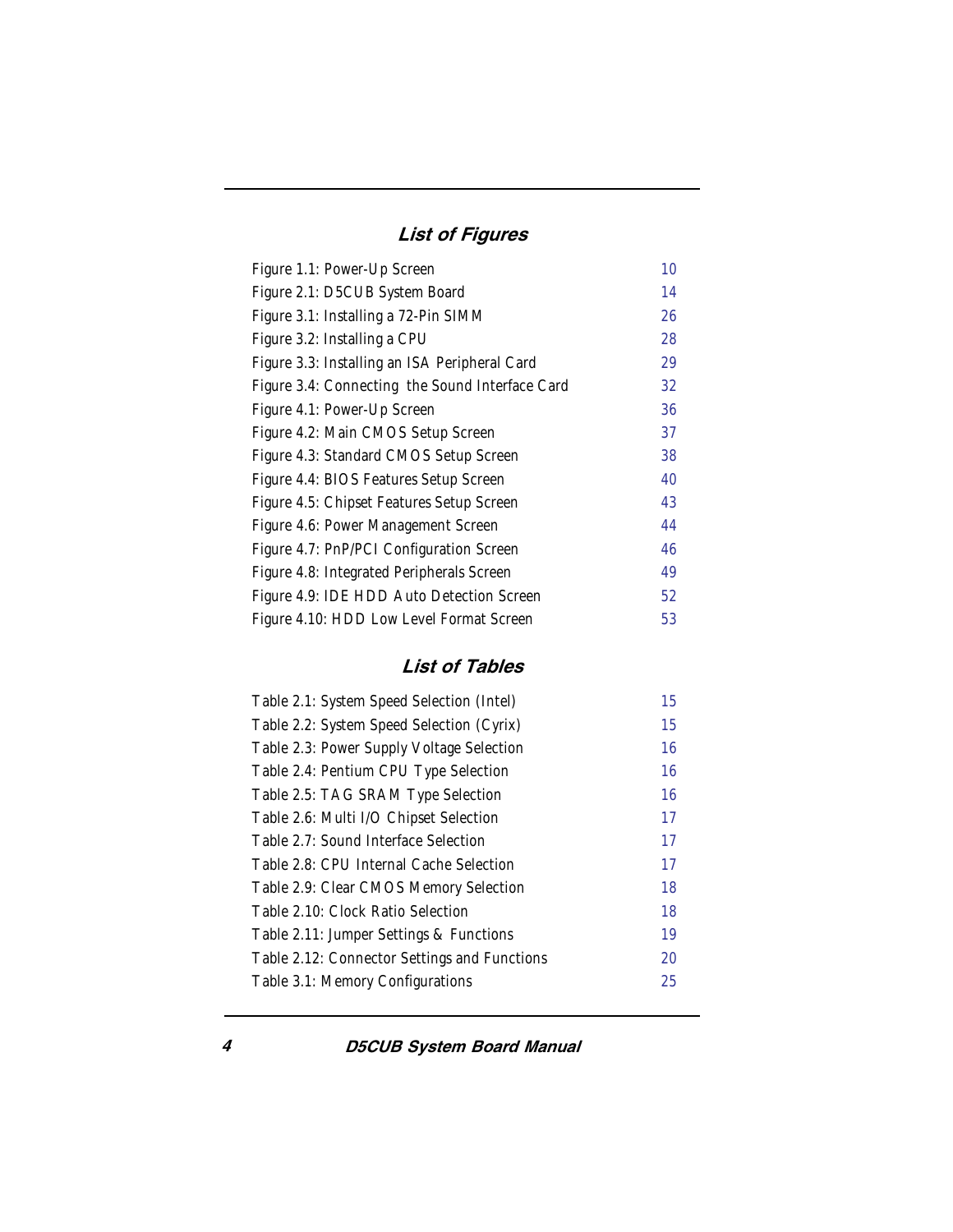# <span id="page-6-0"></span>Introduction

Thank you for choosing the D5CUB system board. The D5CUB provides the latest enhancements in systemboard technology for high-performance desktops.

Based on the Intel 430HX PCIset, the D5CUB provides enhanced PCI throughput and performance for today's demanding applications. The onboard voltage regulator permits the use of Intel's fastest processors and the Cyrix 6x86 processor.

The D5CUB comes with many features. These include support for Fast Page Mode (FPM) and Extended Data Out (EDO) memory, Error Checking and Correction (ECC), pipelined-burst level 2 cache, the Award Plug and Play BIOS and an optional feature for integrated 16 bit sound.

Micronics builds all products to exacting standards, using the highest quality components available. We are proud to provide this system board and believe you will be pleased with your purchase.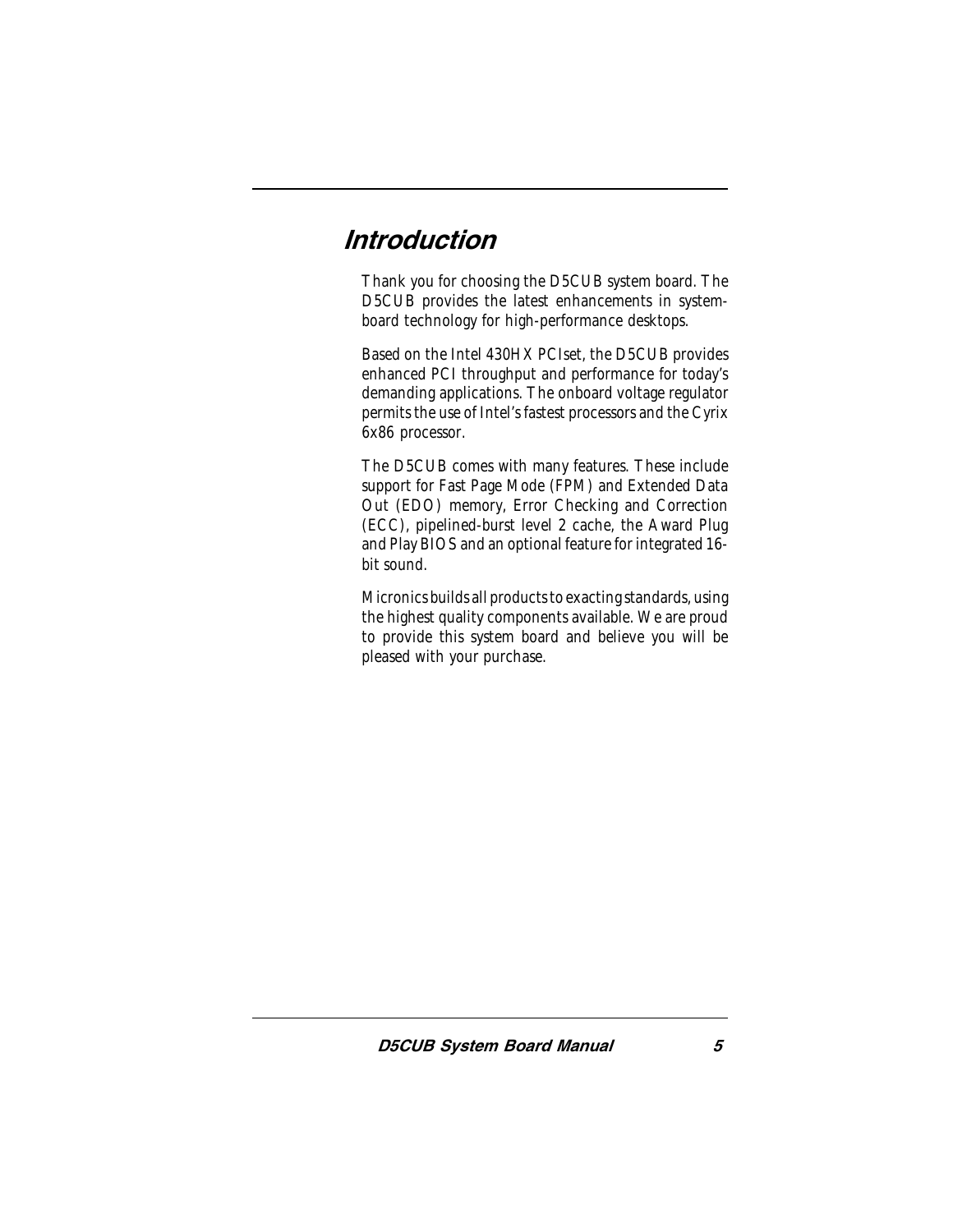## <span id="page-7-0"></span>Features

The D5CUB includes the following features:

 $\mathbf{m}$  Single ZIF socket 7 Supports Intel® 75 - 200 MHz Pentium® and Pentium Overdrive processors Supports Cyrix 6x86 100-133MHz processors VRE support **Intel 430HX PCIset** Intel PIIX 3 SMC 669/UMC8669/ALI M5113 I/O chip  $\mathbb{R}$  Three 32-bit PCI slots Two 16-bit ISA slots One shared PCI/ISA slot  $\Box$  16 KB on-chip Level 1 write-back cache Up to 512K pipelined burst external Level 2 cache Support for up to 256MB of onboard system memory Four 32/36-bit, 72-pin, double-sided SIMM sockets to accommodate: 1MB x 32/36 (4MB) 4MB x 32/36 (16MB) 2MB x 32/36 (8MB) 8MB x 32/36 (32MB) 16 MB x 32/36 (64 MB) Supports EDO memory ECC support via chipset  $\circled{m}$  PCI local bus IDE

Mode 4 Enhanced IDE with Bus Mastering Two resident 40-pin IDE connectors (Primary and Secondary IDE) Auto detection of add-in IDE interface boards Multiple-sector transfer support

Floppy controller for two floppy drives (supports 2.88MB, 1.44MB, 1.2MB, 720K, and/or 360K floppy drives) Auto detection of add-in floppy controllers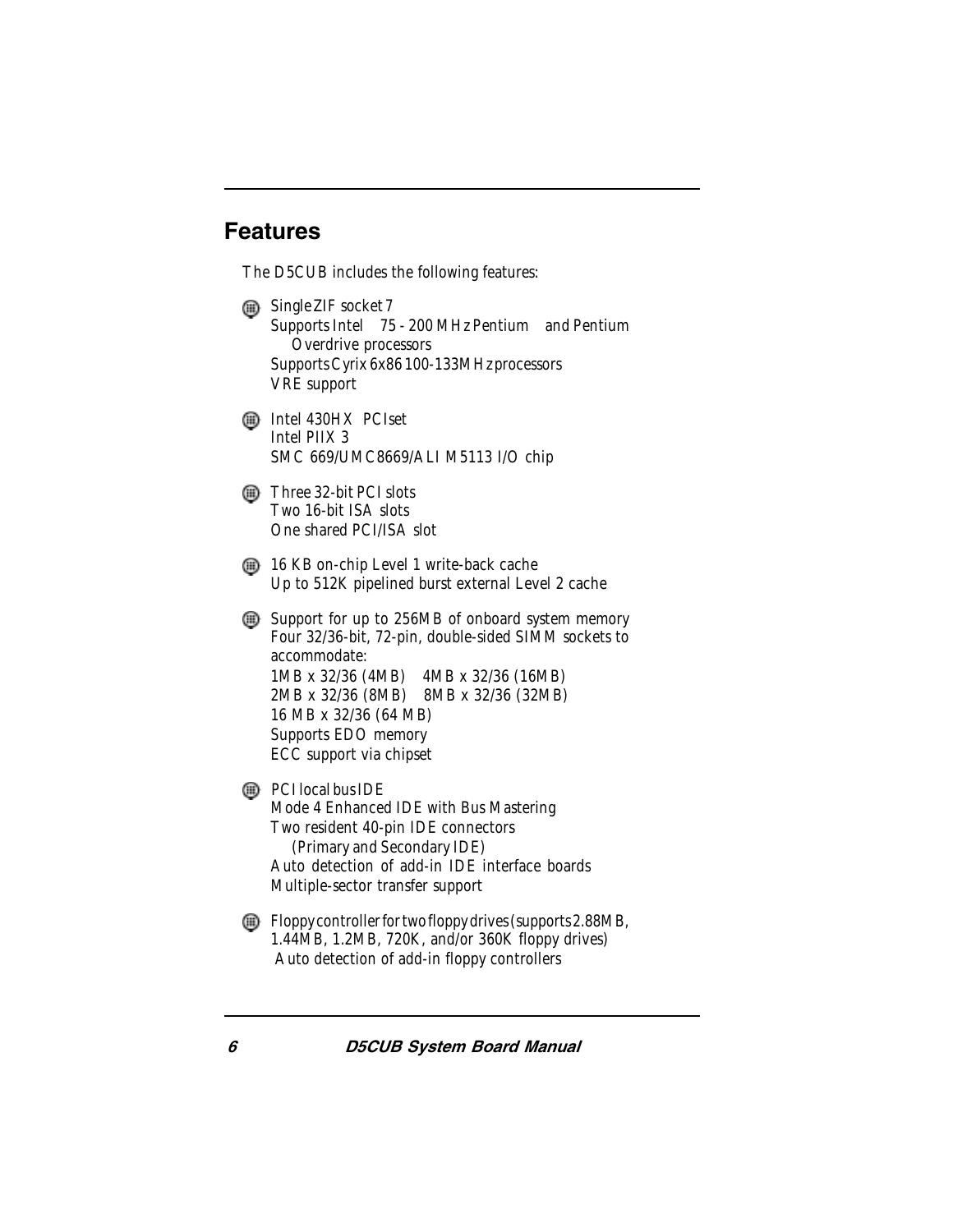- $\binom{1}{x}$  Two onboard 16550-compatible serial ports One onboard parallel port with ECP and EPP support
- Field upgradeable Award BIOS PCI auto configuration Plug and Play ready Auto detection of memory size Auto detection and display of ECC and EDO memory Auto configuration of IDE hard disk types
- <span id="page-8-0"></span> $\circledR$  ESS 1788F Sound Sound Blaster<sup>™</sup>-compatible 16-bit Stereo  $Input/Output$ , Game and MIDI ports (sound support is optional)

# Software Compatibility

The D5CUB system board has been thoroughly tested for compatibility with a variety of operating systems and environments, including:

- Windows 95 and Windows NT
- **A** OS/2 Warp
- SCO UNIX and Open Desktop
- **B** Novell Netware
- $\binom{m}{k}$  MS-DOS 5.0 and 6.2
- PC-DOS
- **B** Solaris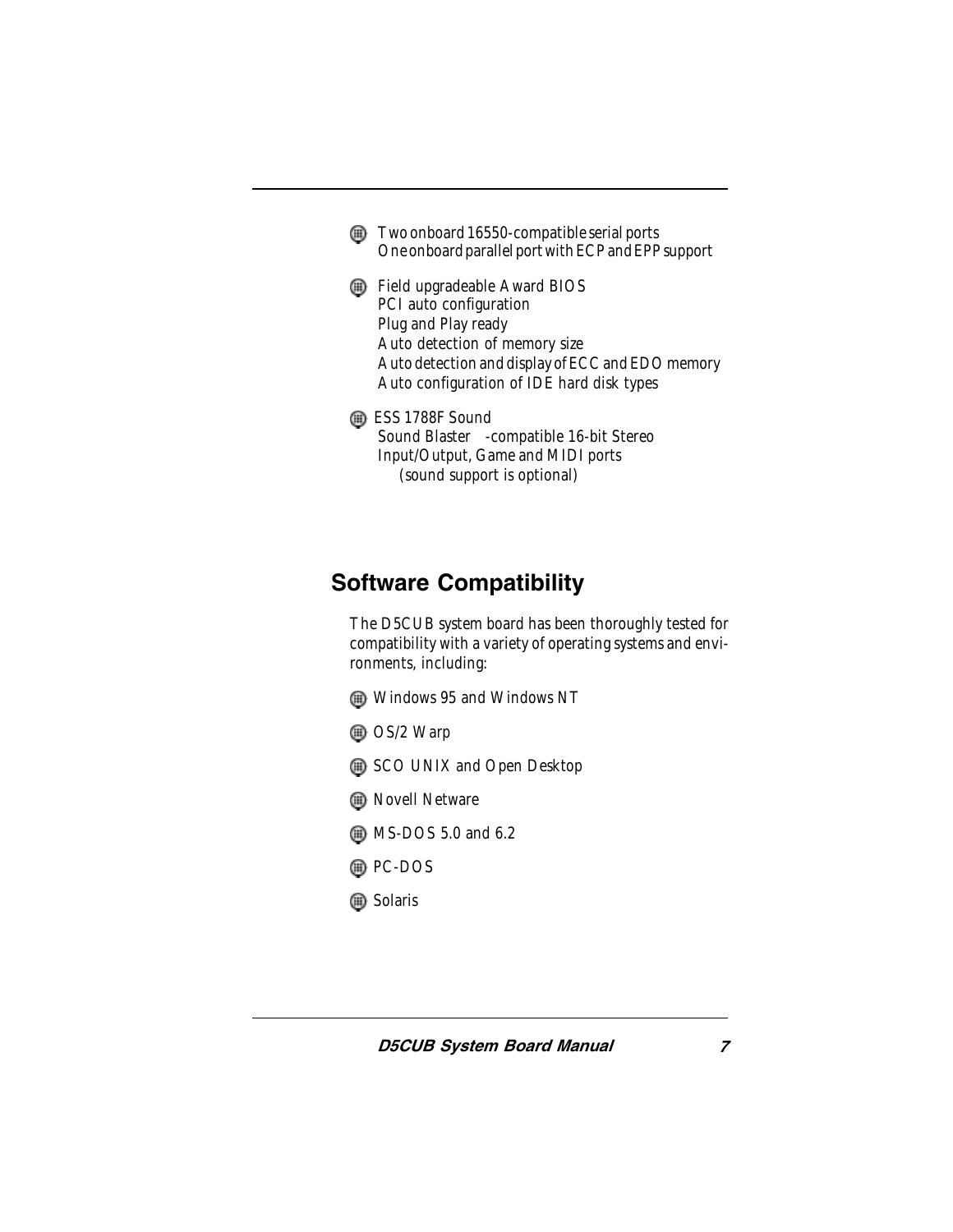# Before You Begin

<span id="page-9-0"></span>This manual will familiarize you with the features, installation and use of your D5CUB. There are several symbols and conventions used throughout this manual to help draw your attention to a feature or to focus on important information:



When you see the Magnifying Glass, it refers to something you should take a closer look at before proceeding further.



When you see the Exclamation Mark, it gives important information on avoiding damage.

#### Common Names

| <b>DRAM</b> | Dynamic Random Access Memory        |
|-------------|-------------------------------------|
| ECC         | Error Checking and Correction       |
| ECP         | <b>Enhanced Communications Port</b> |
| EDO         | <b>Extended Data Out</b>            |
| FPM         | Fast Page Mode                      |
| IDE         | <b>Integrated Drive Electronics</b> |
| PCI         | Peripheral Component Interconnect   |
| SIMM        | Single Inline Memory Module         |
| VR          | Voltage Regulated                   |
| VRE         | <b>Voltage Regulated Extension</b>  |
|             |                                     |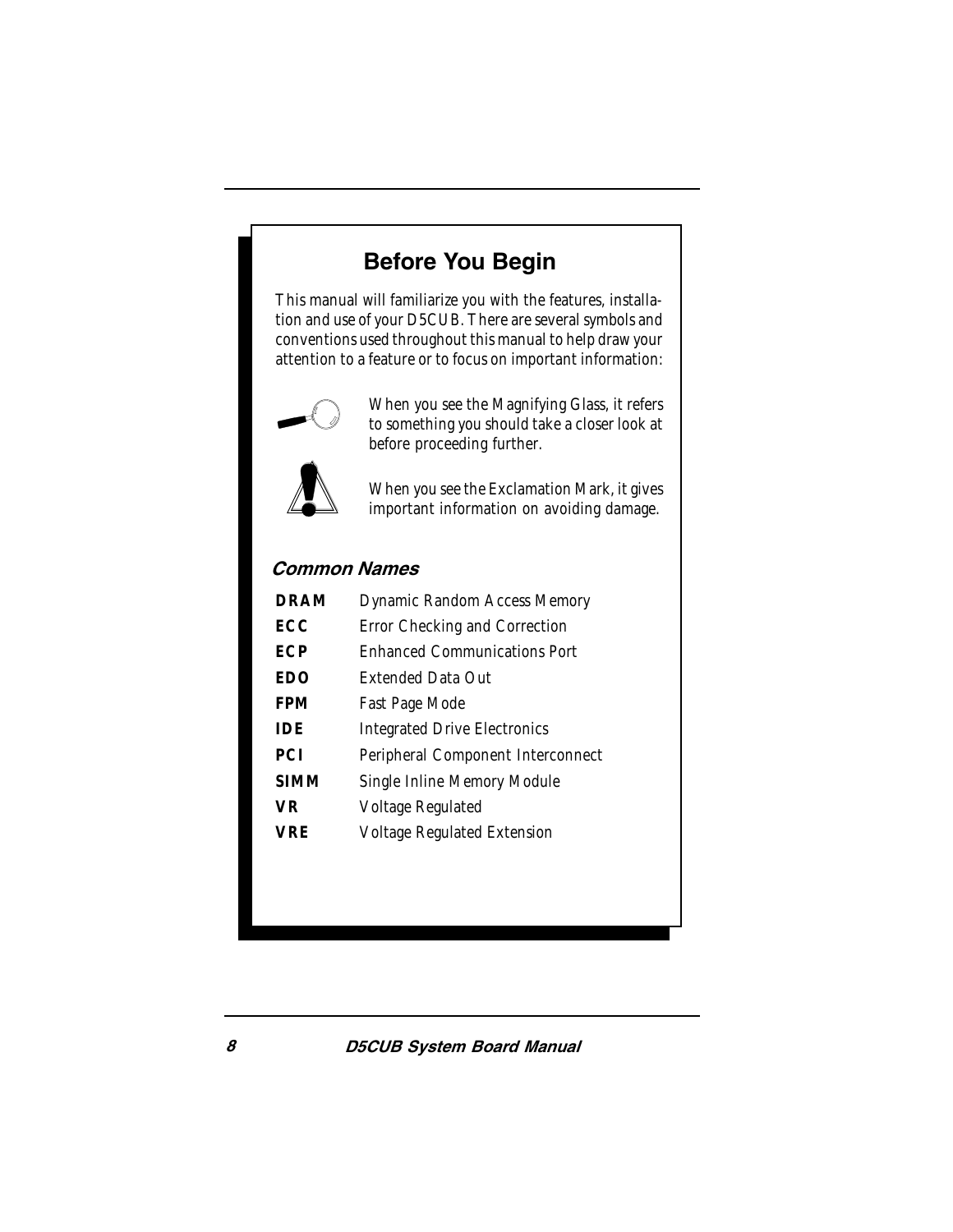**1**

# <span id="page-10-0"></span>Section *Quick Installation*

We know that many experienced people prefer to read as little of the documentation as possible. If this sounds like you, here's the short form to get up and running quickly.

#### **Installing the D5CUB**

- 1. Make backup copies of your installation and configuration diskettes.
- 2. Ground yourself to prevent damaging static discharge by using an anti-static wrist or ankle strap, or touch a safely grounded metal object.
- 3. Remove the D5CUB from its packaging.
- 4. Configure and verify the system board's jumper settings (refer to Jumper Settings in Section 2).
- 5. Install the CPU and the system memory.
- 6. Install the system board in the chassis and make all necessary case connections.
- 7. Install any ISA and PCI add-on peripherals.
- 8. Connect any optional devices.
- 9. Turn the computer on and press the  $\leq$ DEL $>$  key when you see the screen shown in Figure 1.1.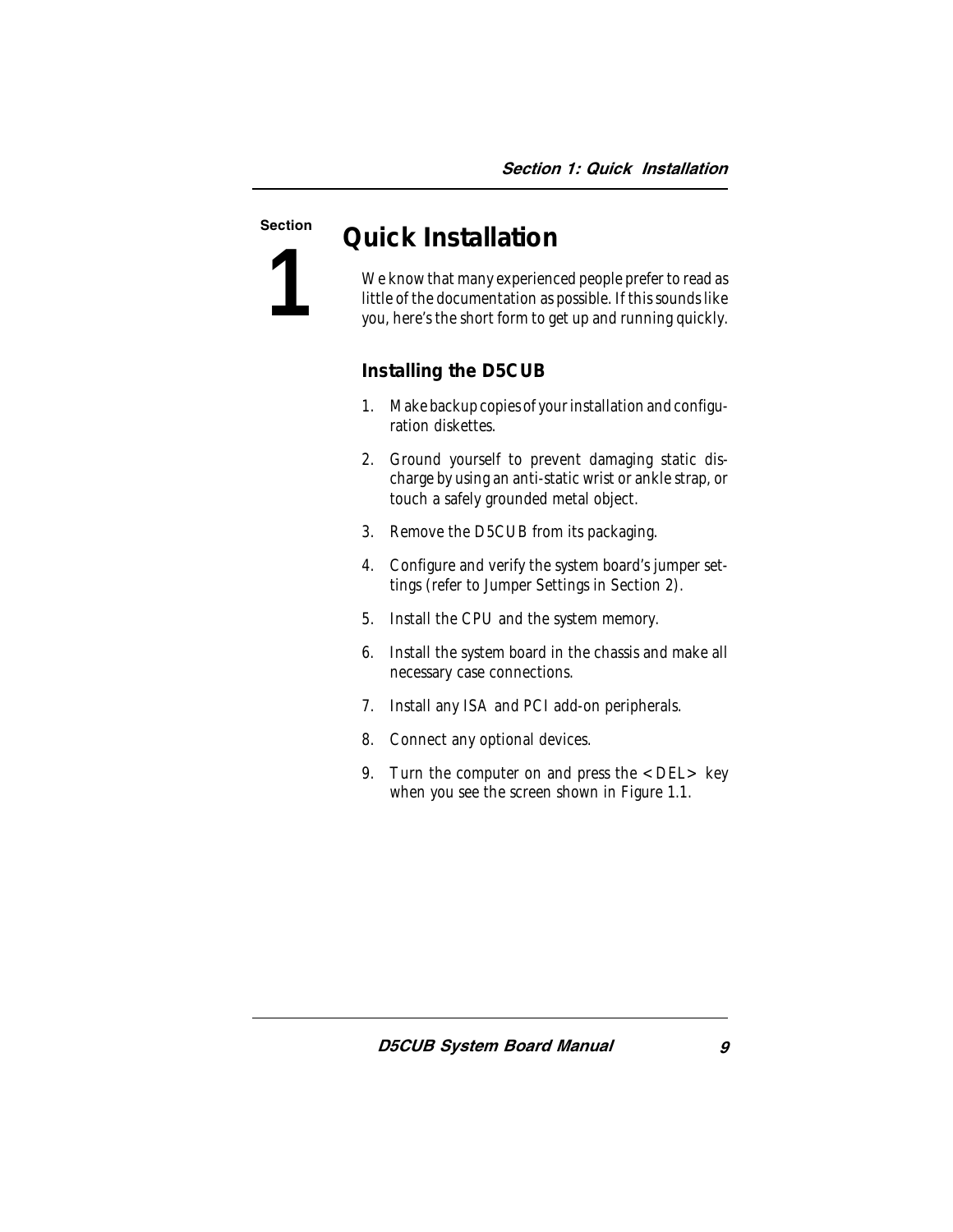<span id="page-11-0"></span>

| Award Modular BIOS vX.XXXX, An Energy Star Ally<br>Copyright (C) 1984-1995 Award Software, Inc. |
|-------------------------------------------------------------------------------------------------|
| <b>D5CUB XX</b>                                                                                 |
| PENTIUM-S CPU at 133MHz<br>Memory Test: XXXXXK OK                                               |
| Award Plug and Play BIOS Extension vX.XX<br>Copyright (C) 1995, Award Software, Inc.            |
| Press DEL to enter SETUP, ESC to skip memory test<br>5/15/96 - XXXXXX - XXXXXXXXXX-XX           |

Figure 1.1: Power-Up Screen

- 10. If necessary, use the arrow keys to move the highlight to STANDARD CMOS SETUP and press <Enter>.
- 11. Set the time and date.
- 12. If necessary, adjust the settings for the floppy drive(s) and hard drive(s) to match your configuration. If you are installing one or more IDE drives, the BIOS automatically configures your drive(s) for you when the setting in the Type column is Auto (the default setting). See Chapter 4 for additional information and additional instructions.
- 13. Verify that the floppy drive type(s) shown for Drive A (and Drive B, if installed) are correct. If necessary change the setting(s) for the floppy drive(s) using the  $\langle$  Pq Up  $>$  and/or  $\langle$  Pq Dn  $>$  keys or the  $\langle + \rangle$  and <–> keys.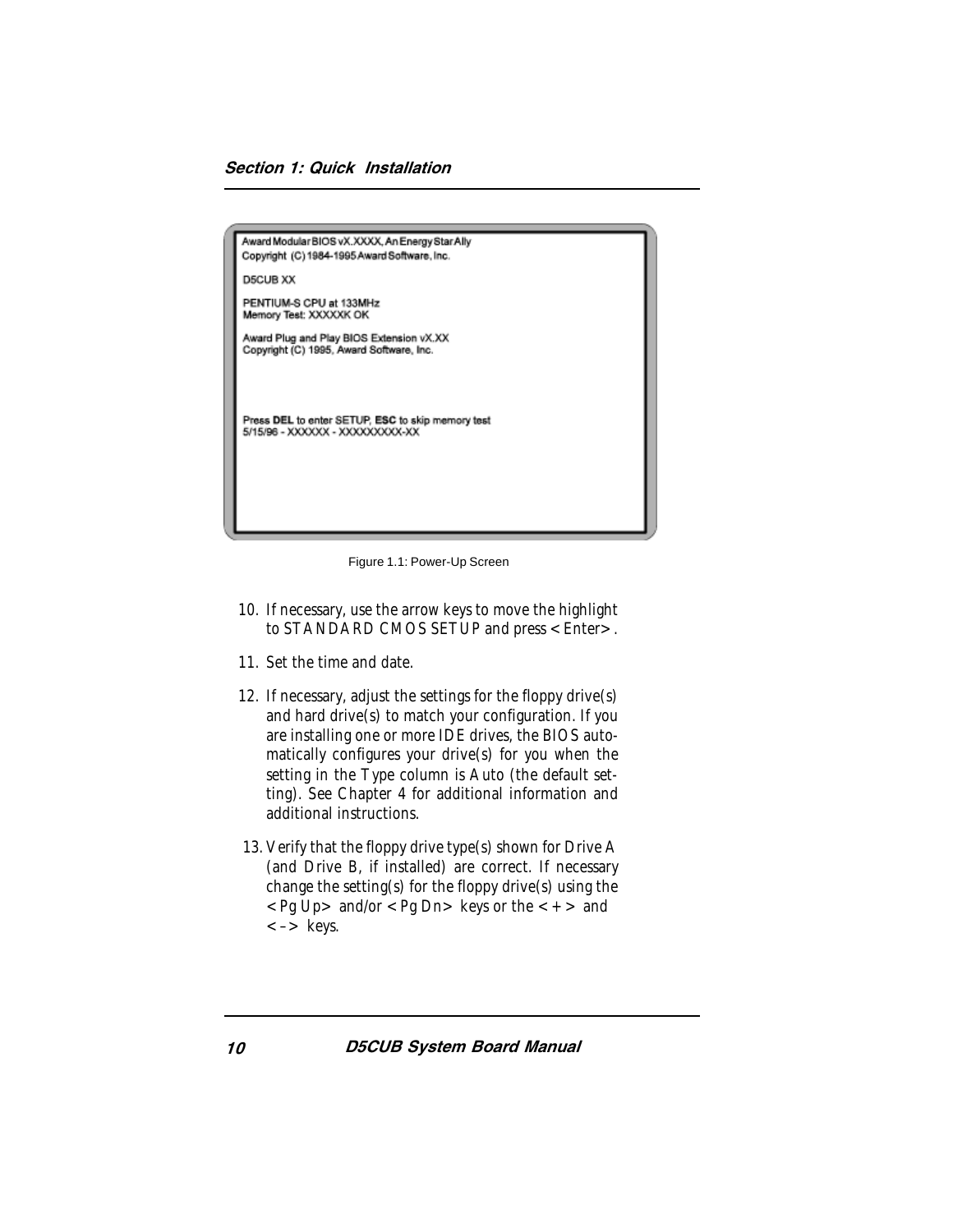- 14. Verify that the amounts of memory shown in the Standard CMOS Setup screen correctly reflect the amount of RAM installed in your system.
- 15. Press <ESC> to return to the main setup menu.
- 16. Use the arrow keys to move the highlight to any of the other setup options in the main menu that contain settings you want to review or change (for information on the various setup options in the main menu, see Chapter 4). When you are finished, press <F10> to select Save & Exit Setup. You are now finished with the BIOS configuration.
- 17. If you are using the sound option, install the sound controller device drivers.
- 18. If you have installed a CD-ROM drive, install its device drivers.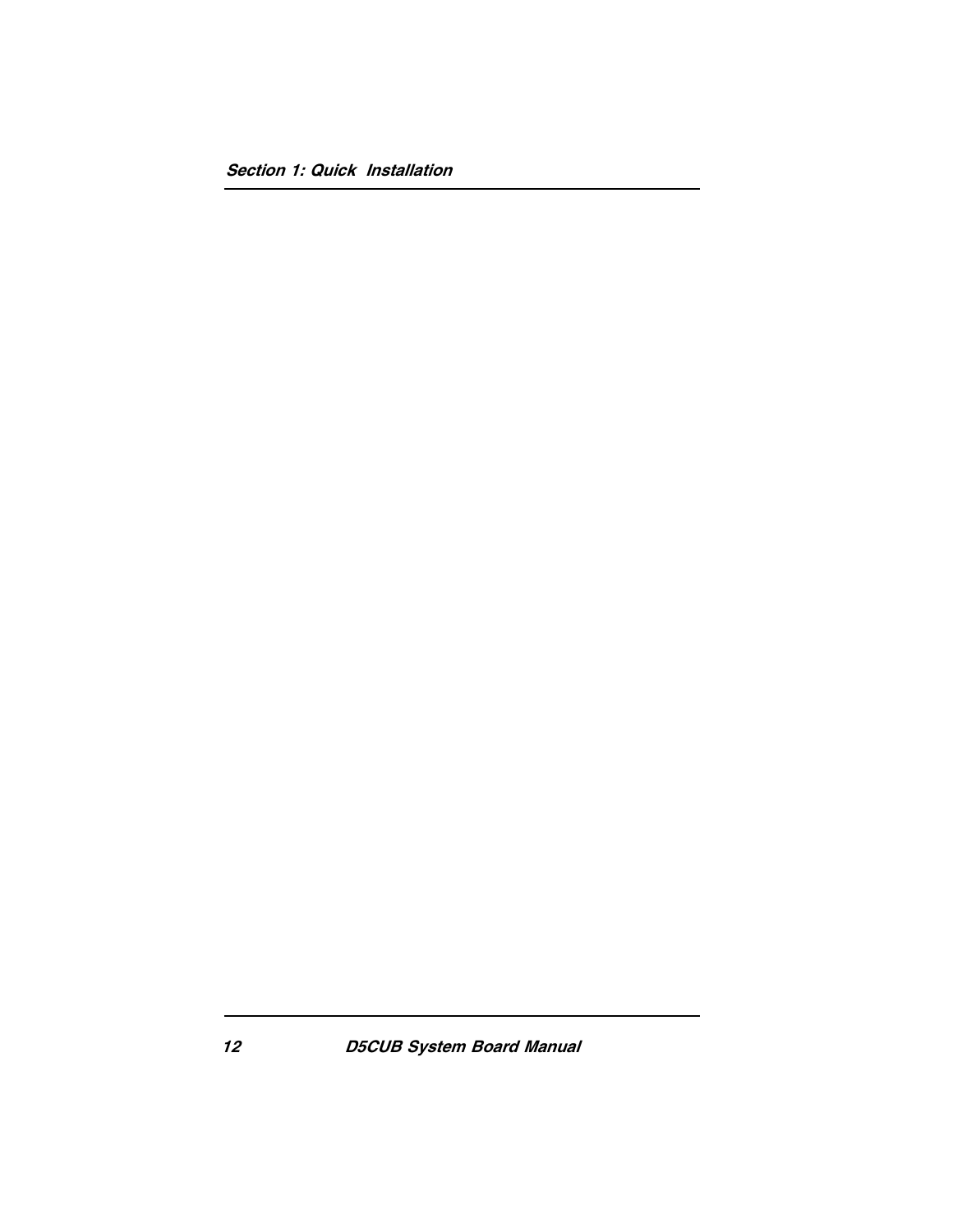# <span id="page-14-1"></span><span id="page-14-0"></span>**2** Section

# Configuring the D5CUB

Although the D5CUB system board is packaged in materials that are designed to protect it from physical damage and static electricity, it is important to use care while unpacking the board and setting it up.

# Static Electricity

The D5CUB is shipped from the factory in an anti-static bag. To reduce the possibility of damage from static discharge, it is important to neutralize any static charges your body may have accumulated before handling the board.

The best way to do this is to ground yourself using a special anti-static wrist or ankle strap. If you do not have an anti-static strap available, touch both of your hands to a safely grounded object, such as the power supply or chassis of a computer that is connected to the power socket. After you have grounded yourself, ground the D5CUB board via one of the solder pads that surround its mounting holes. When you remove the D5CUB from its packaging, place it on top of the anti-static bag, and carefully inspect the board for damage which might have occurred during shipment.

## Office Environment

Make sure the finished computer system is in an area with good ventilation. The system should not be in direct sunlight, near heaters, or exposed to moisture, dust, or dirt.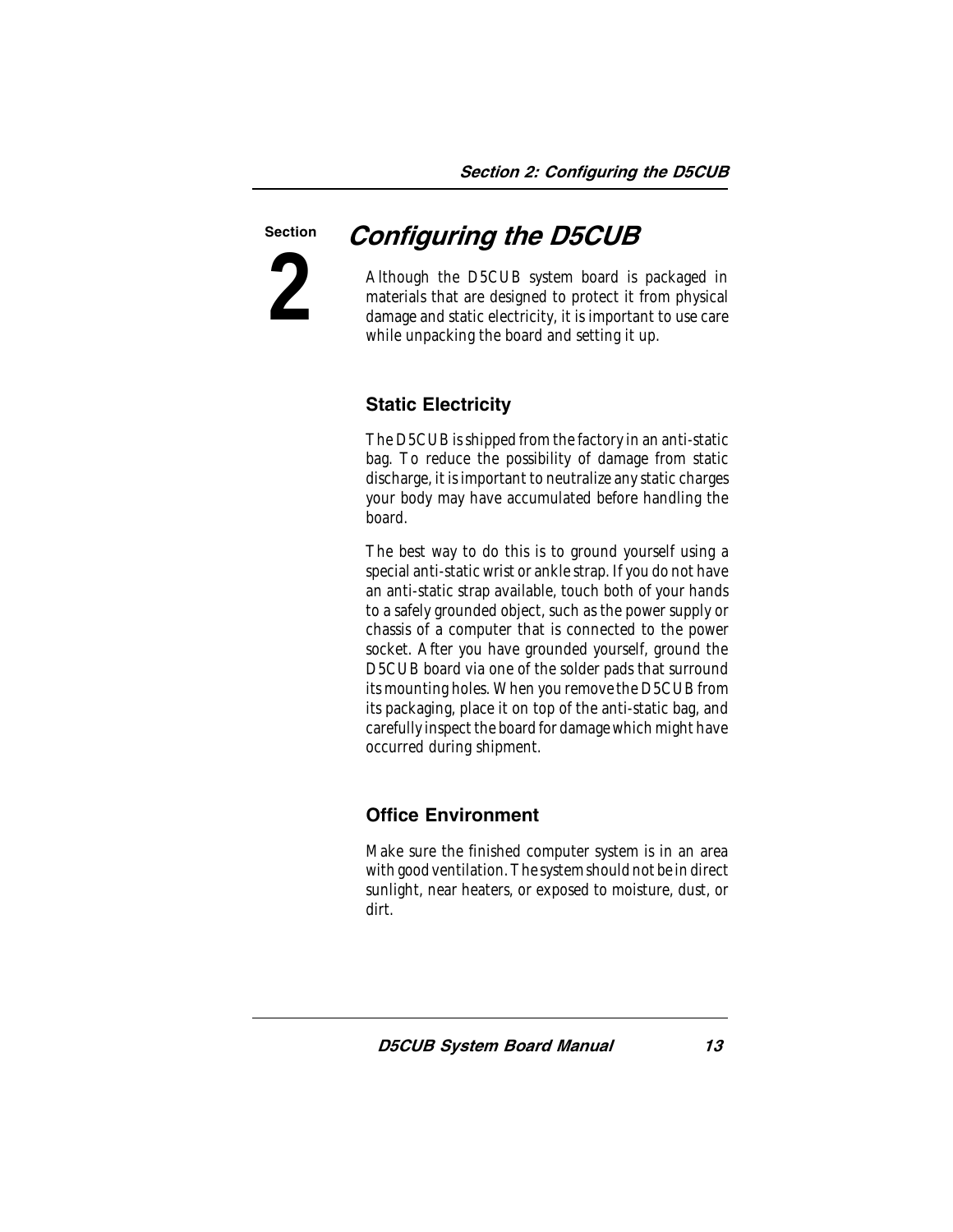**D5CUB System Board**

<span id="page-15-1"></span><span id="page-15-0"></span>

Figure 2-1. D5CUB System Board Diagram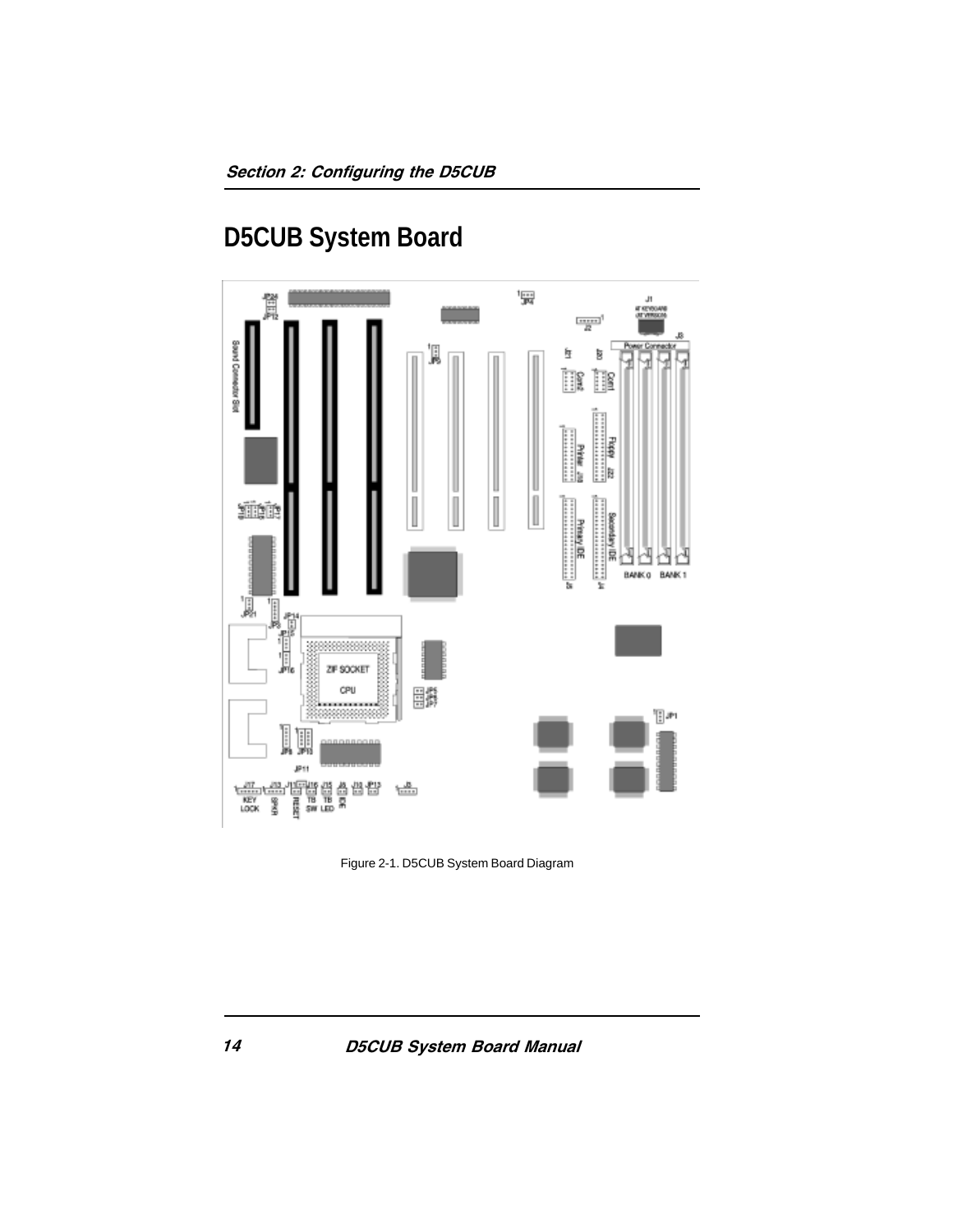# <span id="page-16-1"></span><span id="page-16-0"></span>**Jumper Settings**

This section provides the jumper settings for the D5CUB system board.

Table 2-1 lists the available system-speed settings for Intel processors and indicates the jumper settings that select these speeds.

<span id="page-16-2"></span>

|                                   | <b>Jumper</b>   |                 |             |             |                  |
|-----------------------------------|-----------------|-----------------|-------------|-------------|------------------|
| System Speed (Intel Processors)   | JP <sub>5</sub> | JP <sub>6</sub> | <b>JP11</b> | <b>JP15</b> | JP <sub>16</sub> |
| 75 MHz External, 50 MHz Internal  | ON              | ON              | <b>OFF</b>  | $2 - 3$     | $2 - 3$          |
| 90 MHz External, 60 MHz Internal  | OFF             | ON              | ON          | $2-3$       | $2 - 3$          |
| 100 MHz External, 66 MHz Internal | ON              | <b>OFF</b>      | ON          | $2-3$       | $2 - 3$          |
| 120 MHz External, 60 MHz Internal | <b>OFF</b>      | ON              | ON          | $1 - 2$     | $2 - 3$          |
| 133 MHz External, 66 MHz Internal | ON              | <b>OFF</b>      | ON          | $1-2$       | $2 - 3$          |
| 150 MHz External, 60 MHz Internal | <b>OFF</b>      | ON              | ON          | $1 - 2$     | $1 - 2$          |
| 166 MHz External, 66 MHz Internal | ON              | <b>OFF</b>      | ON          | $1 - 2$     | $1 - 2$          |
| 200 MHz External, 66 MHz Internal | OΝ              | <b>OFF</b>      | ON          | $2-3$       | $1 - 2$          |

Table 2-1: System Speed Selection (for Intel Processors)

Table 2-2 lists the available system-speed settings for Cyrix processors and indicates the jumper settings that select these speeds.

|                                 | Jumper          |     |             |                  |                  |
|---------------------------------|-----------------|-----|-------------|------------------|------------------|
| System Speed (Cyrix Processors) | JP <sub>5</sub> | JP6 | <b>JP11</b> | JP <sub>15</sub> | JP <sub>16</sub> |
| 100MHz External, 50MHz Internal | ON              | ON  | OFF         | $1 - 2$          | $2 - 3$          |
| 110MHz External, 55MHz Internal | <b>OFF</b>      | OFF | OFF         | $1-2$            | $2 - 3$          |
| 120MHz External, 60MHz Internal | <b>OFF</b>      | ON  | ON          | $1 - 2$          | $2 - 3$          |
| 133MHz External, 66MHz Internal | ON              | OFF | ON          | $1 - 2$          | $2-3$            |

Table 2-2: System Speed Selection (for Cyrix Processors)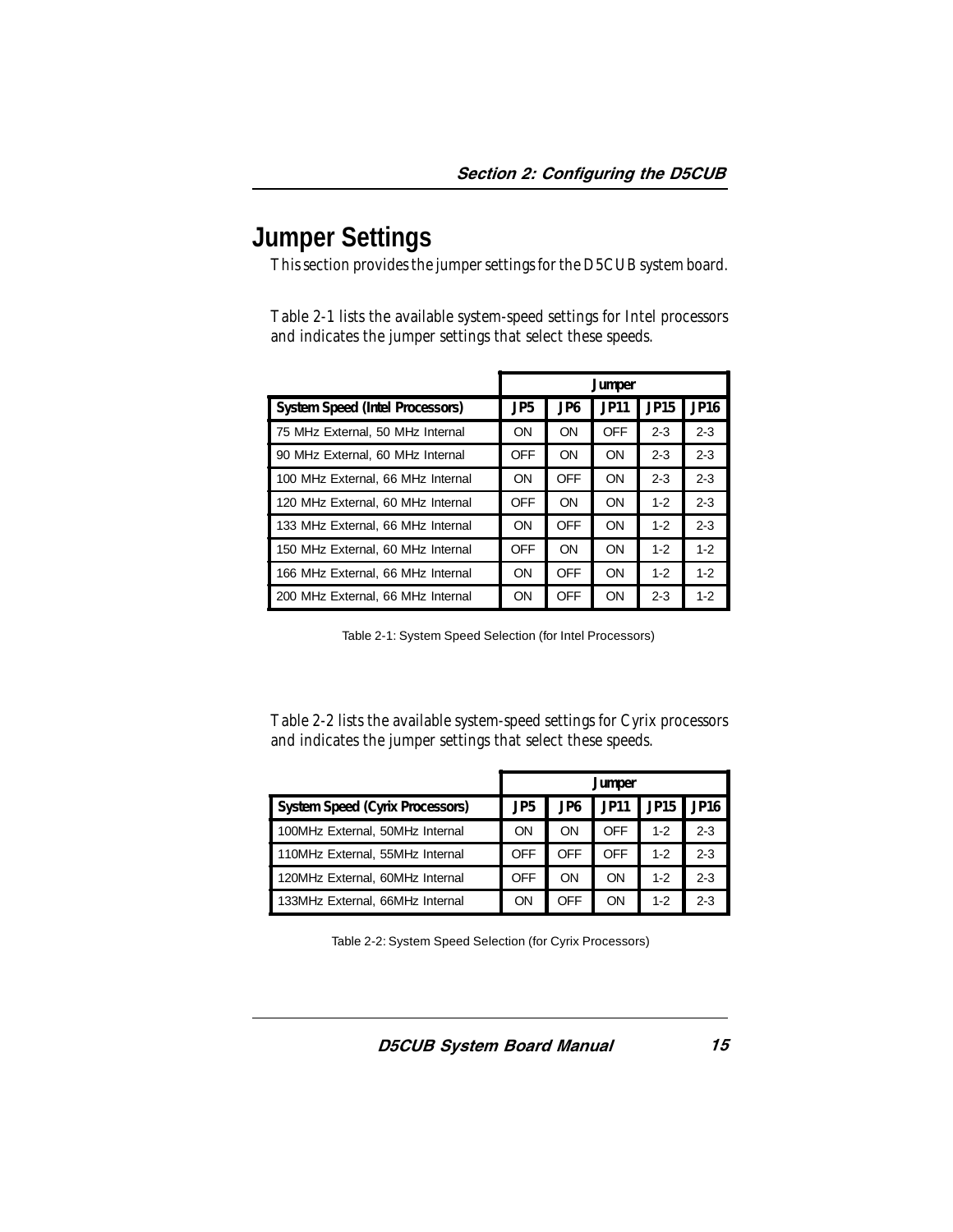<span id="page-17-0"></span>Table 2-3 lists the available processor supply voltages and the corresponding jumper settings that select them.

| <b>CPU Supply Voltage</b> | JP3     |
|---------------------------|---------|
| 3.3V (P54C/P54CT)         | 1-2 STD |
| 3.4V (P54C/P54CT)         | 2-3 VR  |
| 3.5V (P54C)               | 4-5 VRE |

Table 2-3: Power Supply Voltages Selection

<span id="page-17-1"></span>Table 2-4 provides the jumper settings that set the D5CUB for the Intel P54C or P55C processor.

| Pentium CPU Type Selection | JP8.    |
|----------------------------|---------|
| <b>P55C VCORE (2.5V)</b>   | $1 - 2$ |
| P54C/Other VCC (3.4V)      | $2-3$   |
| P55C VCORE (2.8V)          | $4 - 5$ |

Table 2-4: CPU Type Selection (P54C/P55C)

Table 2-5 lists the types of TAG SRAMs that can be used on the D5CUB and provides the jumper settings for each type.

| <b>TAG SRAM Type</b> | .JP1  |
|----------------------|-------|
| Aster 16K x 8        | $1-2$ |
| Winbond 16K x 8      | OFF   |
| $32K \times 8$       | $2-3$ |

Table 2-5: TAG SRAM Type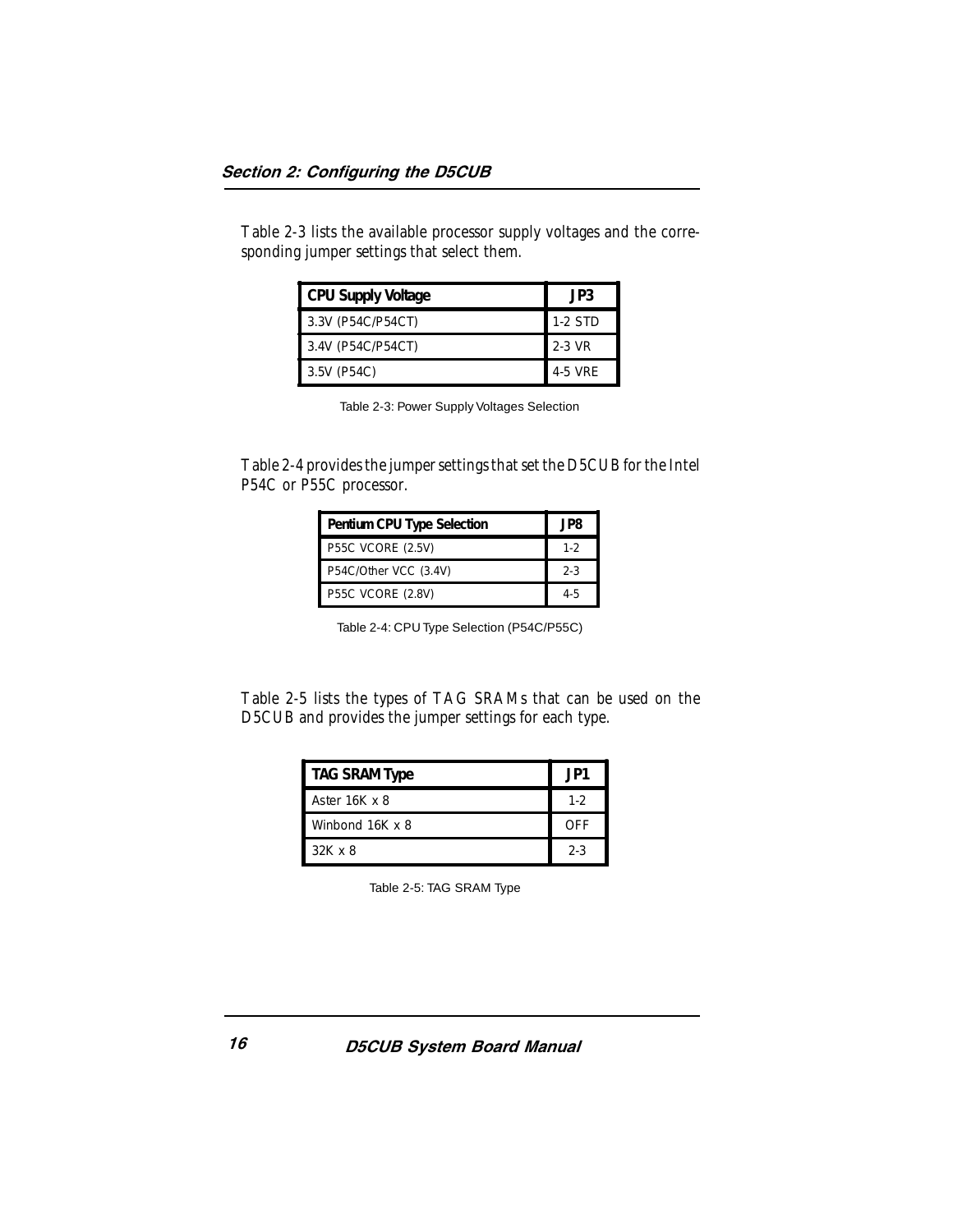<span id="page-18-0"></span>Table 2-6 shows the jumper settings that are used to enable or disable the Multi I/O chipset.

| Multi I/O Chipset Enable/Disable | . JP4 |       |
|----------------------------------|-------|-------|
| Enabled                          | $2-3$ |       |
| Disabled                         | $1-2$ | $2-3$ |

| Table 2-6: Multi I/O Chipset |  |
|------------------------------|--|
|------------------------------|--|

<span id="page-18-1"></span>Table 2-7 shows the jumper settings that are used to enable or disable the sound interface.

| Sound Interface Enable/Disable | <b>JP18</b> |
|--------------------------------|-------------|
| <b>Fnabled</b>                 | $1-2$       |
| <b>Disabled</b>                | $2-3$       |

Table 2-7: Sound Interface Enable/Disable

Table 2-8 shows the jumper settings that are used to select whether the internal processor cache operates in Write Back or Write Through mode.

| CPU Internal Cache Write-Back / Write-Through Selection |     |
|---------------------------------------------------------|-----|
| Write Through                                           |     |
| Write Back                                              | OFF |

Table 2-8: CPU Internal Cache Write-Back/Write Through Selection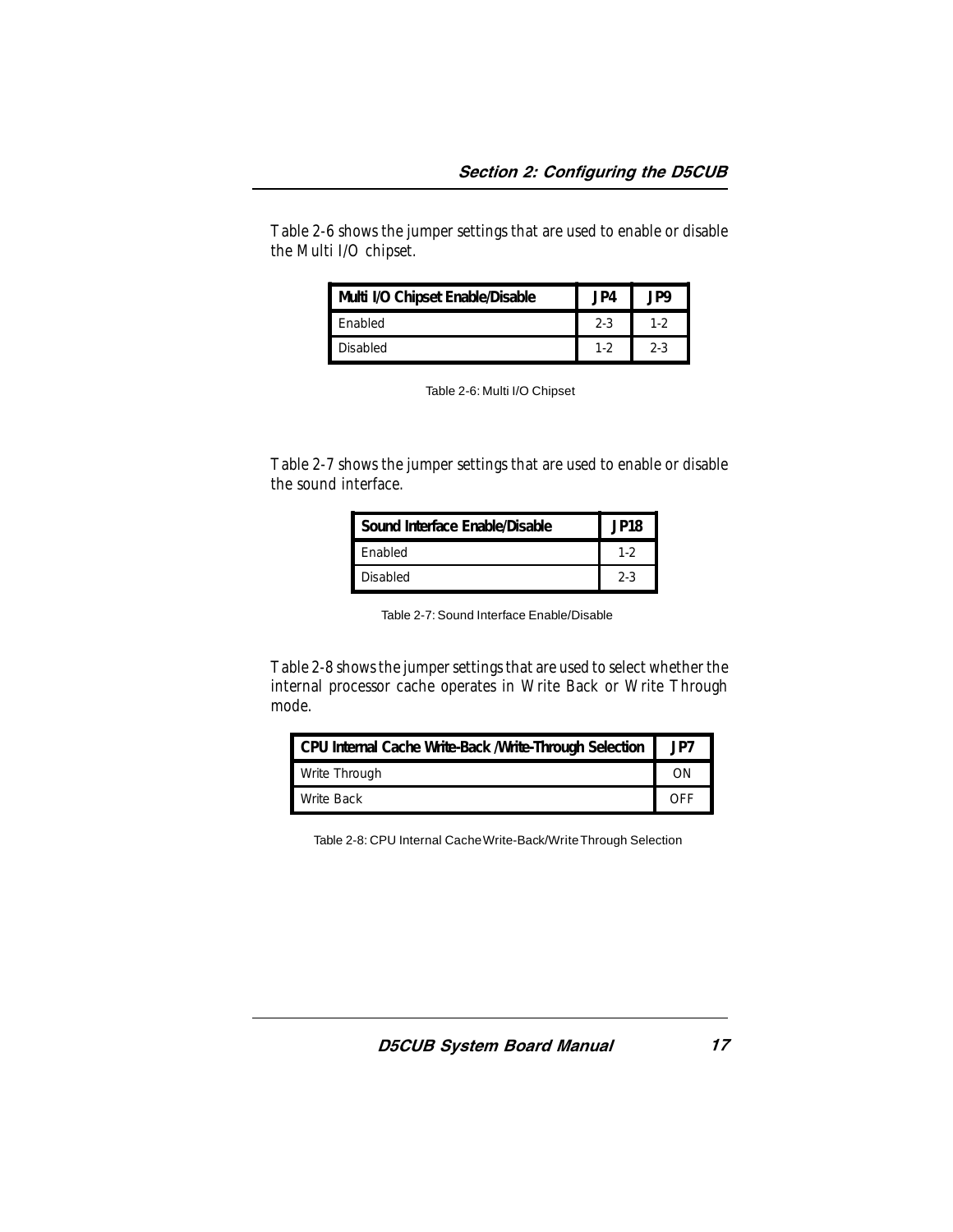<span id="page-19-0"></span>Table 2-9 lists the settings to clear the BIOS CMOS settings. With your computer's power off, close pins 1-2, then turn the power on for about five seconds. Turn the power off and place the jumper back on pins 2- 3. *NOTE: This will reset all BIOS default settings. Any changes you have made will be lost.*

| Clear CMOS Memory | JP13 |
|-------------------|------|
| Normal            | OFF  |
| Clear             | ωN   |

| Table 2-9: Clear CMOS Memory |
|------------------------------|
|------------------------------|

Table 2-10 lists the available clock ratios (internal/external) and the corresponding jumper settings. Note that these settings are also included in Tables 2-1 and 2-2, the System Speed Selection tables.

| Clock Ratio (Internal: External) |       |         |                  |
|----------------------------------|-------|---------|------------------|
| Intel                            | Cyrix | JP15    | JP <sub>16</sub> |
| 1.5:1                            | 4:1   | $2 - 3$ | $2 - 3$          |
| 2:1                              | 2:1   | $1 - 2$ | $2 - 3$          |
| 2.5:1                            | 1:1   | $1 - 2$ | $1 - 2$          |
| 3:1                              | 3:1   | $2 - 3$ | $1-2$            |

Table 2-10: Clock Ratios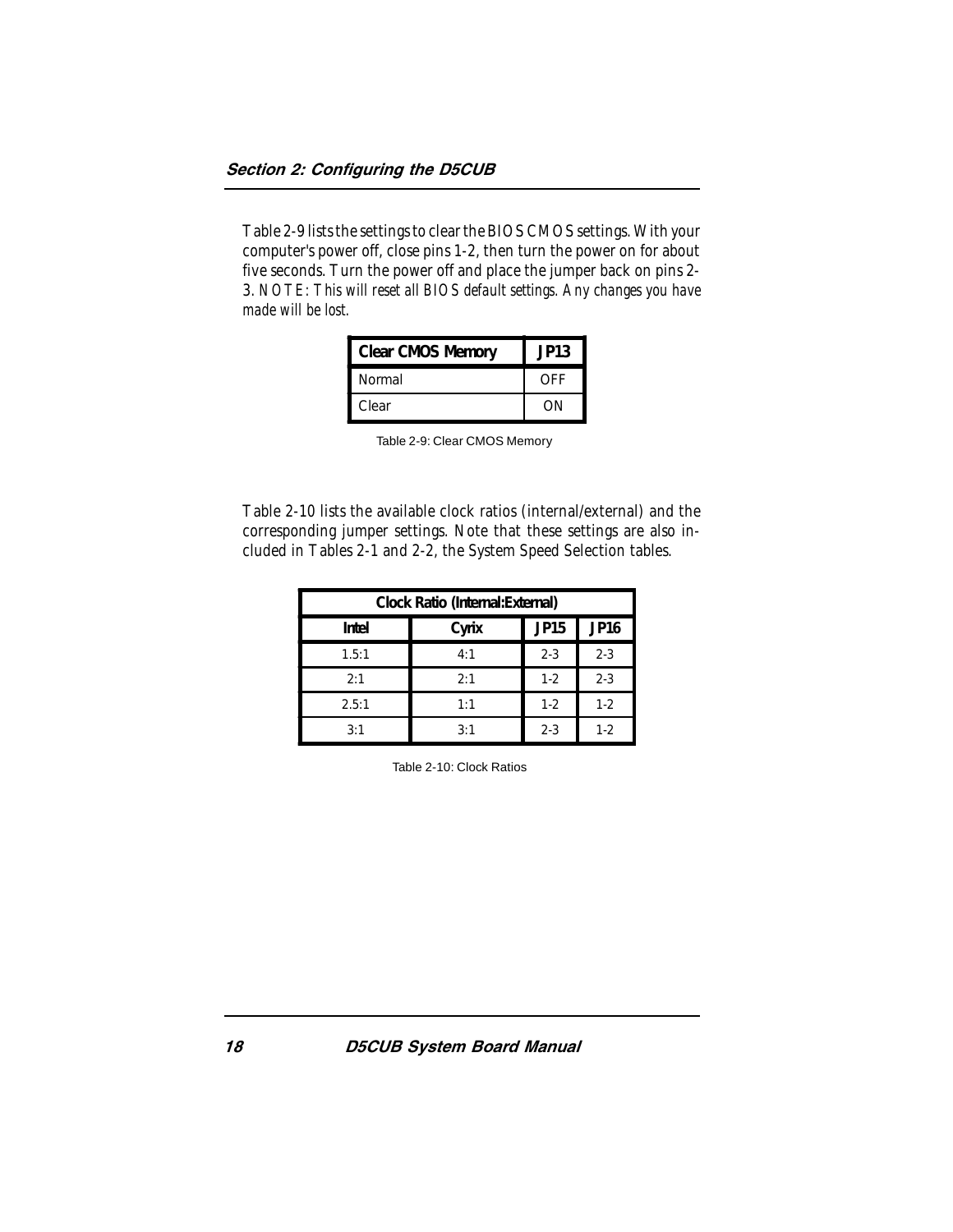| <b>Jumper</b><br>Number | <b>Function</b>                                                               |
|-------------------------|-------------------------------------------------------------------------------|
| JP1                     | TAG SRAM Type (See Table 2-5)                                                 |
| JP3                     | CPU Voltage Selection $(3.3V^* = 1.2$ STD; $3.4V = 2.3$ VR; $3.5V = 4.5$ VRE) |
| JP4                     | Multi I/O Chipset Enable/Disable (See Table 2-6)                              |
| JP <sub>5</sub>         | System Speed Selection (See Tables 2-1 and 2-2)                               |
| JP <sub>6</sub>         | System Speed Selection (See Tables 2-1 and 2-2)                               |
| JP7                     | Internal Cache Write-Through/Write-Back Selection (See Table 2-8)             |
| JP8                     | Pentium CPU Type Selection (See Table 2-4)                                    |
| JP9                     | Multi I/O Chipset Enable/Disable (See Table 2-6)                              |
| JP10                    | Reserved (Set to 3-5 and 4-6)                                                 |
| <b>JP11</b>             | System Speed Selection (See Tables 2-1 and 2-2)                               |
| JP12                    | Color/Monochrome Selection (ON=Monochrome; OFF*=Color)                        |
| JP13                    | Clear CMOS Memory (ON=Clear: OFF*=Normal)                                     |
| JP14                    | DRAM Refresh Rate (ON= 60MHz; OFF*=66MHz)                                     |
| JP15                    | Clock Ratio (See Tables 2-4 and 2-9)                                          |
| JP16                    | Clock Ratio (See Tables 2-4 and 2-9)                                          |
| <b>JP17</b>             | Reserved (Set to 2-3)                                                         |
| <b>JP18</b>             | Sound Interface Enable/Disable (See Table 2-7)                                |
| JP19                    | Flash BIOS VCC Select $(1-2=+12V; 2-3^* = +5V)$                               |
| <b>JP21</b>             | EEPROM Size (2-3=2MB EEPROM; $1-2^*$ =1MB EEPROM)                             |
| JP24                    | IRQ for PS/2 Mouse - Enable=ON* or Disable=OFF                                |
| $*$ = Default setting   |                                                                               |

<span id="page-20-0"></span>Table 2-11 lists all of the jumpers and their functions.

Table 2-11: Jumper Settings and Functions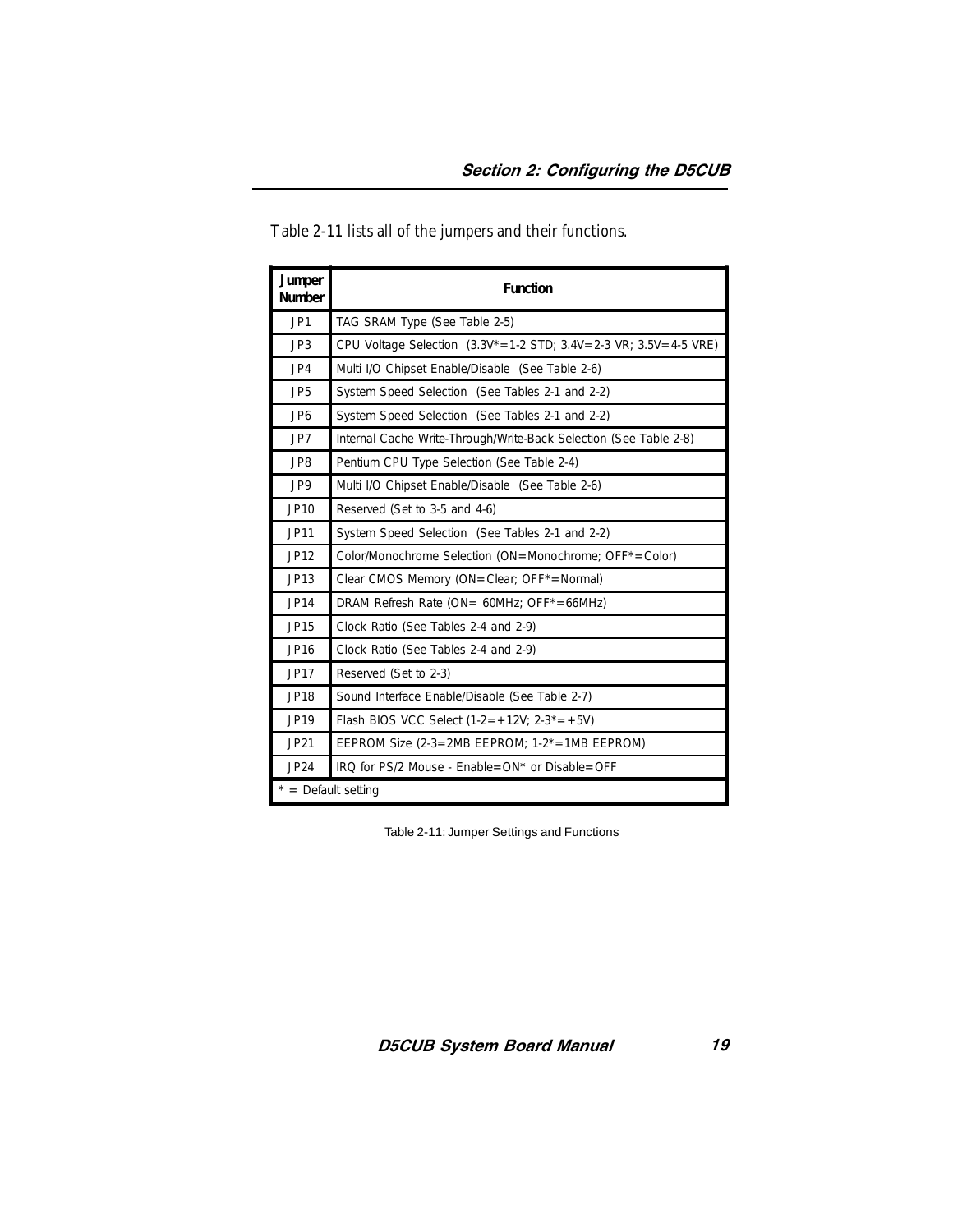| Connector Number | <b>Function</b>                        |
|------------------|----------------------------------------|
| J1               | Keyboard connector                     |
| J2               | PS2 Mouse connector                    |
| J3               | External Battery connector             |
| J <sub>4</sub>   | Secondary IDE                          |
| J5               | Primary IDE                            |
| J8               | <b>HDD LED</b>                         |
| J10              | Reserved                               |
| J11              | Reset Switch connector                 |
| J13              | Speaker connector                      |
| J15              | Turbo LED connector                    |
| J16              | Turbo Switch connector                 |
| J17              | Power LED/Keylock connector            |
| J18              | Parallel Port (printer port) connector |
| J20              | First Serial Port (COM1) connector     |
| J21              | Second Serial Port (COM2) connector    |
| J22              | Floppy Drive connector                 |
| J23              | Reserved                               |
| J24              | Reserved                               |

<span id="page-21-0"></span>Table 2-12 lists all of the connectors and their functions.

Table 2-12: Connector Settings and Functions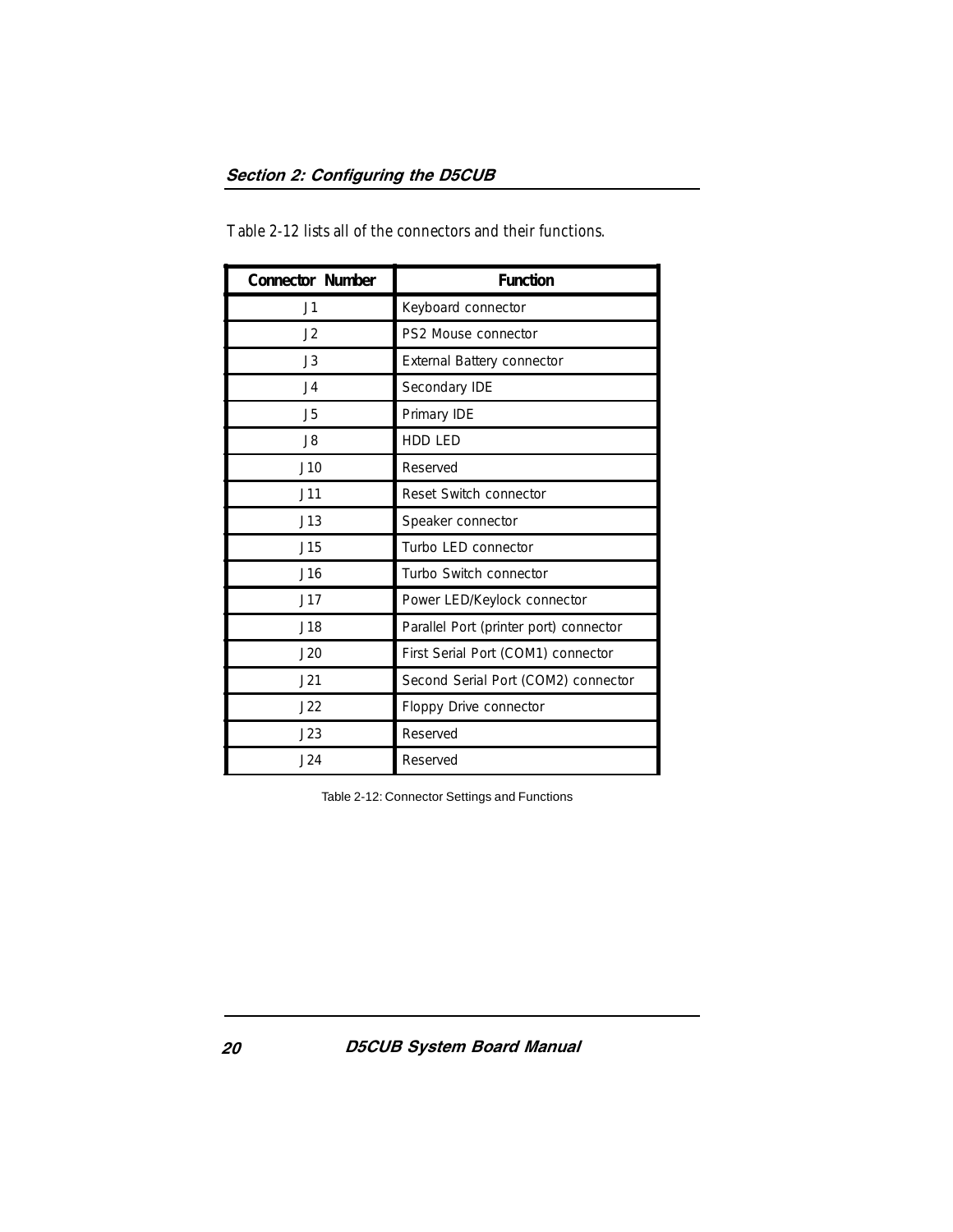<span id="page-22-1"></span>

# <span id="page-22-0"></span>Section **Installing the D5CUB**

### Introduction

This section explains how to install the D5CUB system board, memory, CPU and peripherals.

*WARNING: Before installing or removing any peripherals or components, make sure you have a clear work space and that you adhere to all anti-static precautions described in Section 1. Micronics recommends that only trained technicians install and configure the system board.*

*Damage which occurs to the board while adding or removing peripherals or components may void the warranty. If problems arise while installing peripherals, contact the computer dealer where you purchased the peripheral or Micronics' Technical Support Department.*

# System Memory Support

The flexibility of the D5CUB is augmented by its support for Error Checking and Correction (ECC), Extended Data Out (EDO) DRAM memory and Fast Page Mode (FPM) DRAM memory. The D5CUB allows vast memory capability without worrying about memory errors. It does this by providing ECC which enables parity checking to detect and correct memory errors.

EDO memory is designed to keep data available to the processor for an extended period of time. The EDO memory support extends the performance of conventional DRAM memory. The result is an improvement in memory-access performance on the D5CUB system board.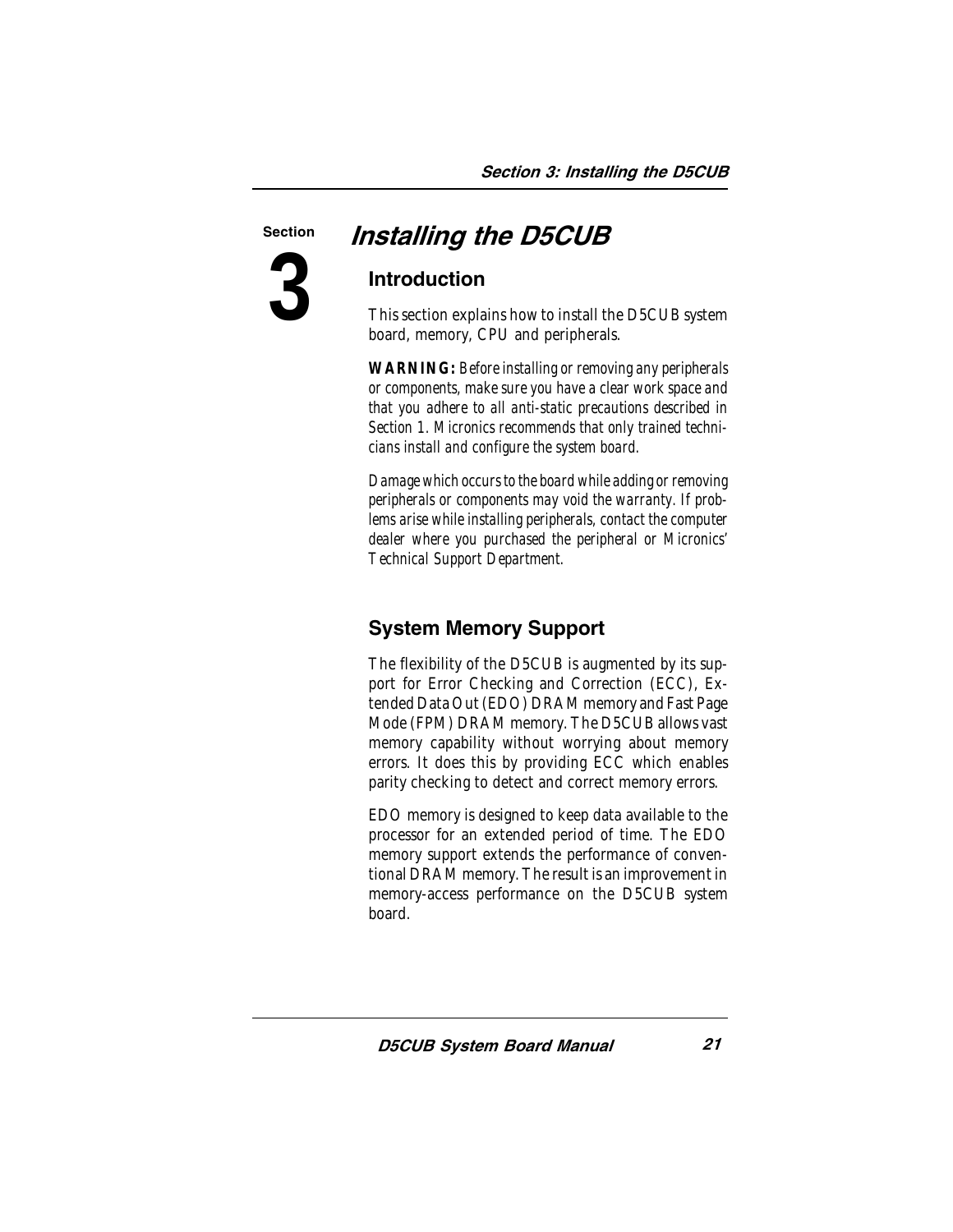# <span id="page-23-0"></span>Installing the D5CUB

Installation of the D5CUB system board depends on the type of case you use. The D5CUB is an integrated baby AT size system board and may be installed into most cases. NOTE: If you are unfamiliar with installing a system board, Micronics highly recommends that you read the computer user's manual or contact your dealer's technical support department.

#### <span id="page-23-1"></span>**Tools Required**

Micronics recommends using the following tools to install the D5CUB:

- **ships** Small Phillips screwdriver
- **The Tweezers or a pair of needle-nose pliers**
- **Tray (to hold loose screws)**

#### **Equipment Required**

Micronics recommends using the following equipment with the D5CUB for a typical configuration:

- **Chassis with standard hardware.**
- A high quality power supply capable of providing continuous power within a 5 volt range.
- **B** PS/2 mouse and standard AT style keyboard.
- **Eight ohm speaker.**
- **G** Standard ribbon cables for internal connections.
- Standard power cord (grounded).
- **EXECU** Heat sink with cooling fan for CPU (required).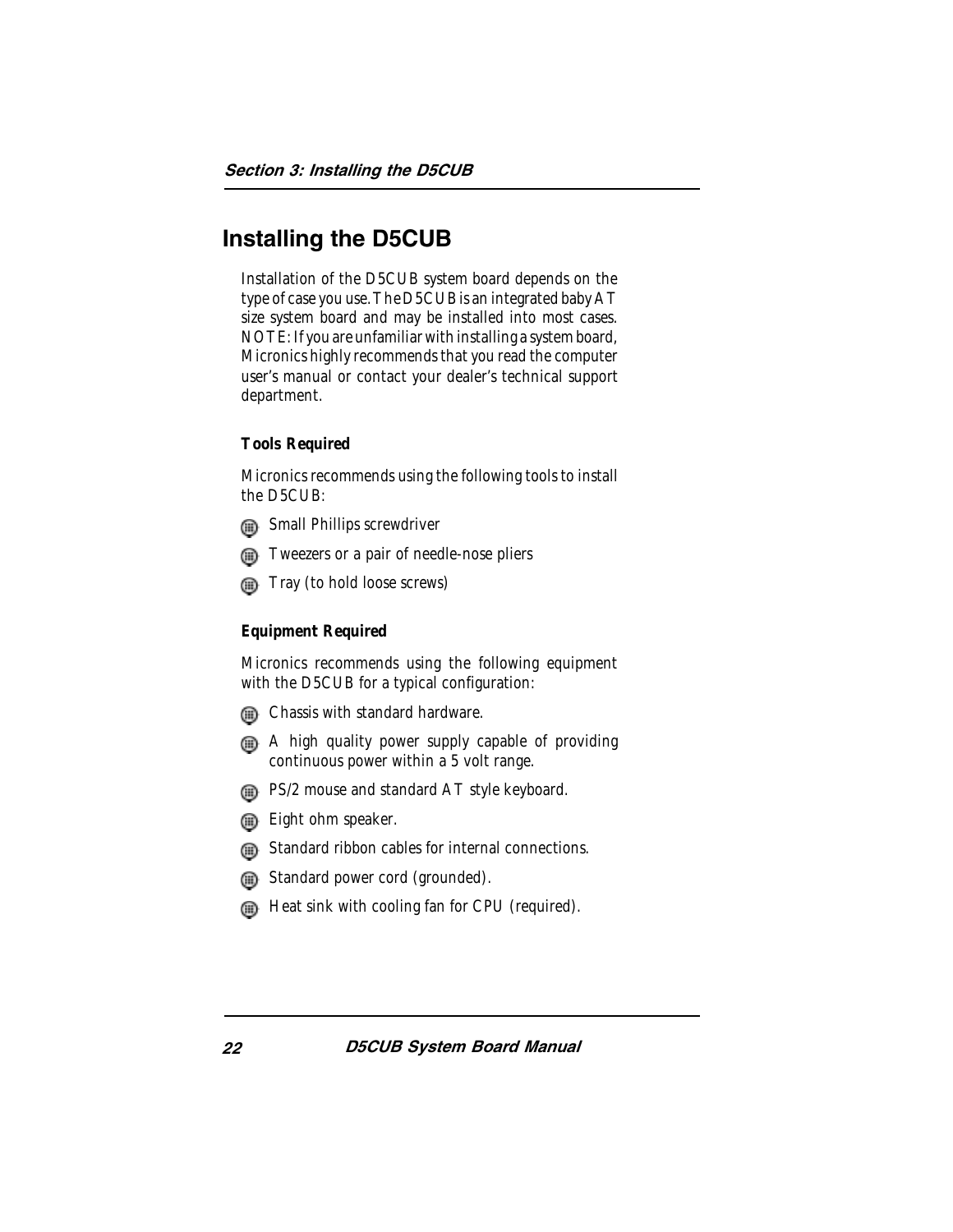# <span id="page-24-0"></span>System Memory

System memory devices, commonly known as SIMMs, are necessary to operate the D5CUB system board. The D5CUB has four 32/36-bit SIMM sockets and can be upgraded to 256 Megabytes of RAM. In addition, support is provided for Error Checking (ECC), Extended Data Out (EDO) DRAM memory and Fast Page Mode (FPM) DRAM memory.

This section will explain the type of SIMMs supported, list the rules for adding memory to the D5CUB, give some examples of common memory configurations and show how to physically install the new SIMMs.

<span id="page-24-1"></span>

For long term reliability, **Micronics** recommends using SIMMs with tinplated contacts. The use of gold-plated contacts may conflict with the tinalloy on the **SIMM** socket.

#### **SIMMs Supported**

The D5CUB supports the following types of 60 or 70ns SIMMs:

4MB (1MBx32/36) 8MB (2MBx32/36) 16MB (4MBx32/36) 32MB (8MBx32/36) 64MB (16MBx32/36)

#### **Upgrading Rules**

The following is a list of rules to follow when upgrading SIMMs. If you follow these rules, your upgrade should be trouble-free:

- **s** Use 70ns or faster SIMMs.
- **EXALUPTER CILCENS** ONE bank at a time. Each bank must contain two SIMMs of the same size and preferably from the same manufacturer. For example, to add 16MB of memory to the system board, install two 8MB SIMMs into the same bank.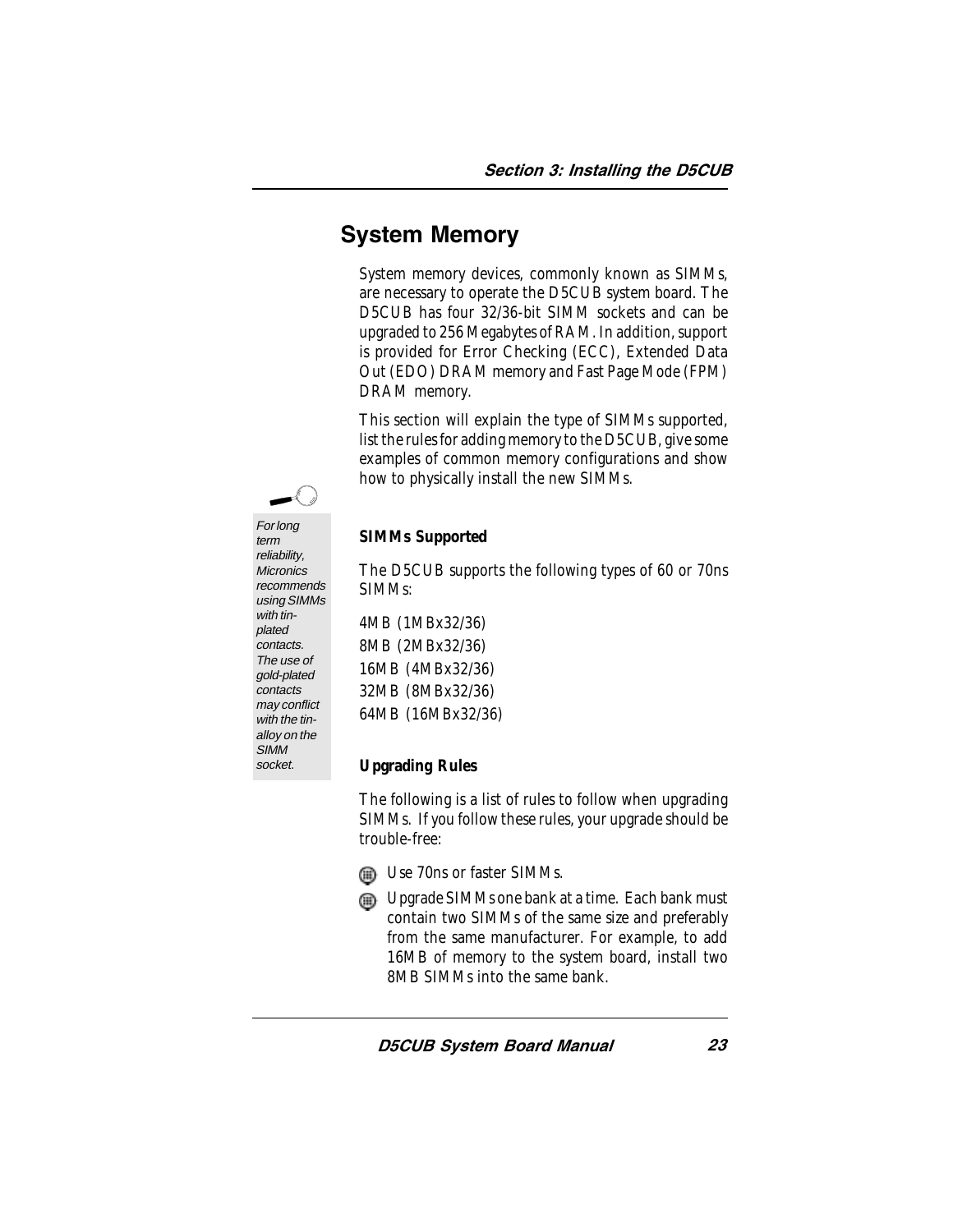#### <span id="page-25-0"></span>**Mixing EDO and FPM Memory**

The D5CUB can handle a combination of EDO and FPM memory. The memory configuration will default to the speed of the slowest RAM installed.

Follow the rules below:

Install the two types of memory in separate banks. (For example, install EDO memory in Bank 0 and FPM memory in Bank 1.)

When installing SIMMs, fill Bank 0, then Bank 1.

*NOTE: Mixing EDO and FPM memory is not recommended.*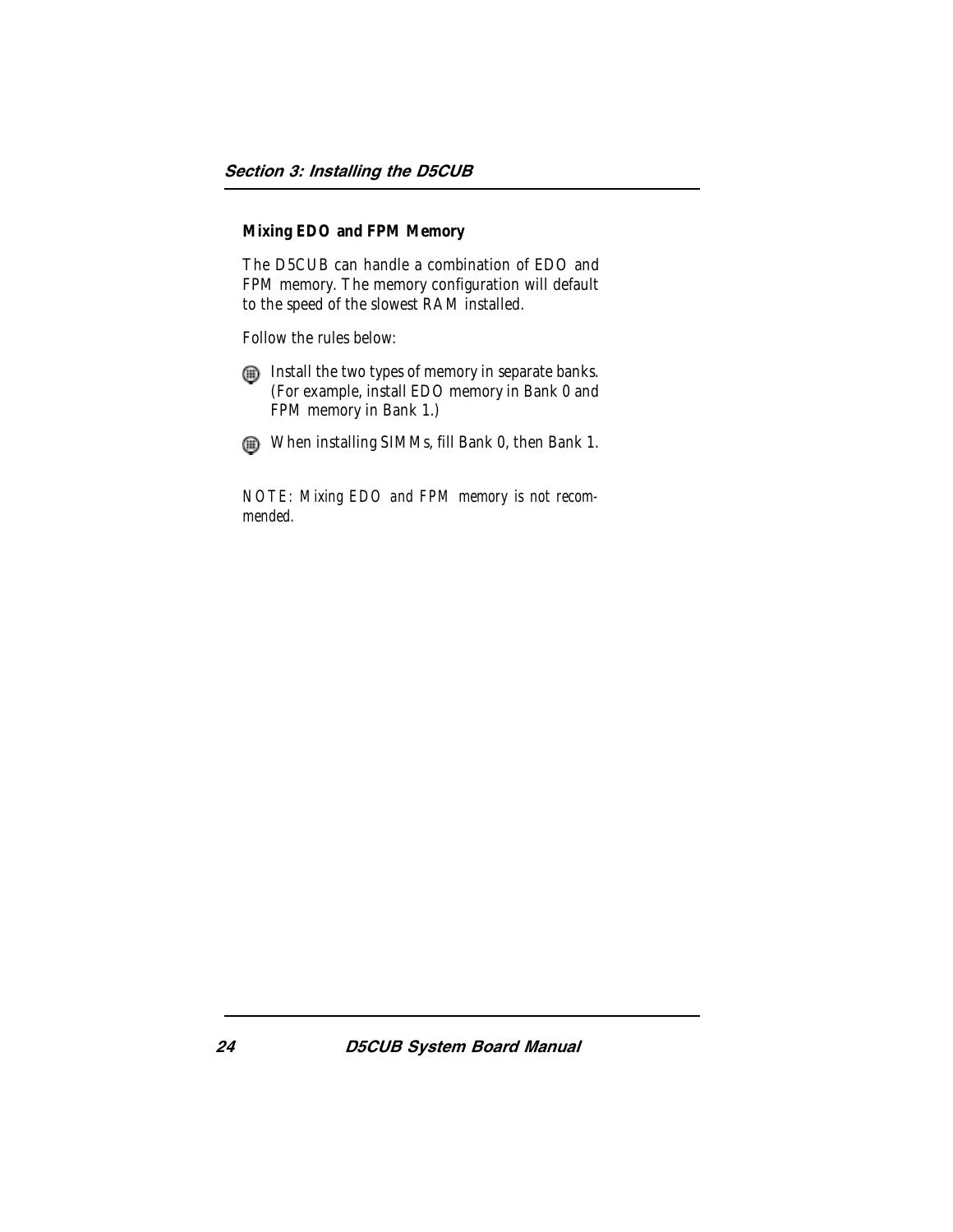# <span id="page-26-1"></span><span id="page-26-0"></span>Memory Configurations

The table below lists the most common memory configurations. The memory available depends on the number of SIMMs installed.

| Memory | Bank 0              | Bank 1          |
|--------|---------------------|-----------------|
| 8MB    | (2) 1MBx32/36       |                 |
| 16MB   | (2) 1MBx32/36       | (2) 1MBx32/36   |
| 16MB   | $(2)$ 2MB $x$ 32/36 |                 |
| 24MB   | $(2)$ 2MBx32/36     | (2) 1MBx32/36   |
| 32MB   | (2) 4MBx32/36       |                 |
| 32MB   | $(2)$ 2MBx32/36     | (2) 2MBx32/36   |
| 40MB   | $(2)$ 4MBx32/36     | (2) 1MBx32/36   |
| 48MB   | $(2)$ 4MBx32/36     | (2) 2MBx32/36   |
| 64MB   | (2) 8MBx32/36       |                 |
| 64MB   | $(2)$ 4MBx32/36     | $(2)$ 4MBx32/36 |
| 72MB   | (2) 8MBx32/36       | (2) 1MBx32/36   |
| 80MB   | (2) 8MBx32/36       | (2) 2MBx32/36   |
| 96MB   | (2) 8MBx32/36       | (2) 4MBx32/36   |
| 128MB  | (2) 8MBx32/36       | (2) 8MBx32/36   |
| 128MB  | $(2)$ 16MBx32/36    |                 |
| 256MB  | $(2)$ 16MBx32/36    | (2) 16MBx32/36  |

Table 3-1: Memory Configurations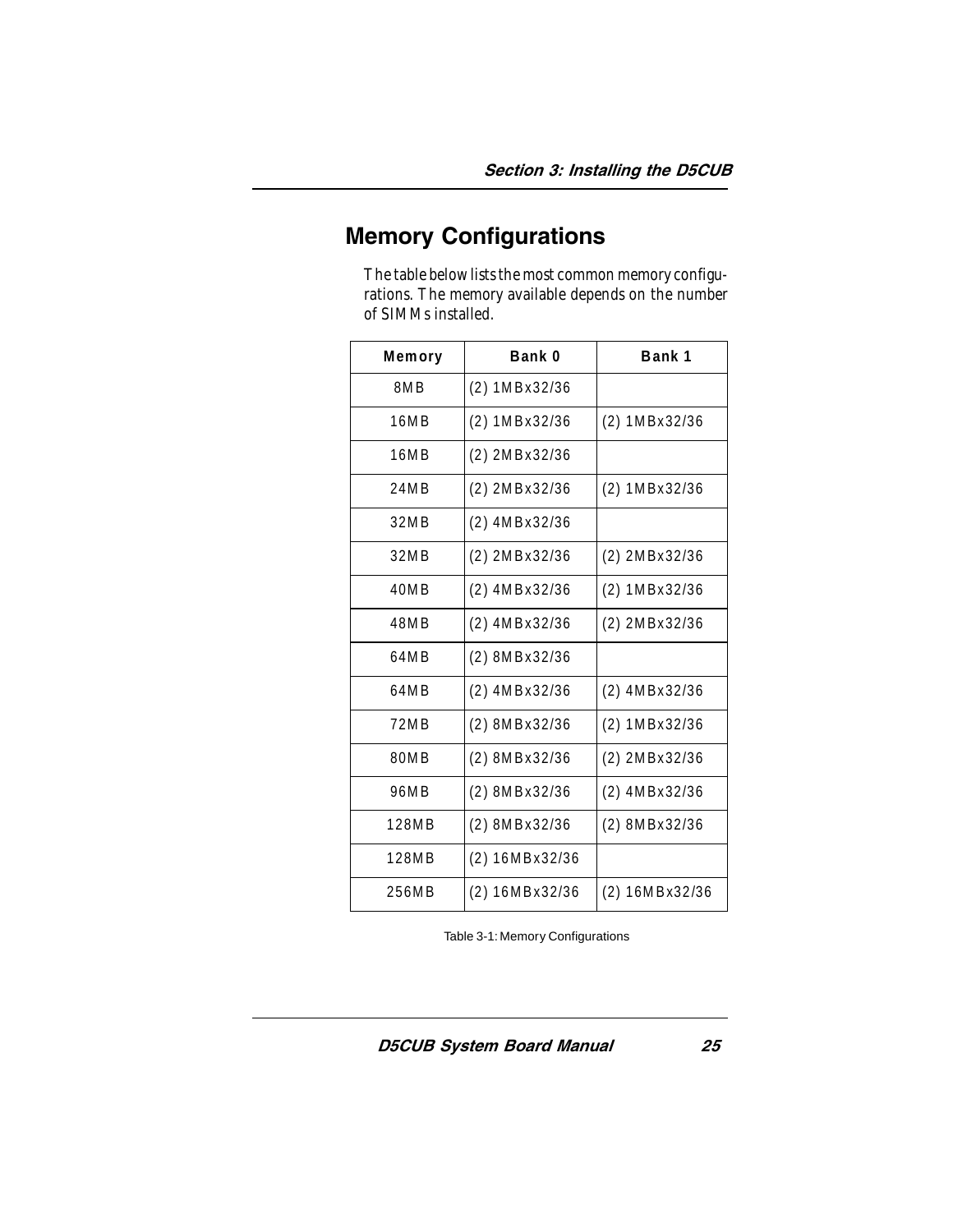# <span id="page-27-1"></span><span id="page-27-0"></span>Installing the SIMMs

To install the SIMMs, locate the memory banks on the system board and perform the following steps:

- 1. Hold the SIMM so that the notched edge is aligned with the notch on the SIMM socket (Figure 3-1).
- 2. Insert the SIMM at a 45 degree angle.
- 3. Gently push the SIMM into an upright position until it locks into place (past the release tabs).



Figure 3-1: Installing a 72-Pin SIMM

#### Removing SIMMs

To remove SIMMs, follow the steps below:

- 1. With both thumbs (or fingers), press the release tabs away from the socket.
- 2. With the SIMM free from the release tabs, lift the module up and place in an anti-static bag or package.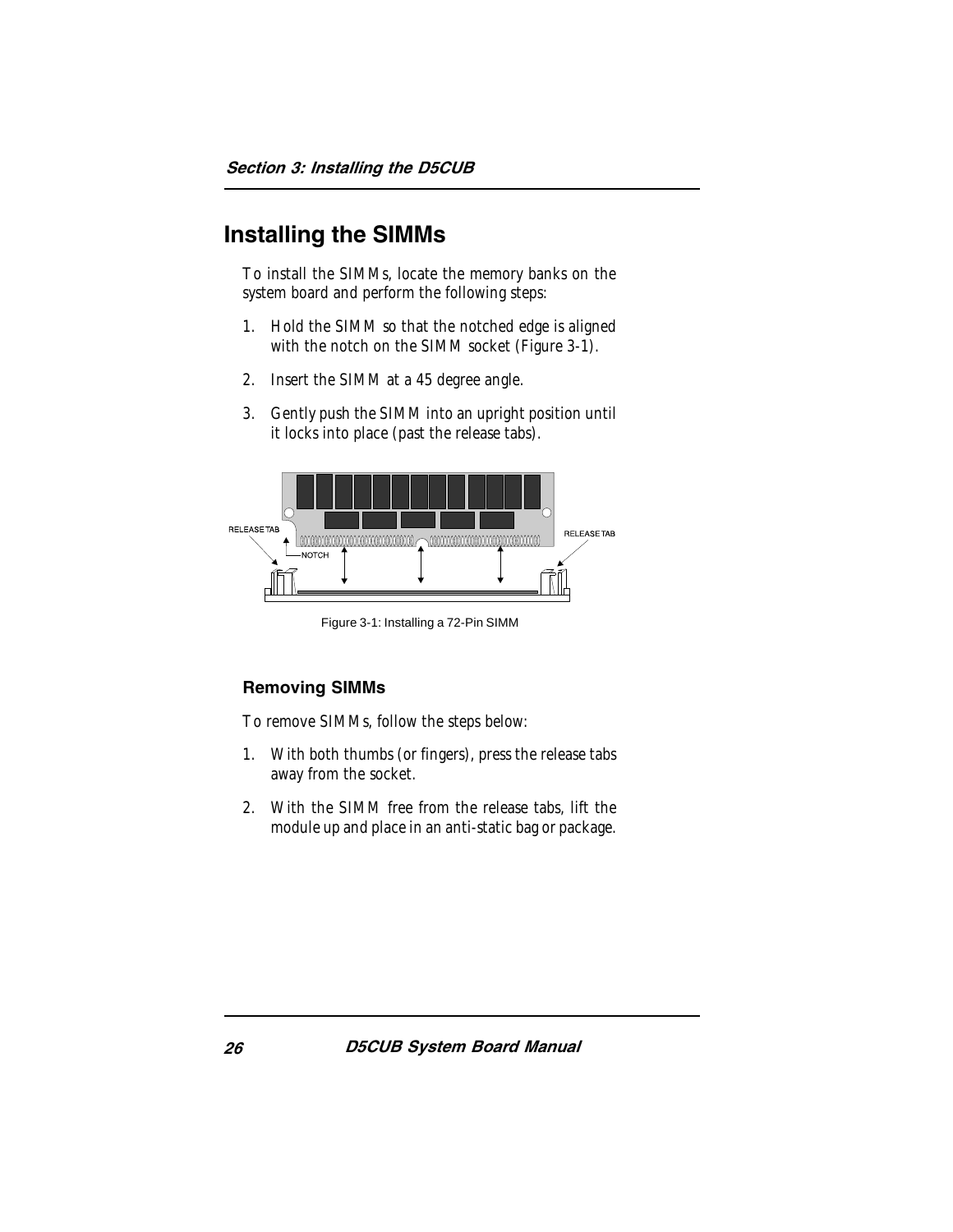# <span id="page-28-0"></span>Installing a CPU

The D5CUB is designed to support a variety of Pentium processors. Follow the steps below to install a processor:

- 1. Turn off the computer and remove its cover.
- 2. Locate the ZIF socket illustrated in Figure 2-1.
- 3. Lift the lever of the socket.
- 4. Locate pin 1 on the processor and pin 1 on the socket (refer to Figure 2-1). Gently place the processor into the socket, making sure pin 1 on the processor and pin 1 on the socket are aligned.
- 5. Push the lever down until it locks into place.
- 6. Make sure the speed selection jumpers are set correctly (refer to Chapter 2 - Jumper Settings).

*WARNING: Pentium processors require a heat-sink with a cooling fan. Failure to provide adequate cooling of the processor may seriously affect system performance or cause permanent damage to the processor.*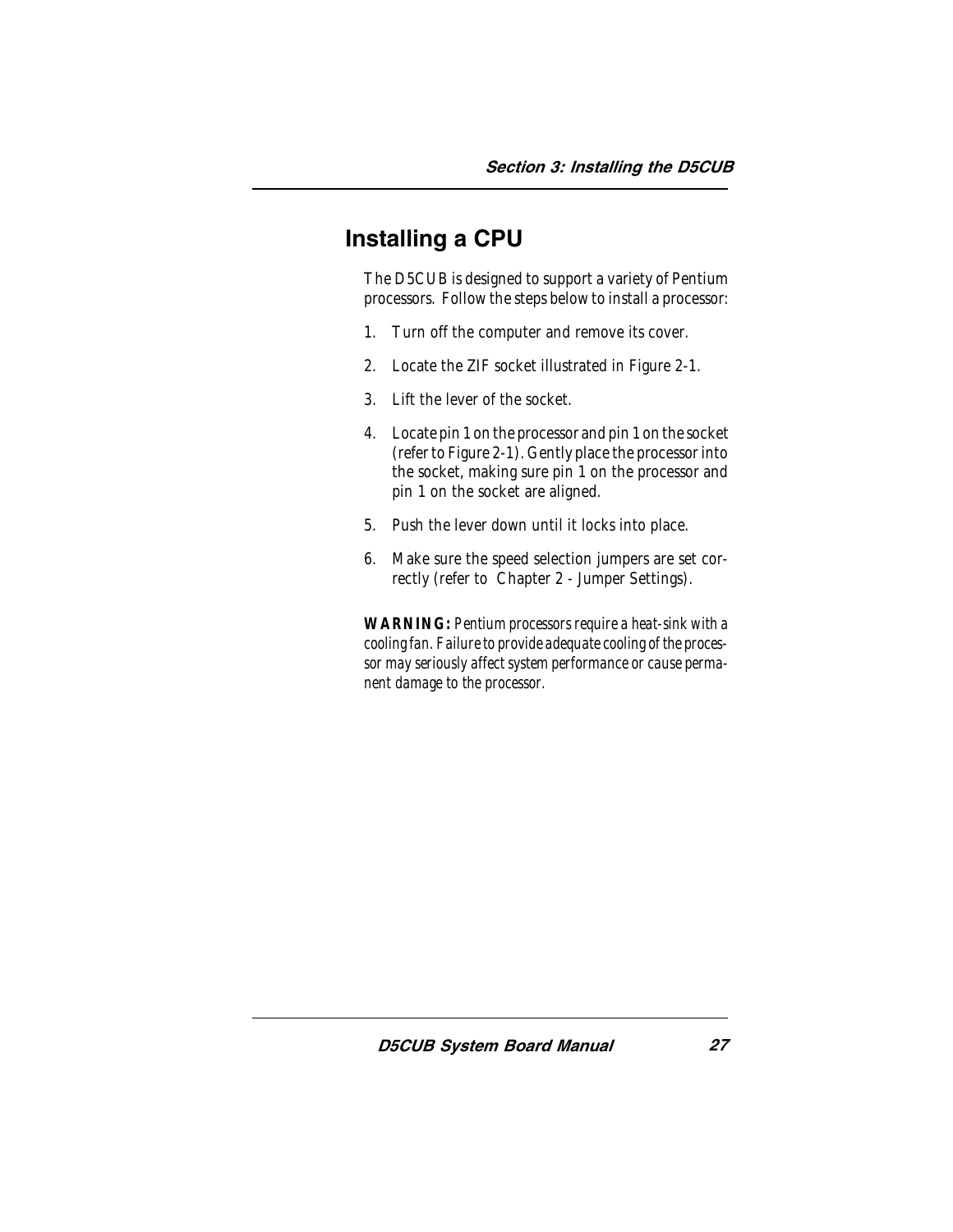# <span id="page-29-0"></span>Installing a PCI Peripheral Card

Micronics PCI slots accommodate all PCI peripherals that meet the PCI 2.1 specifications. Follow the steps below to install a PCI card:

- 1. Turn the computer system off and remove its cover.
- 2. Choose an unused PCI slot and remove the slot cover.
- 3. Insert the card with the bottom edge level to the slot. *Never insert the card at an angle.*
- 4. Carefully push the card straight down, making sure the card is fully inserted.
- 5. Replace the screw which holds the card in place.
- 6. Replace the computer cover.
- 7. Refer to the PCI card's documentation additional instructions regarding installation and software drivers.



Figure 3-2: Installing a PCI Card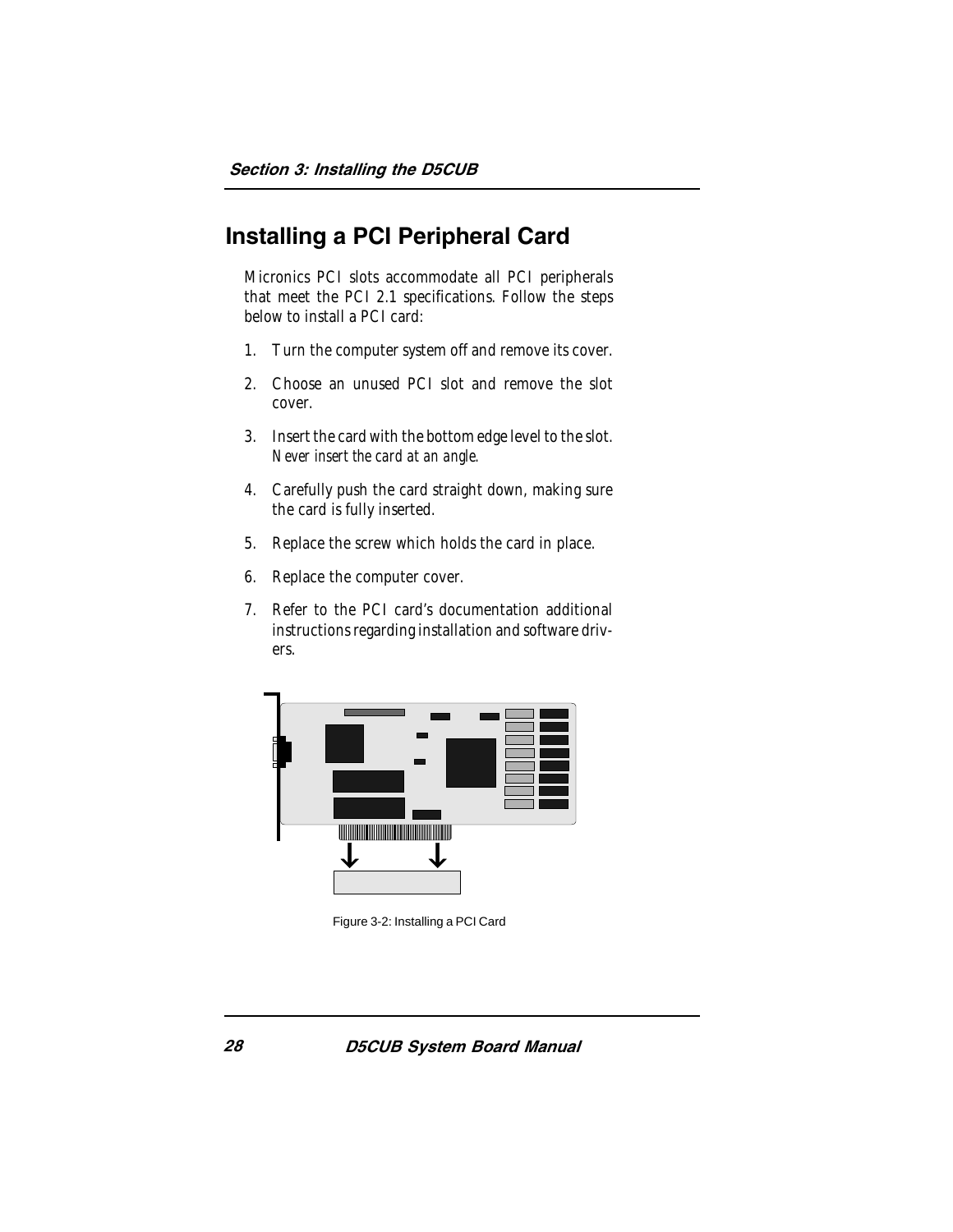# <span id="page-30-1"></span><span id="page-30-0"></span>Installing an ISA Peripheral Card

Micronics ISA slots accommodate all standard ISA peripherals. Follow the steps below to install a PCI card:

- 1. Turn the computer system off and remove its cover.
- 2. Choose an unused ISA slot and remove the slot cover.
- 3. Insert the card with the bottom edge level to the slot. *Never insert the card at an angle.*
- 4. Carefully push the card straight down, making sure the card is inserted fully.
- 5. Replace the screw that holds the card in place.
- 6. Replace the computer cover.
- 7. Refer to the ISA card's documentation for additional instructions regarding installation and software drivers.



Figure 3-3: Installing an ISA Peripheral Card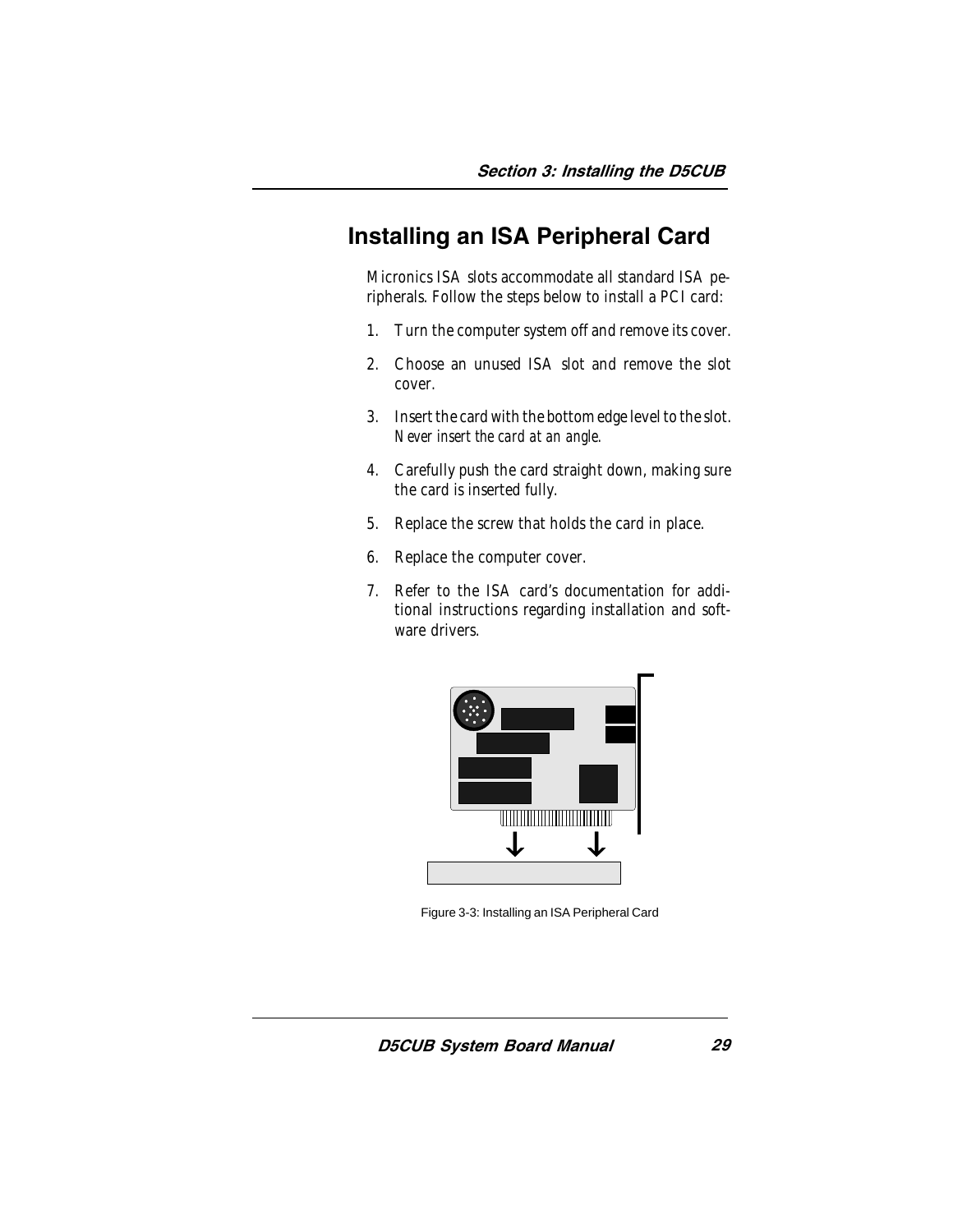# <span id="page-31-0"></span>Installing a CD-ROM Drive

If you are installing a CD-ROM drive, Micronics recommends the installation of an IDE CD-ROM drive. *The instructions below will help you with the installation, but also refer to the documentation that accompanied your CD-ROM drive.*

Before starting the setup and installation, make sure your computer is off and the power cord is disconnected from the wall outlet. Your CD-ROM drive kit should contain the following items for a successful installation:

- ❏ CD-ROM Drive with installation hardware
- ❏ Interface Cable
- ❏ CD Audio Cable
- 1. Connect the ribbon cable as described in the CD-ROM's documentation, making sure the red stripe on the cable is aligned with pin 1 of the connectors.
- 2. Connect the audio cable to the CD-ROM drive's audio connector.
- 3. Connect the other end of the audio cable to the MPC-2 compatible CD-ROM audio connector on the D5CUB system board (see Figure 2.1).
- 4. Connect the power supply cable to the CD-ROM drive's power connector.
- 5. Install the CD-ROM device drivers. CD-ROM drives require device drivers to access the drive and are generally provided by the manufacturer of the CD-ROM drive. Usually one device driver is added to the CONFIG.SYS file and one to the AUTOEXEC.BAT file.
- 6. If you are using the CD-ROM drive in an MS-DOS environment, the utility MSCDEX.EXE must also be added to the AUTOEXEC.BAT file. Consult your DOS manual for more information.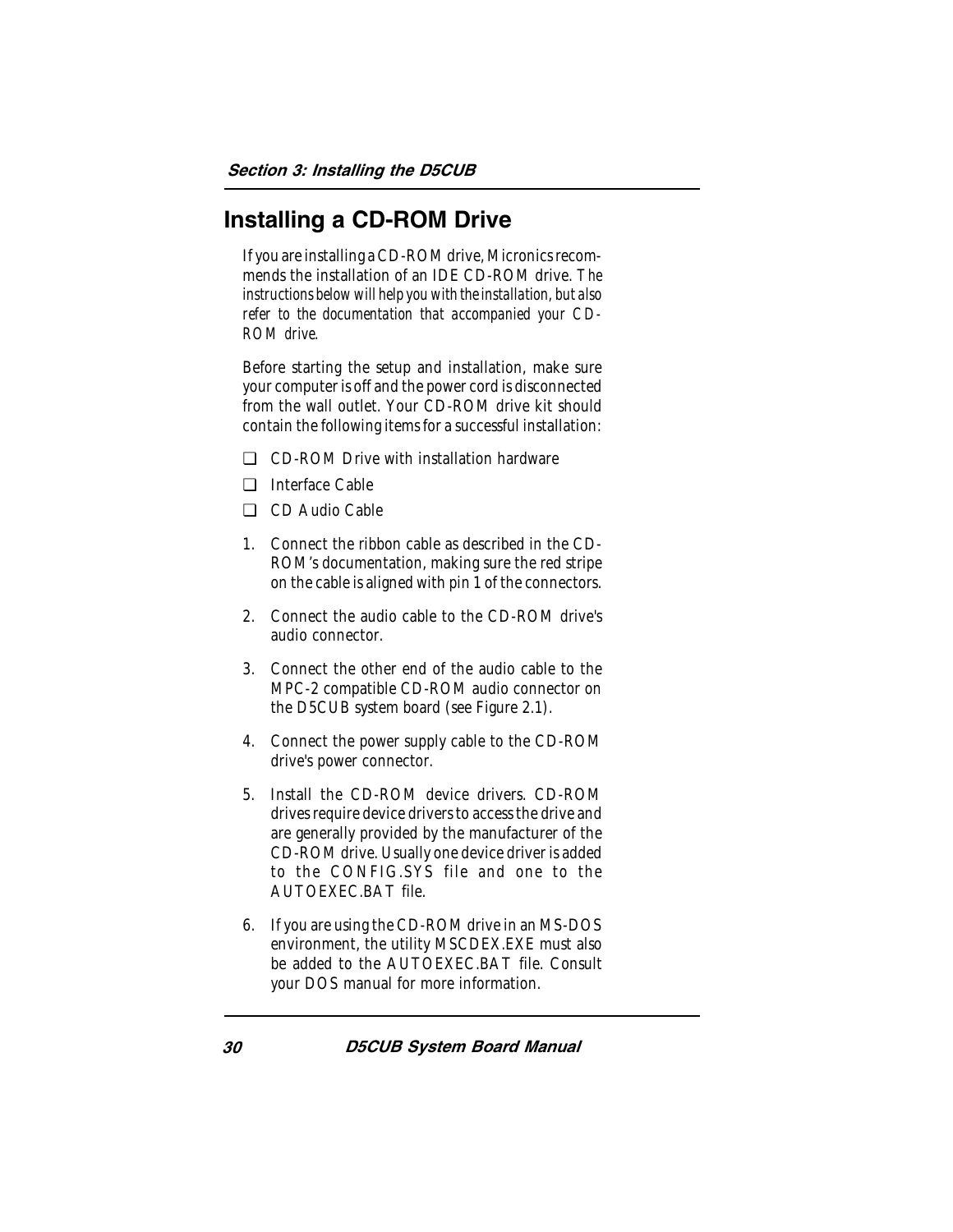# <span id="page-32-0"></span>Installing the Sound Interface Card

The D5CUB can accommodate an optional sound interface card. Follow the steps below to install the sound interface card:

- 1. Turn the computer system off and remove its cover.
- 2. Remove the slot cover of the sound interface slot (located at the far left hand side of the D5CUB system board).
- 3. Insert the sound interface card (refer to Figure 3.4) with the bottom edge level to the slot. *Never insert the card at an angle.*
- 4. Carefully push the card straight down, making sure the card is fully inserted.
- 5. Replace the screw which holds the card in place.
- 6. Replace the computer cover.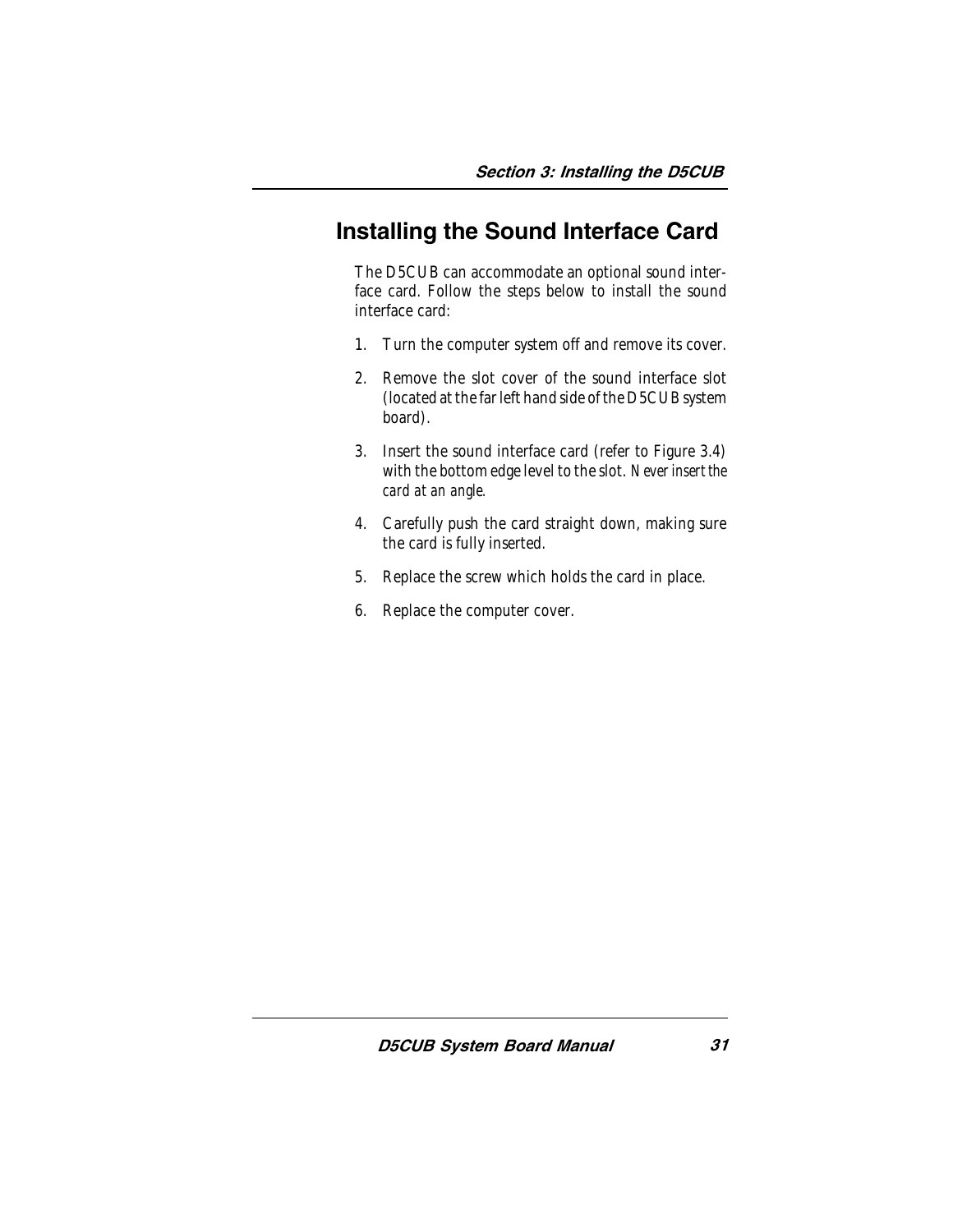#### <span id="page-33-1"></span><span id="page-33-0"></span>Connecting Sound Devices

You can connect external sound devices to the sound interface card to take advantage of the optional sound support. The sound option includes 16-bit stereo sound and game and MIDI ports. See Chapter 5 for information on installing sound device drivers.



Figure 3-4: Connecting the Sound Interface Card

#### Line Out

The Line Out jack allows you to connect the audio output of the sound interface controller to your home stereo, VCR or amplified speakers.

#### Speaker Out

This connector provides 3 watts per-channel stereo output level for 4 or 8 ohm external speakers.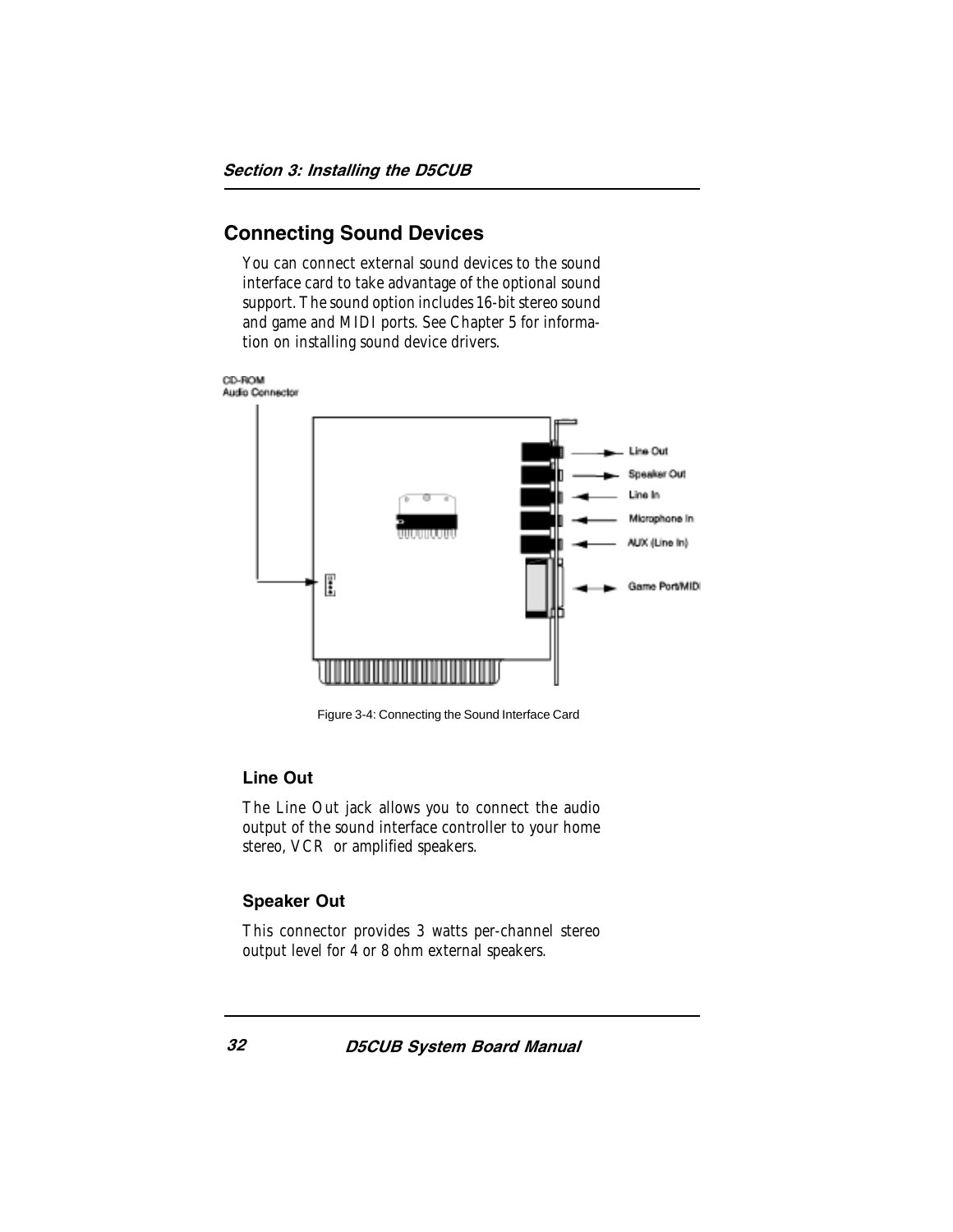#### Line In and AUX (Audio In)

You may connect an external mono or stereo audio source to the sound interface card, such as a CD player or radio. Use the appropriate converter cable to interface to your external equipment.

#### Microphone

You may connect a 300-600 ohm microphone into the MIC jack.

#### Game Port/MIDI

You can use this connector to connect an IBM PC compatible joystick or a MIDI instrument.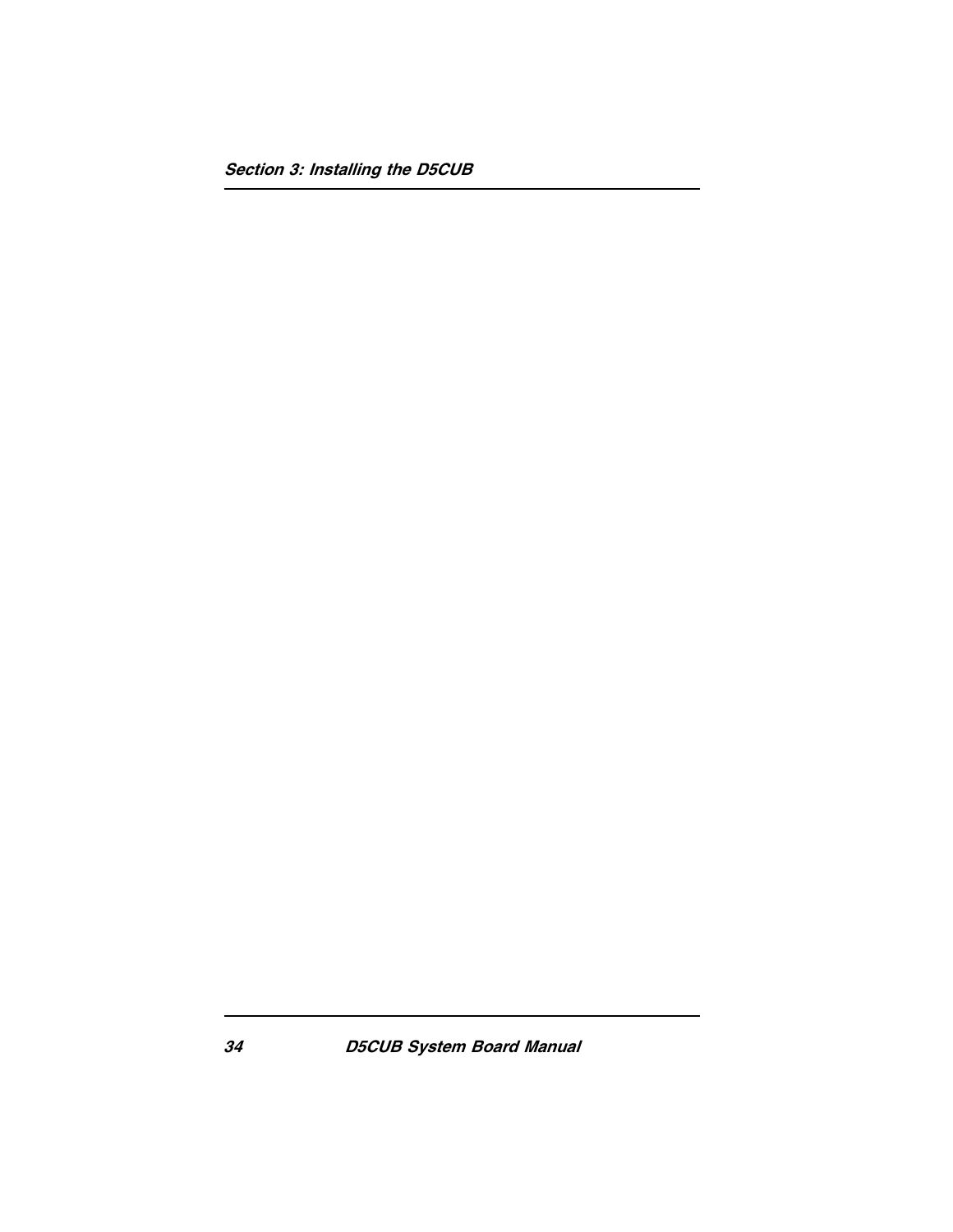#### Section

**4**

# The BIOS Setup Utility

### **Configuration**

After the D5CUB system board and all hardware is installed, the system is ready for configuration. Before turning on the computer, make sure all cables are correctly connected and all jumpers are correctly set.

We recommend that you keep the computer cover off the first time you boot the system. This makes it faster and easier to correct any difficulties that might arise.

### Initial Boot Up

Power up the D5CUB. If the system does not properly boot, check all your cables and peripherals for bad connections. You may also get beep codes or error messages. If this occurs, consult Appendix B for a guide to possible solutions.

After the system properly boots, it is ready to be configured. The following information explains the proper procedures for BIOS configuration.

# Setup

The Setup program is used to configure the computer's BIOS (Basic Input/Output System). The computer's BIOS is responsible for configuring the system board and providing hardware information to the operating system. In order for the computer to run properly, run the Setup procedure after first installing the system board and whenever you make a hardware change to the system.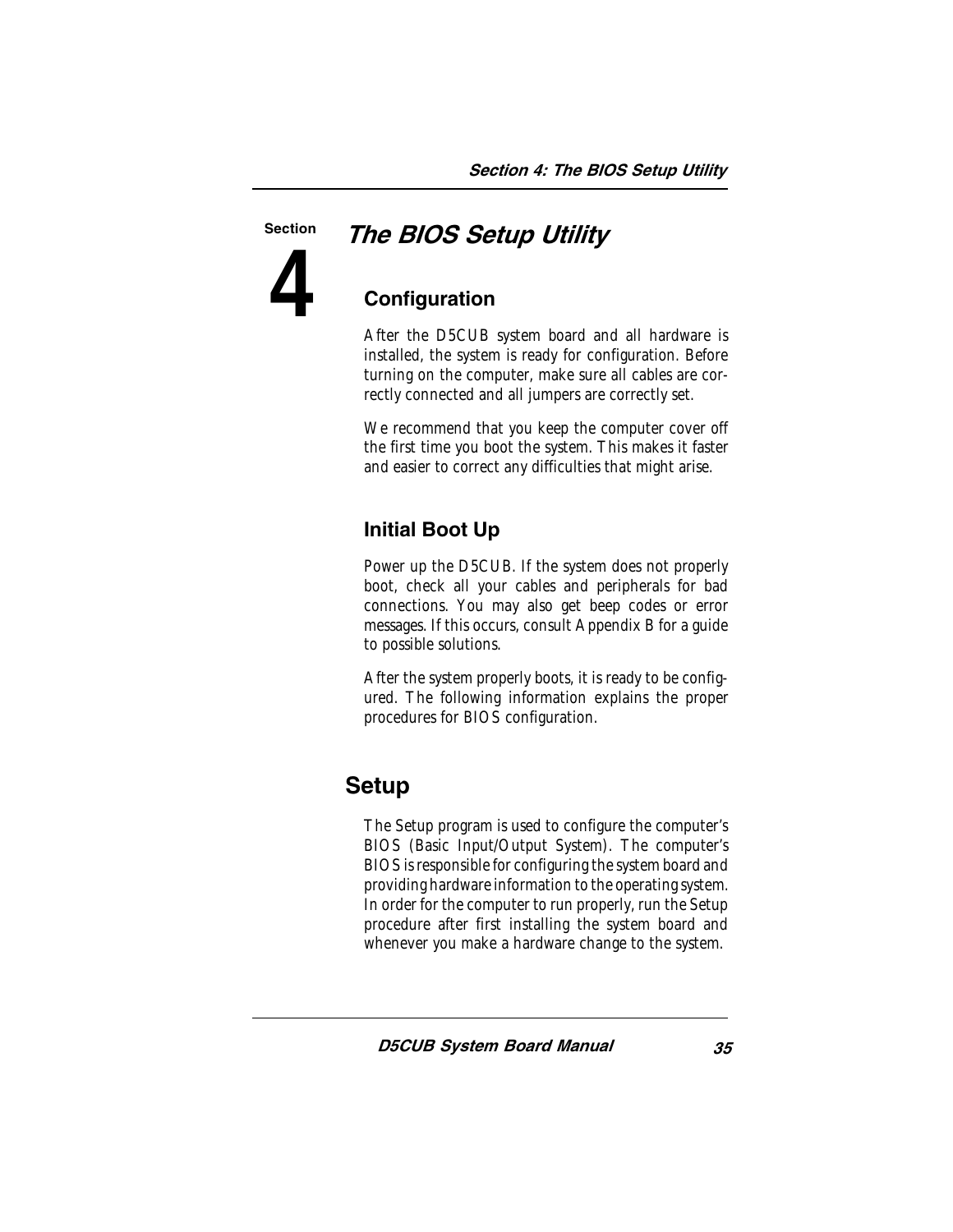When the system is turned on, it performs a memory test, and a BIOS identification and system information screen is displayed on your monitor, as shown in Figure 4-1.

| Award Modular BIOS vX.XXXX, An Energy Star Ally<br>Copyright (C) 1984-1995 Award Software, Inc. |
|-------------------------------------------------------------------------------------------------|
| <b>D5CUB XX</b>                                                                                 |
| PENTIUM-S CPU at 133MHz<br>Memory Test: XXXXXK OK                                               |
| Award Plug and Play BIOS Extension vX.XX<br>Copyright (C) 1995, Award Software, Inc.            |
|                                                                                                 |
|                                                                                                 |
| Press DEL to enter SETUP, ESC to skip memory test<br>5/15/96 - XXXXXX - XXXXXXXXXX-XX           |
|                                                                                                 |
|                                                                                                 |
|                                                                                                 |

Figure 4-1: Power-Up Screen

When "Press **DEL** to enter SETUP" appears near the bottom of the screen, press the  $\langle$  DEL $>$  key to start the Setup program. The main CMOS Setup utility screen (Figure 4-2) appears, with the highlight on STAN-DARD CMOS SETUP. Note that the Setup program can only be activated during the boot sequence.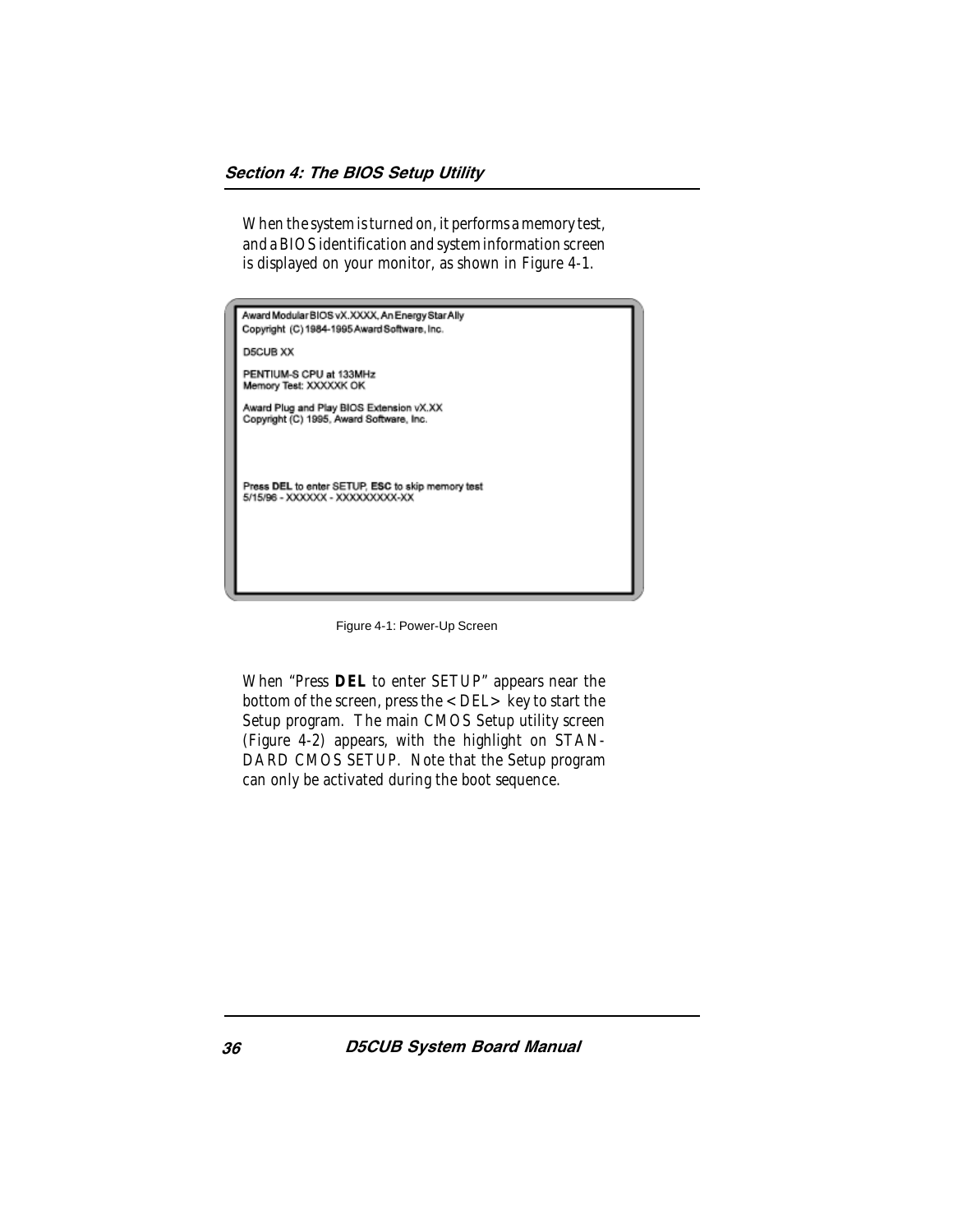

Figure 4-2: Main CMOS Setup Screen

# Running the Setup Program

The D5CUB system board has six primary CMOS configuration screens: the main screen, the Standard CMOS Setup screen, the BIOS Features Setup screen, the Chipset Features Setup screen, the PNP/PCI Configuration Setup screen and the Integrated Peripherals screen.

In addition, there are four screens containing options that do not have to be set unless you want to: the Power Management Setup screen, the Supervisor Password, the User Password and the IDE HDD Auto Detection screen. The main menu screen also contains the following options: Load BIOS Defaults option, Load Setup Defaults option, HDD Low Level Format option, Save & Exit Setup option and the Exit Without Saving option.

To select any of these screens or options, use the arrow keys (< $\uparrow$   $\leftrightarrow$   $\rightarrow$   $>$ ) to move the highlight to the desired item and press  $\leq$  Enter $\geq$ .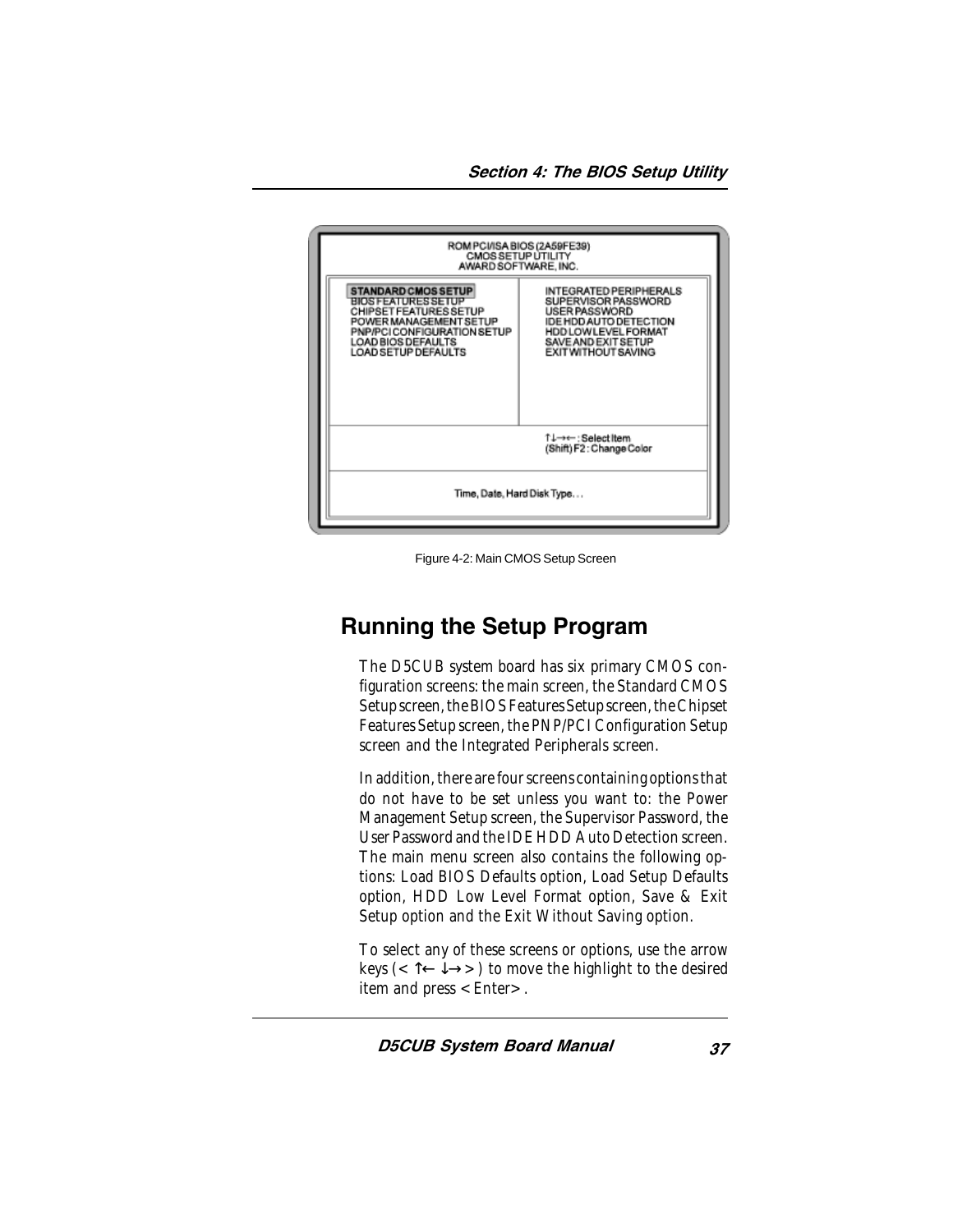# **Standard CMOS Setup**

The STANDARD CMOS SETUP allows checking or modification of general configuration information. To access the STANDARD CMOS SETUP screen, highlight this option on the main menu screen and press  $\epsilon$ Fnter $>$ .

| Date (mm:dd:yy) :Mon, May 13 1996<br>Time(hh:mm:ss): 12:31:40                         |      |     |      |      |                  |      |                                                                                           |                  |
|---------------------------------------------------------------------------------------|------|-----|------|------|------------------|------|-------------------------------------------------------------------------------------------|------------------|
| HARDDISKS TYPE SIZE CYLS HEAD PRECOMP LANDZ SECTOR MODE                               |      |     |      |      |                  |      |                                                                                           |                  |
| Primary Master<br>Primary Slave None<br>Secondary Master None<br>Secondary Slave None | Auto | 。。。 | 0000 | 0000 | 0<br>0<br>0<br>0 | 0000 | $\frac{6}{6}$                                                                             | Auto<br>$\equiv$ |
| Drive A: 1.2M, 5.25in.<br>Drive B: None<br>Video: EGANGA<br>Halt On: All Errors       |      |     |      |      |                  |      | Base Memory: 640K<br>Extended Memory: 3174K<br>Other Memory: 384K<br>Total Memory: 32768K |                  |

Figure 4-3. Standard CMOS Setup Screen

#### **Date and Time**

To set the date, use  $\langle \rightarrow \rangle \langle \rightarrow \uparrow \rangle$  arrow keys to highlight the date and follow the same procedure to set the time.

#### **Hard Disks Setup**

You can specify the physical and electronic properties of the disk drives installed. Relevant specifications include the type, number of cylinders (CYLS), heads (HEAD), write pre-compensation time (PRECOMP), read/write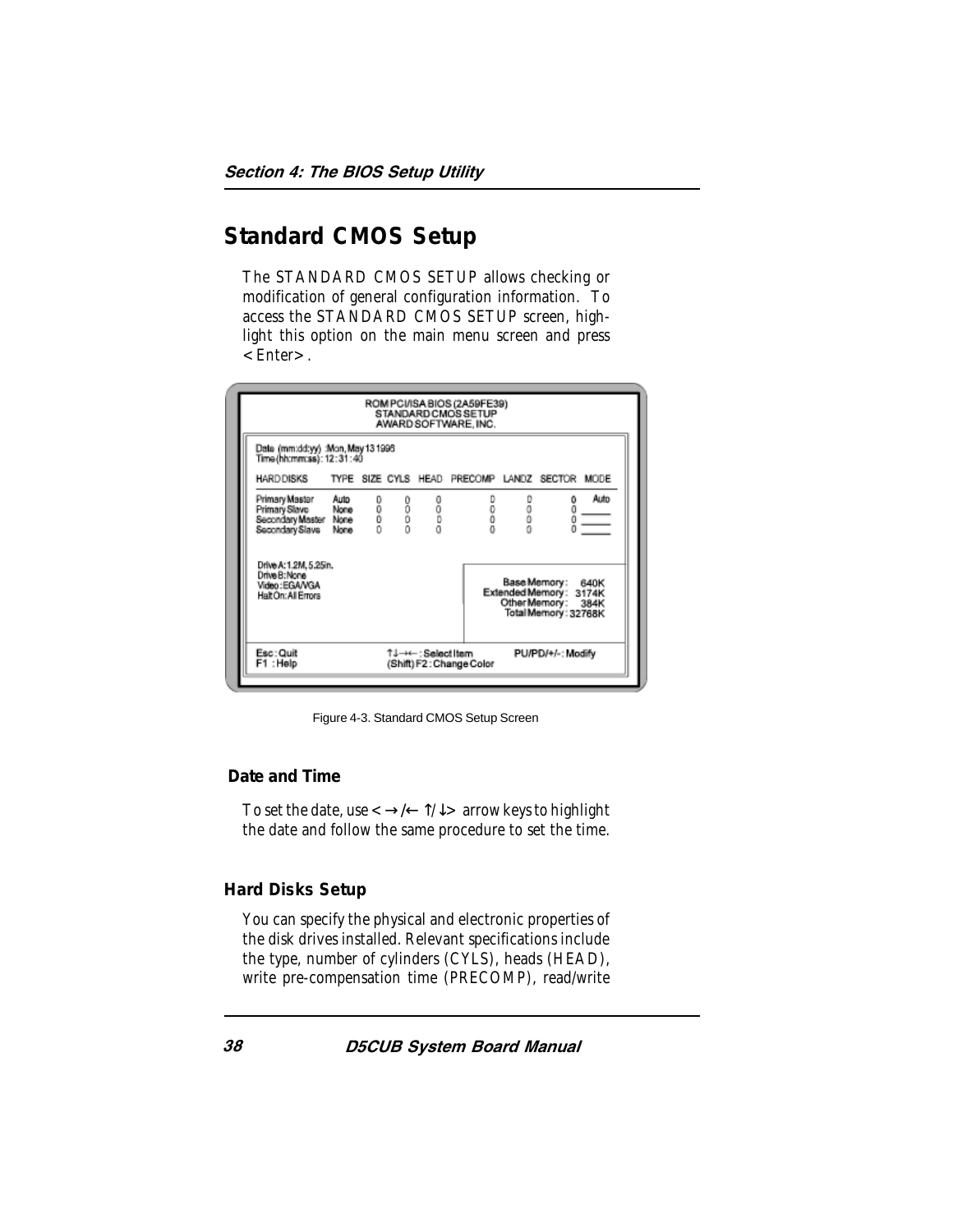head landing zone (LANDZ), number of sectors per track (SECTOR), and HDD mode (MODE).

#### Diskette A or B

To configure a floppy drive added to or removed from your computer, use  $\langle \rightarrow \rangle \langle \rightarrow \uparrow \rangle$  arrow keys to select the desired drive. Use the  $\langle$ PU/PD/+/-> arrow keys to change the setting until it matches the floppy drive you installed. The BIOS supports 2.88MB, 1.44MB, 1.2MB, 720KB and 360KB floppy drives.

#### Video

This sets the type of video board installed into the system. The default setting is EGA/VGA.

#### Halt On

Halt On enables the system to halt on several conditions. The default setting is All Errors.

#### Base/Extended/Other Memory

A small section in the lower right corner of the screen displays important information about your system that includes the base, extended and other memory sizes. They are updated automatically by the SETUP program according to the status detected by the BIOS self-test.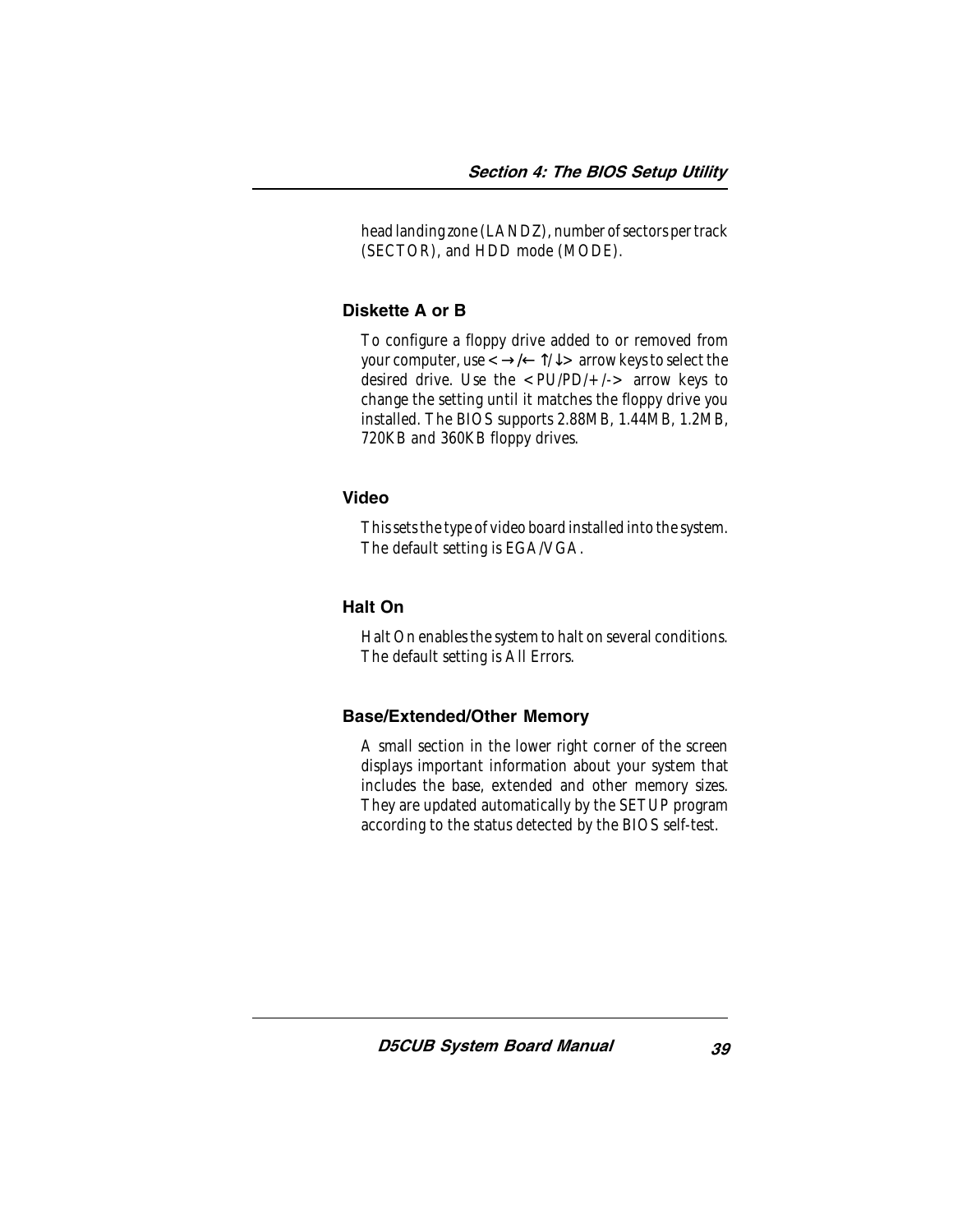# **BIOS Features Setup**

This feature allows you to set the various system options of your choice, including virus warning, external cache, security option and boot operations. To access the BIOS FEATURES SETUP screen, highlight this option on the main menu screen and press < Enter >.

| ROM PCI/ISA BIOS (2A59FE39)<br><b>BIOSFEATURES SETUP</b><br>AWARD SOFTWARE, INC.                                                                                                                                                                                                                                                                                                           |                                                                                                                                                                    |
|--------------------------------------------------------------------------------------------------------------------------------------------------------------------------------------------------------------------------------------------------------------------------------------------------------------------------------------------------------------------------------------------|--------------------------------------------------------------------------------------------------------------------------------------------------------------------|
| Virus Warning<br>Disabled<br>CPU Internal Cache<br>Enabled<br>External Cache<br>Enabled<br><b>Boot Sequence</b><br>A.C<br>Swap Floppy Drive<br>Disabled<br>Boot Up Numlock Status<br>OFF<br>Security Option<br>Setup<br>OS Select For DRAM>64MB<br>Non-OS2<br>Video BIOS Shadow<br>Enabled<br>Video BIOS Cache<br>Enabled<br>System BIOS Shadow<br>Enabled<br>System BIOS Cache<br>Enabled |                                                                                                                                                                    |
|                                                                                                                                                                                                                                                                                                                                                                                            | ESC:<br>Quit<br>↑↓→← : Selectitem<br>F1.<br>Help UP/DN/+/-: Modify<br>F5<br>Old Values (Shift) F2 : Color<br>F6<br>Load BIOS Defaults<br>FŤ<br>Load SETUP Defaults |

Figure 4-4: BIOS Features Setup Screen

#### **Virus Warning**

This selection enables the virus warning feature for the hard disk boot sector. When enabled a warning message is displayed and a beep sound is produced whenever an attempt is made to write on the hard disk's boot sector. The default setting is Disabled.

#### **CPU Internal Cache**

This selection enables the internal 16KB code/data cache of the Intel Pentium CPU. The default setting is Enabled.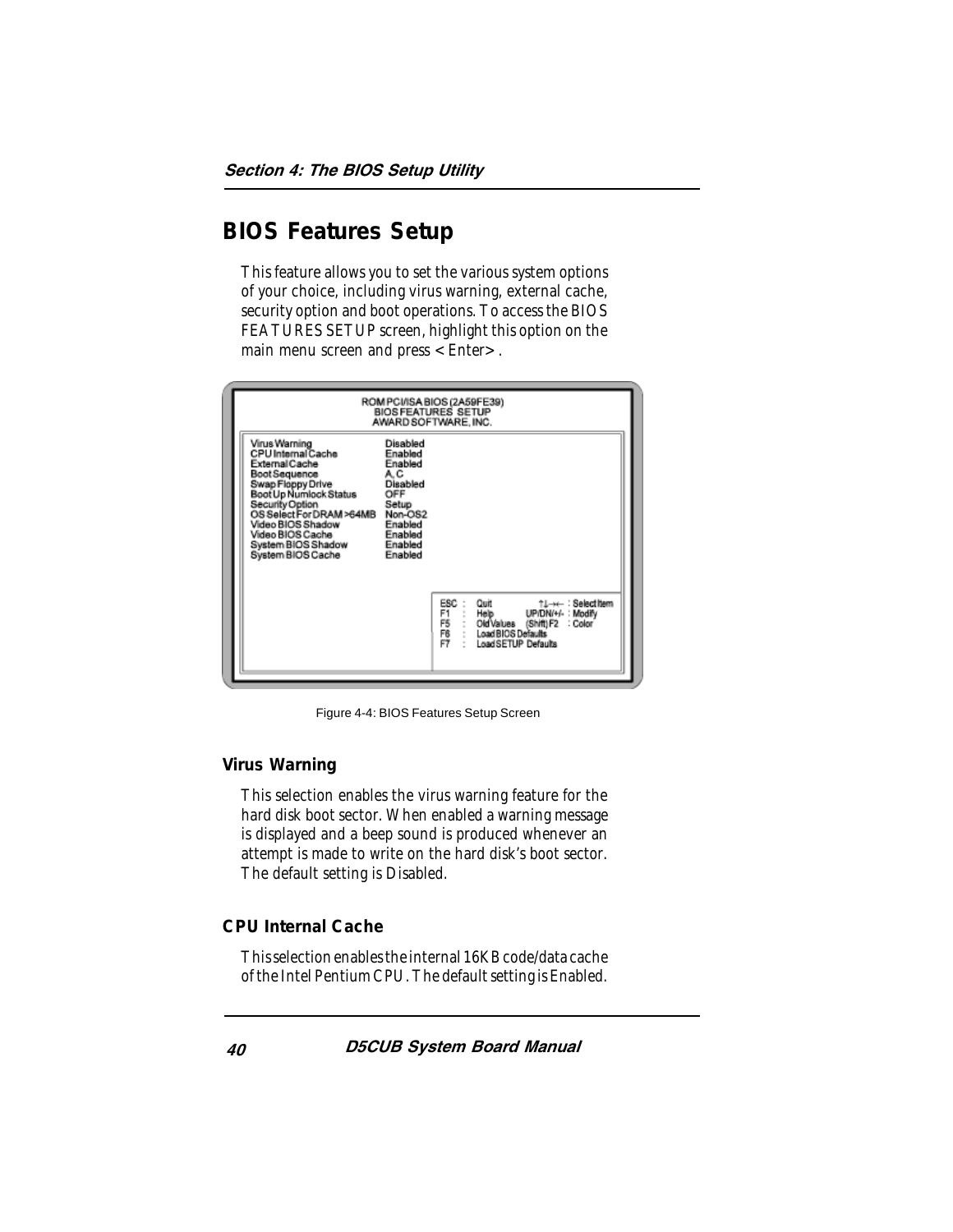#### **External Cache**

The External Cache selection enables or disables the external (L2) cache and the onboard secondary cache. The default setting is Enabled.

#### Boot Sequence

Boot Sequence selects the order in which the system searches for a boot disk. The default setting is A:, C:.

#### Swap Floppy Drive

This selection can be set to remap the floppy drives. When Disabled (default) is selected, drive A: becomes drive B: and drive B: becomes drive A:.

#### Boot Up Numlock Status

When set to OFF (default) this selection activates Numlock on system bootup if the BIOS detects a numeric keyboard.

#### Security Option

The Security Option selection determines whether the password will be asked for in every system boot or when entering into the SETUP (default) program.

#### OS Select for DRAM>64MB

This selection allows you to select the amount of memory installed for your operating system. Select NON-OS2 (default) if your operating system has less than 64MB of memory. If your operating system has more than 64MB of memory installed, select the OS2 setting.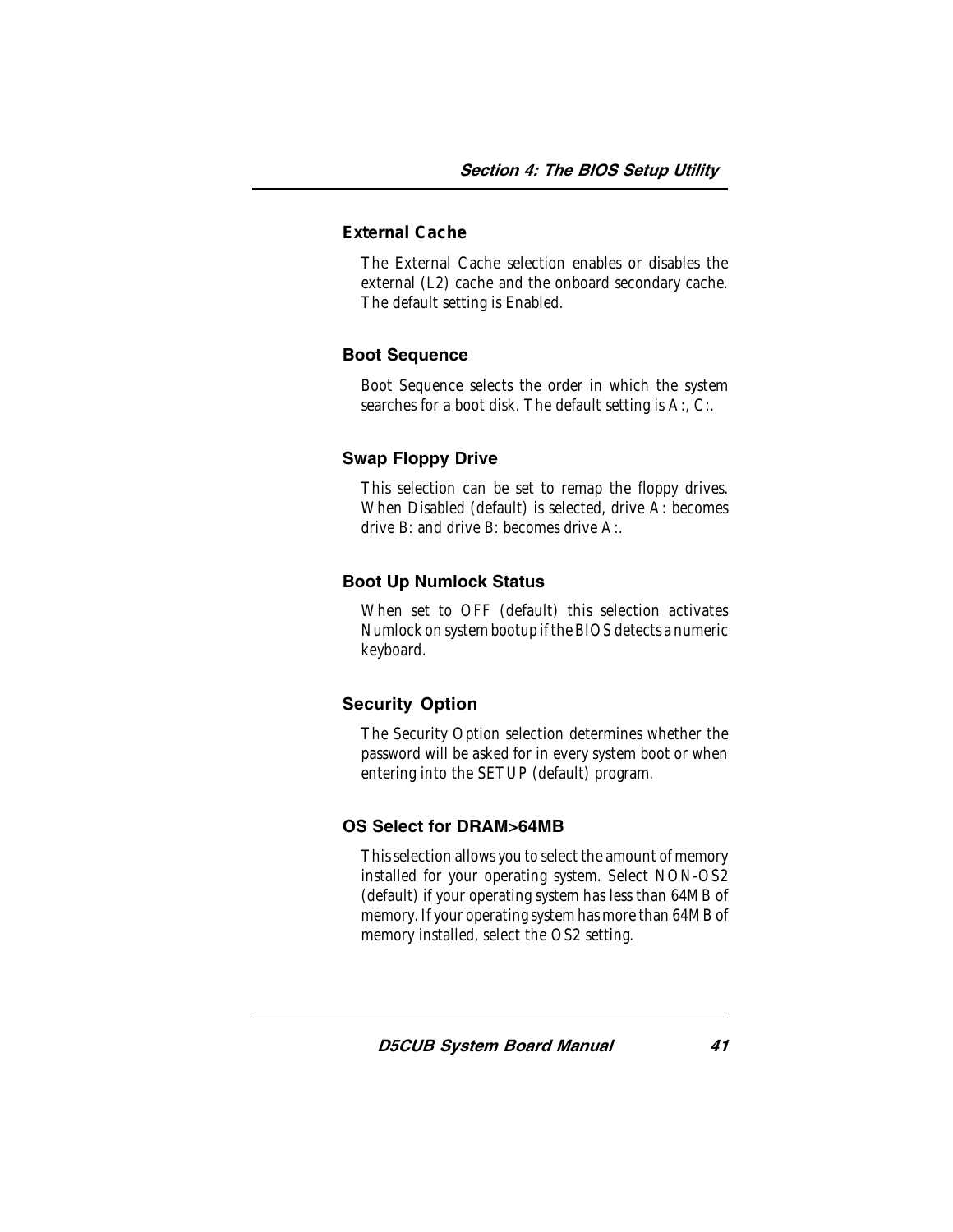#### Video BIOS Shadow

Enabling this selection allows you to shadow the BIOS on the video card for faster video performance. Some video cards do not support video BIOS shadowing. Disable this option if problems occur.

#### Video BIOS Cache

The Video BIOS Cache selection allows you to cache the video BIOS for even higher performance. The default setting is Enabled.

#### System BIOS Shadow

This selection shadows the system BIOS for faster performance. The system BIOS will always be shadowed.

#### System BIOS Cache

The System BIOS Cache selection allows you to cache the system BIOS for even higher performance. The default setting is Enabled.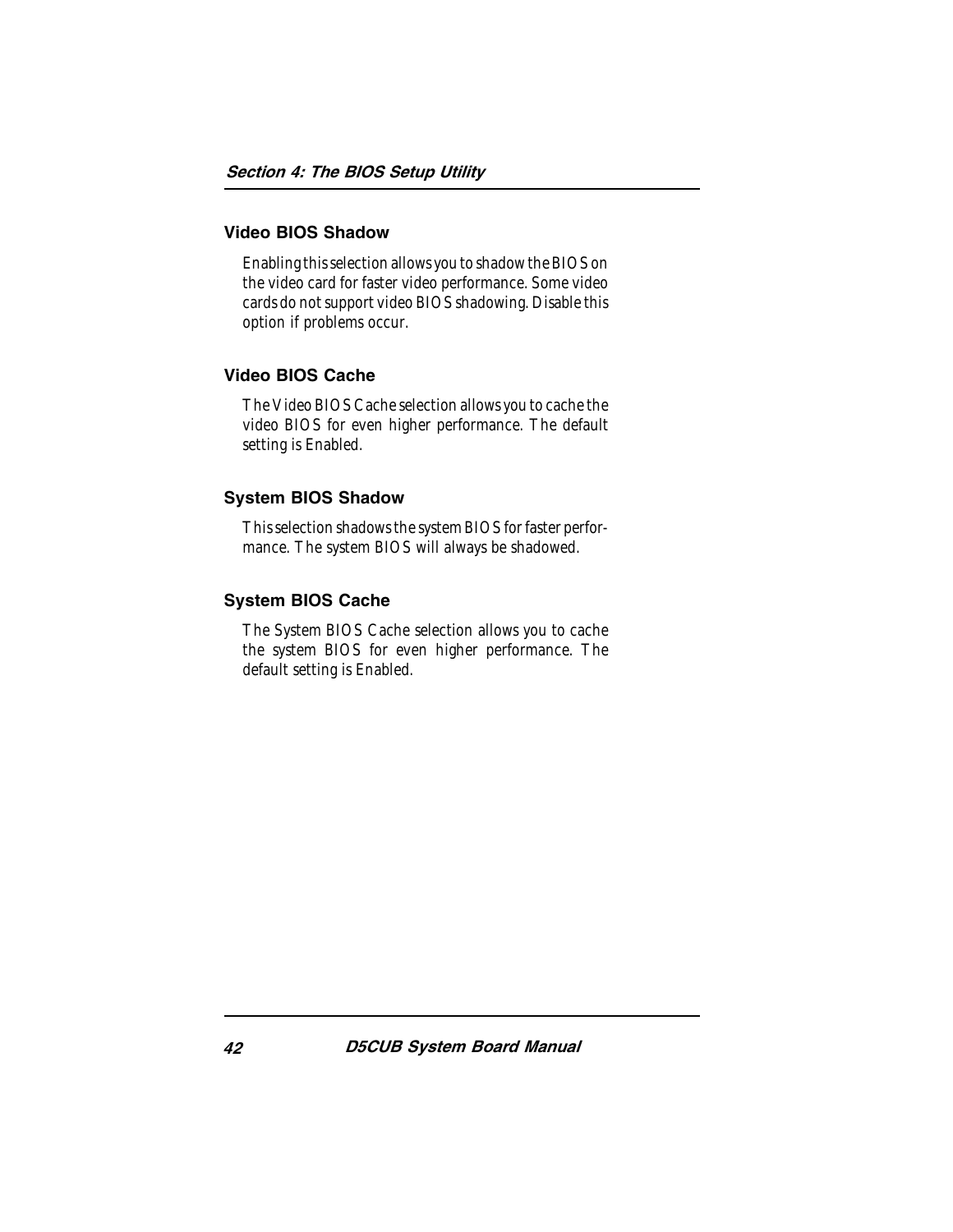# **Chipset Features Setup**

The Chipset Features Setup allows you to program the Intel 430HX PCIset features. To access the CHIPSET FEATURES SETUP screen, highlight this option on the main menu screen and press  $\leq$  Enter $\geq$ .



Figure 4-5: Chipset Features Setup Screen

#### DRAM Timing

This selection configures the DRAM read/write timing for the maximum performance. The options are 60ns and 70ns (default). NOTE: Before changing this selection, verify the speed of the DRAM currently installed.

#### 8-Bit I/O Recovery Time

This selection defines the 8-bit I/O recovery time. Older ISA card may need longer I/O recovery time. The default setting is 1.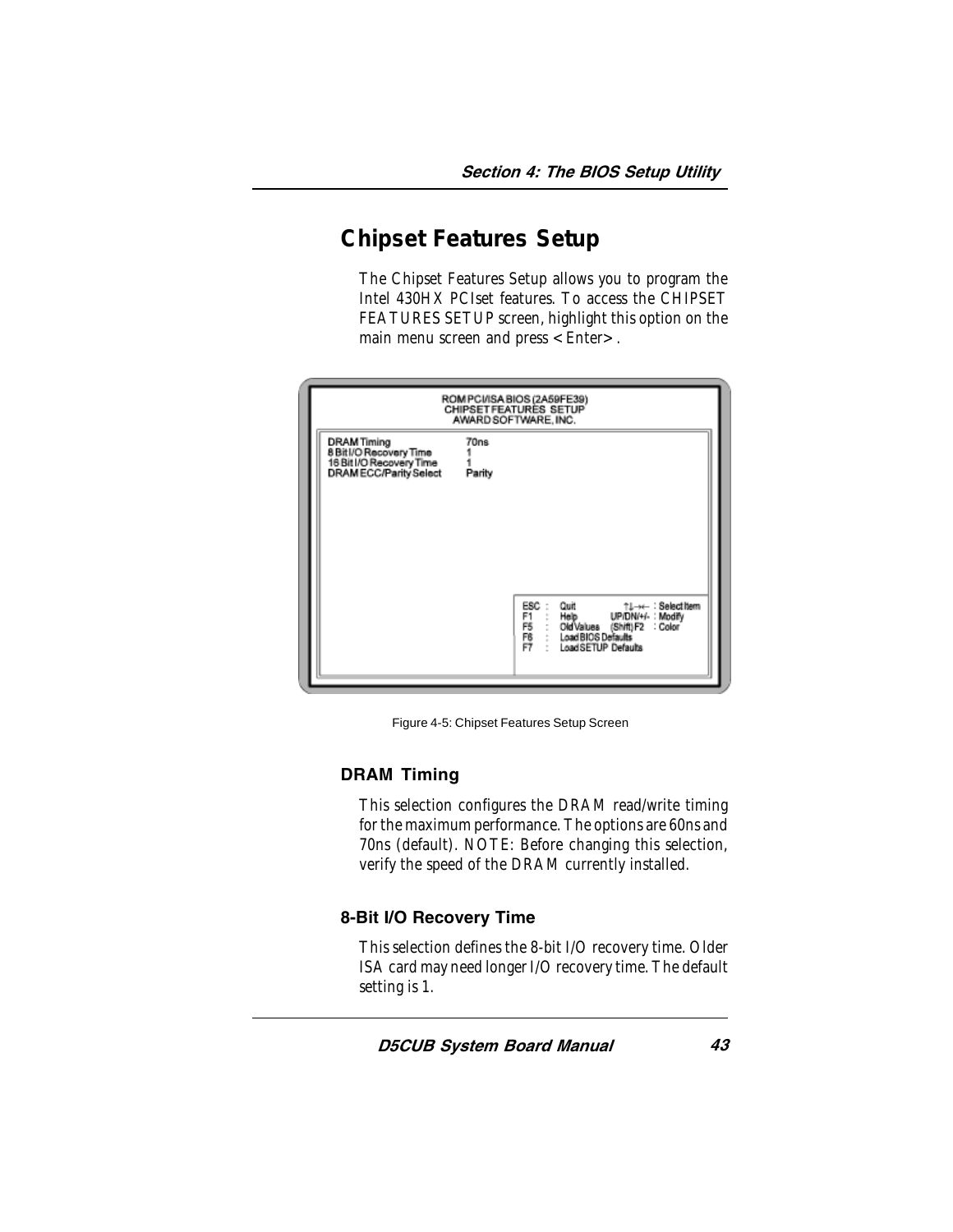#### 16-Bit I/O Recovery Time

This selection defines the 16-bit I/O recovery time. The default setting is 1.

#### DRAM ECC/Parity Select

The DRAM type can be set for Parity (default), Non-Parity or ECC. Selecting ECC will detect the parity error and allow the system to correct the error.

# Power Management Setup

The Power Management Setup option controls the power management functions of the system. To access the POWER MANAGEMENT SETUP screen, highlight this option on the main menu screen and press  $\leq$  Enter>.

| Power Management                                                                                                                                                                                                                                         | ROM PCI/ISA BIOS (2A59FE39)<br>POWER MANAGEMENT SETUP<br>AWARD SOFTWARE, INC.<br>: Max Saving |                             | ** Power Down & Resume Events **                                                                                                                                                                                                                 |                   |                                                                             |
|----------------------------------------------------------------------------------------------------------------------------------------------------------------------------------------------------------------------------------------------------------|-----------------------------------------------------------------------------------------------|-----------------------------|--------------------------------------------------------------------------------------------------------------------------------------------------------------------------------------------------------------------------------------------------|-------------------|-----------------------------------------------------------------------------|
| PM Control by APM<br>Video Off Method<br>Doze Mode<br>Standby Mode<br>Suspend Mode<br>HD Power Down<br>** Wake Up Events In Doze & Standby **<br>IRQ3 (Wake-Up Event)<br>IRQ4 (Wake-Up Event)<br>IRQ8 (Wake-Up Event) : ON<br>IRQ12 (Wake-Up Event) : ON | :Yes<br>: V/H SYNV + Blank<br>: 1 Min<br>: 1 Min<br>:1 Min<br>: 1 Min<br>:ON<br>:ON           |                             | IRQ3 (COM2)<br>IRQ4(COM1)<br>IRQ5(LPT2)<br>IRQ6 (Floppy Disk)<br>IRQ7(LPT1)<br>IRQ8 (RTC Alarm)<br>IRO9(IRO2 Redir)<br>IRQ10 (Reserved)<br>IRQ11 (Reserved)<br>IRQ12 (PS/2 Mouse)<br>IRQ13(Coprocessor)<br>IRQ14 (Hard Disk)<br>IRQ15 (Reserved) |                   | ΟN<br>ÓN<br>ΟN<br>ΟN<br>ON<br>OFF<br>ОN<br>ОN<br>ΟN<br>ON<br>ON<br>ON<br>ON |
|                                                                                                                                                                                                                                                          |                                                                                               | ESC<br>F1<br>F5<br>F6<br>F7 | Quit<br>Help<br>Old Values (Shift) F2<br>Load BIOS Defaults<br>Load SETUP Defaults                                                                                                                                                               | UP/DN/+/-: Modify | ↑L→←: Selectitem<br>: Color                                                 |

Figure 4-6: Power Management Screen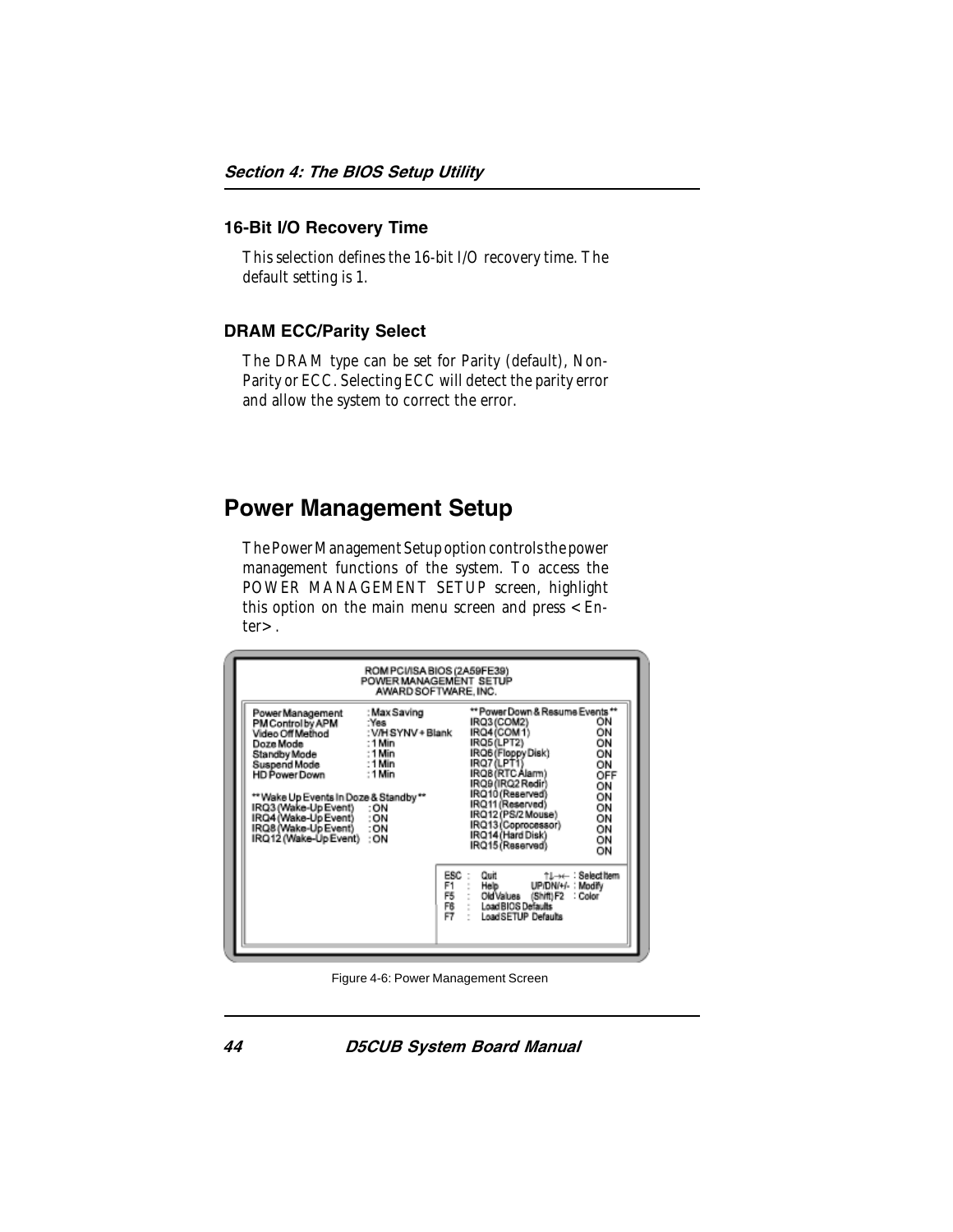#### Power Management

This selection may be set for Maximum Savings (default), Medium, Minimum, User Define or Disabled. If you set this selection for Maximum, Medium or Minimum power savings, you do not need to make any more adjustments. If you select User Define, you must set the other power management options.

#### PM Control By APM

When enabled the power management features are controlled by the APM. If you enable this selection, you must also set the other power management options. The default setting is YES.

### Video OFF Method

This selection defines the video off method in standby mode. The options are V/H SYNV+Blank (default), DPMS and Blank Screen.

#### Doze/Standby/Suspend Mode

These selections set the amount of time that elapses for the system to enter the power saving mode. The timer starts when the Standby Mode is activated. The options are 1 min. (default), 2 min., 4 min., 6 min., 8 min., 10 min., 20 min., 30 min., 40 min., 1 hr., and Disabled.

#### HD Power Down

This selection sets the time to power down the hard drive in standby mode to conserve power. The options are 1 min. (default), 2 min., 3 min., 4 min., 5 min., 6 min., 7 min., 8 min., 9 min., 10 min., 11 min., 12 min., 13 min., 14 min., 15 min., and Disabled.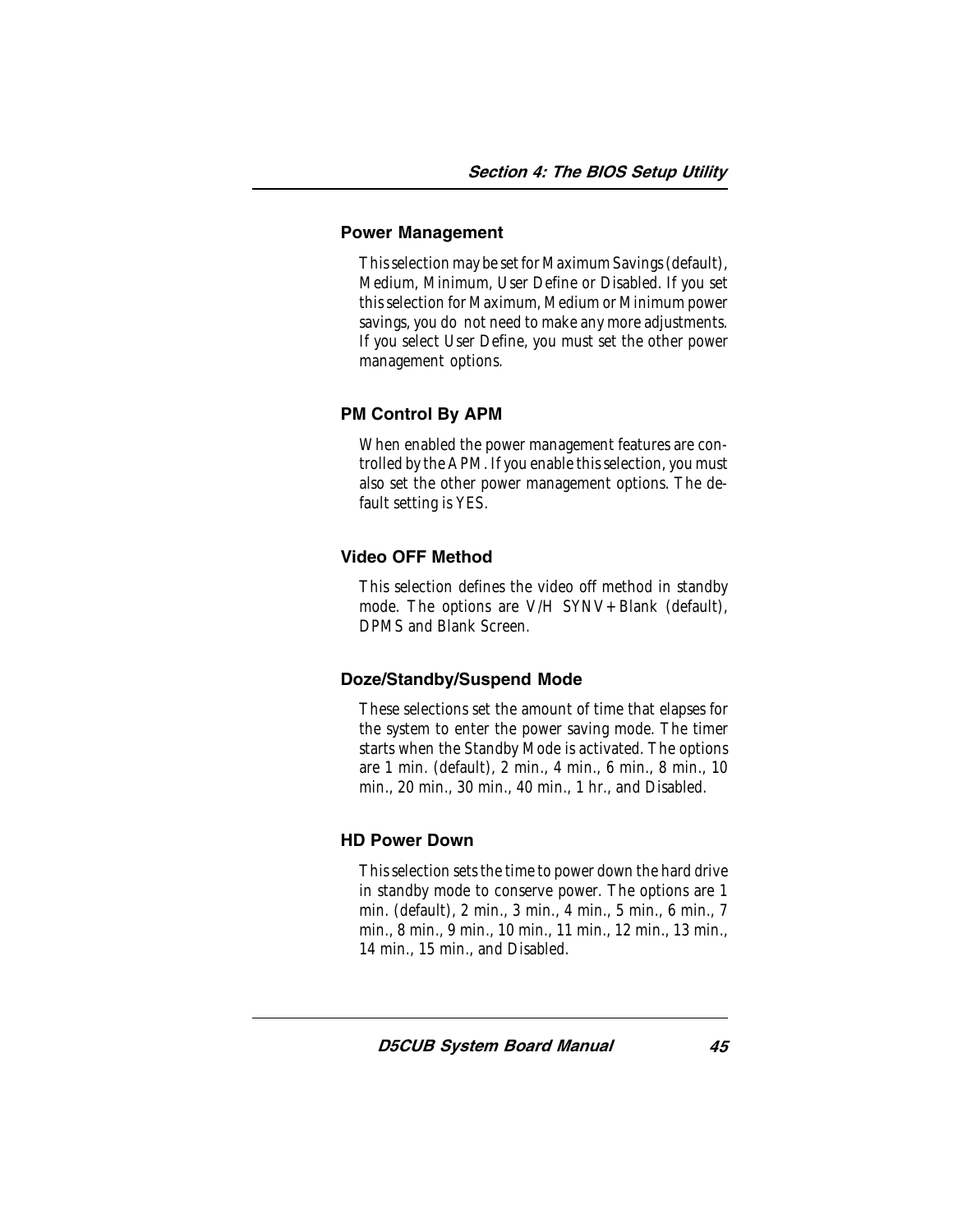#### IRQ 3/4/8/12 (Wake-Up Events)

Sets the wake-up events by which the system enters suspend mode. The options are ON or OFF.

#### Power Down and Resume Events

Sets the power management events by which the system wakes up from Doze or Standby modes. The options are ON or OFF

# PnP/PCI Configuration Setup

The PnP/PCI Configuration Setup option sets the various system functions and internal addresses of PnP and PCI devices and onboard PCI IDE controller. To access the PnP/PCI CONFIGURATION SETUP screen, highlight this option on the main menu screen and press  $\epsilon$ Enter $>$ .

|                                                                                                                 | ROM PCI/ISA BIOS (2A59FE39)<br><b>PNP/PCICONFIGURATION</b><br>AWARD SOFTWARE, INC. |
|-----------------------------------------------------------------------------------------------------------------|------------------------------------------------------------------------------------|
| Reset Configuration Data<br>PCIIRQ Activated By<br>PCI IDE IRQ Map To<br>Primary IDE INT#<br>Secondary IDE INT# | Disabled<br>Level<br>PCI-AUTO<br>Å                                                 |
|                                                                                                                 | ESC :<br>門形門<br>Load BIOS Delauts<br>Load SETUP Detaults                           |

Figure 4-7: PnP/PCI Configuration Screen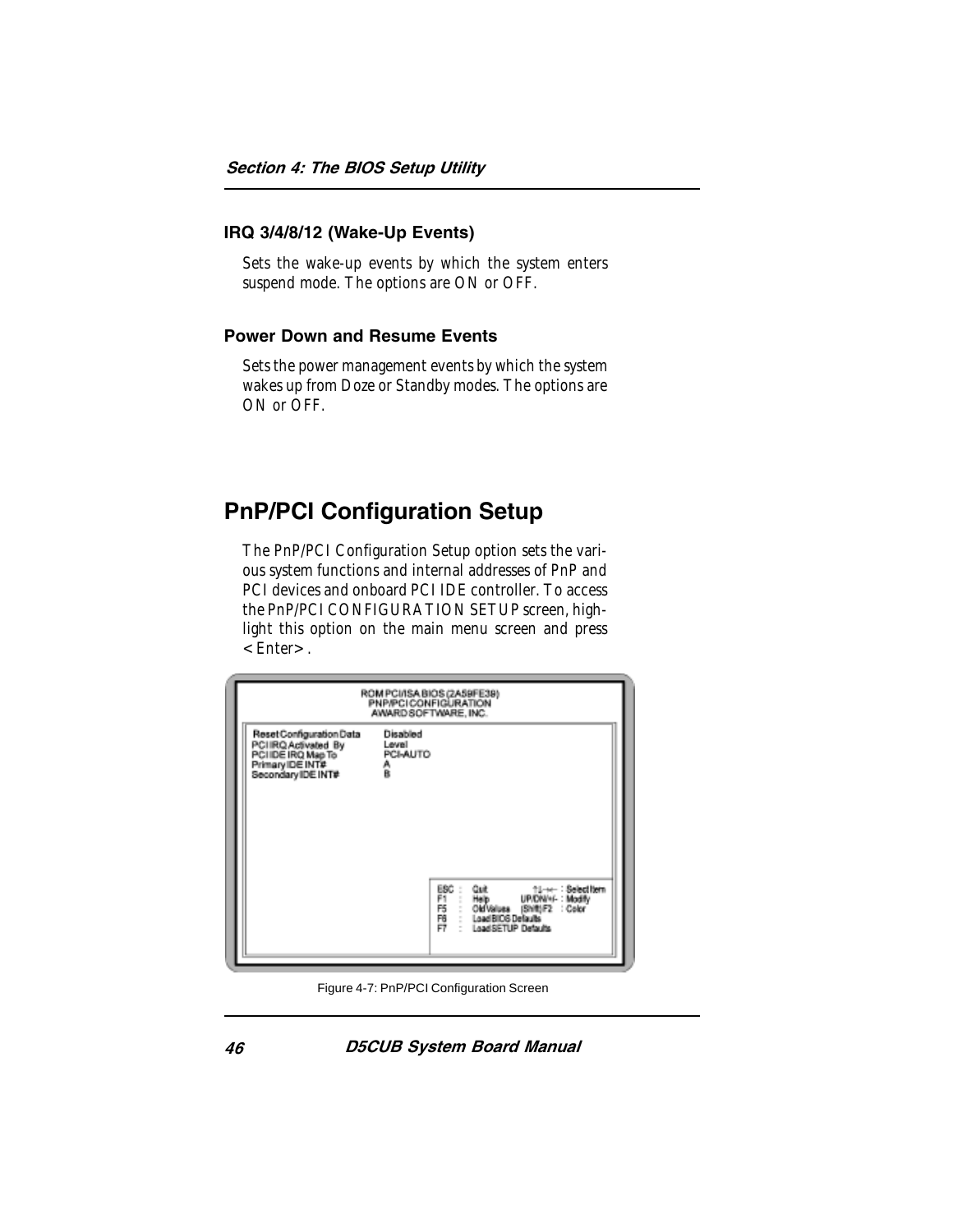#### Reset Configuration Data

When enabled the system will automatically clear out the previous PnP and PCI configuration data. The default setting is Disabled. NOTE: You should enable this selection whenever you add or remove PnP and PCI addon devices.

#### PCI IRQ Activated By

This selection programs the PCI IRQ to single edge or logic level. Level/Edge sensitivity is programmed per controller. Every IRQ input for a given bank is either Level (default) or Edge triggered.

#### PCI IDE IRQ Map To

This selection defines the onboard IDE IRQ routing either from the PCI Bus or the ISA Bus. The default setting is PCI-AUTO.

#### Primary/Secondary IDE INT#

These selections defines the primary/secondary IDE INT# of the PCI IDE card. The default setting for Primary IDE INT $#$  is A and the default setting for Secondary IDE INT# is B.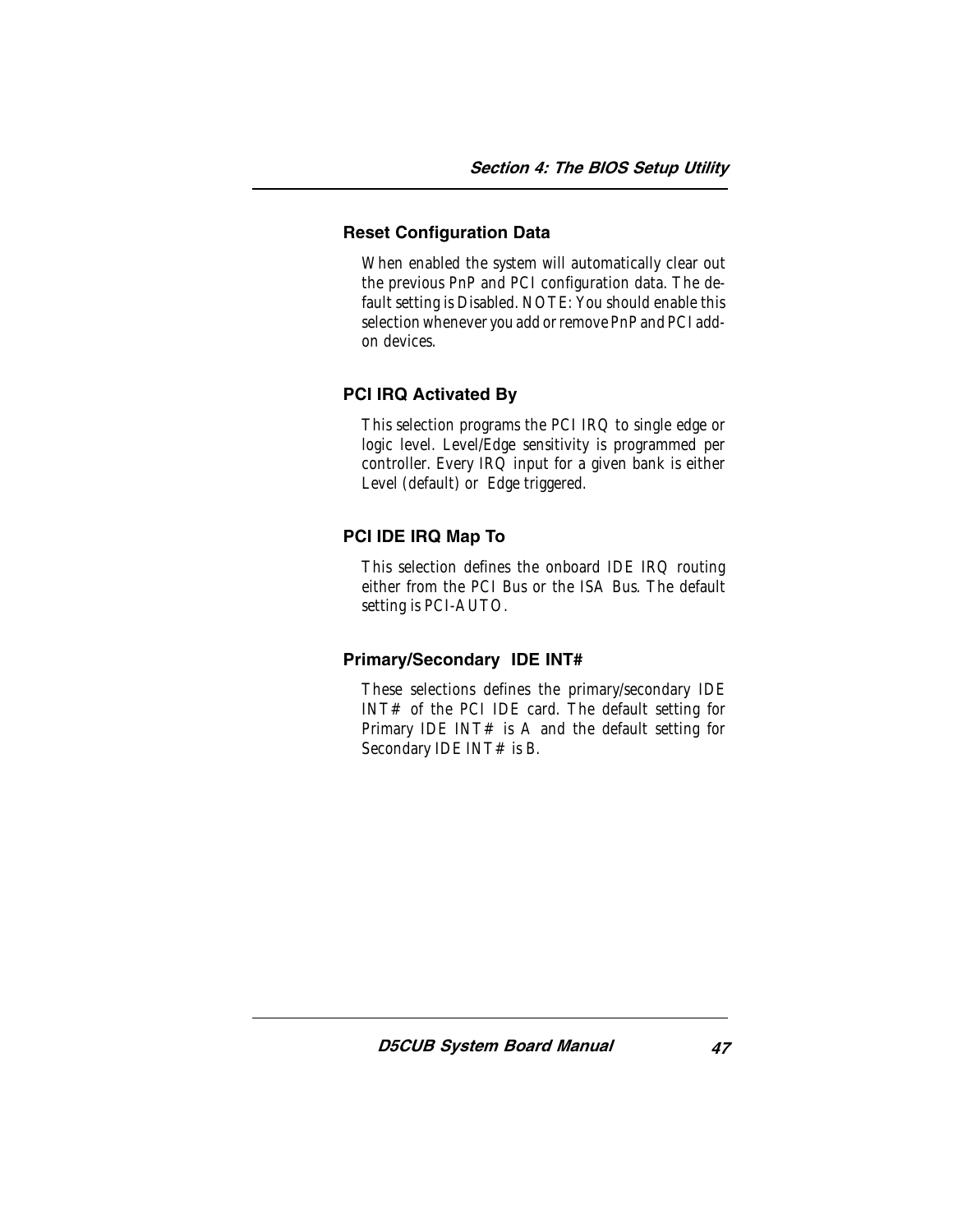# Load BIOS Defaults

This selection loads the BIOS default values that would allow safe booting of the system in the event of a BIOS configuration memory loss. To select LOAD BIOS DEFAULTS, highlight this option on the main menu screen and press  $\lt$  Enter  $>$ . Press  $\lt$  Y  $>$  or  $<$ N $>$  when the program prompts you with the Load BIOS Defaults question.

# Load Setup Defaults

This selection allows automatic configuration of all the options in the Standard CMOS Setup, BIOS Features Setup and Chipset Features Setup with the setup defaults. If problems are encountered after loading the setup defaults, reboot the system and load the BIOS defaults. To select LOAD SETUP DEFAULTS, highlight this option on the main menu screen and press  $\leq$  Enter  $>$ . Press  $\leq$  Y  $>$  or  $\leq$  N  $>$  when the program prompts you with the Load Setup Defaults question.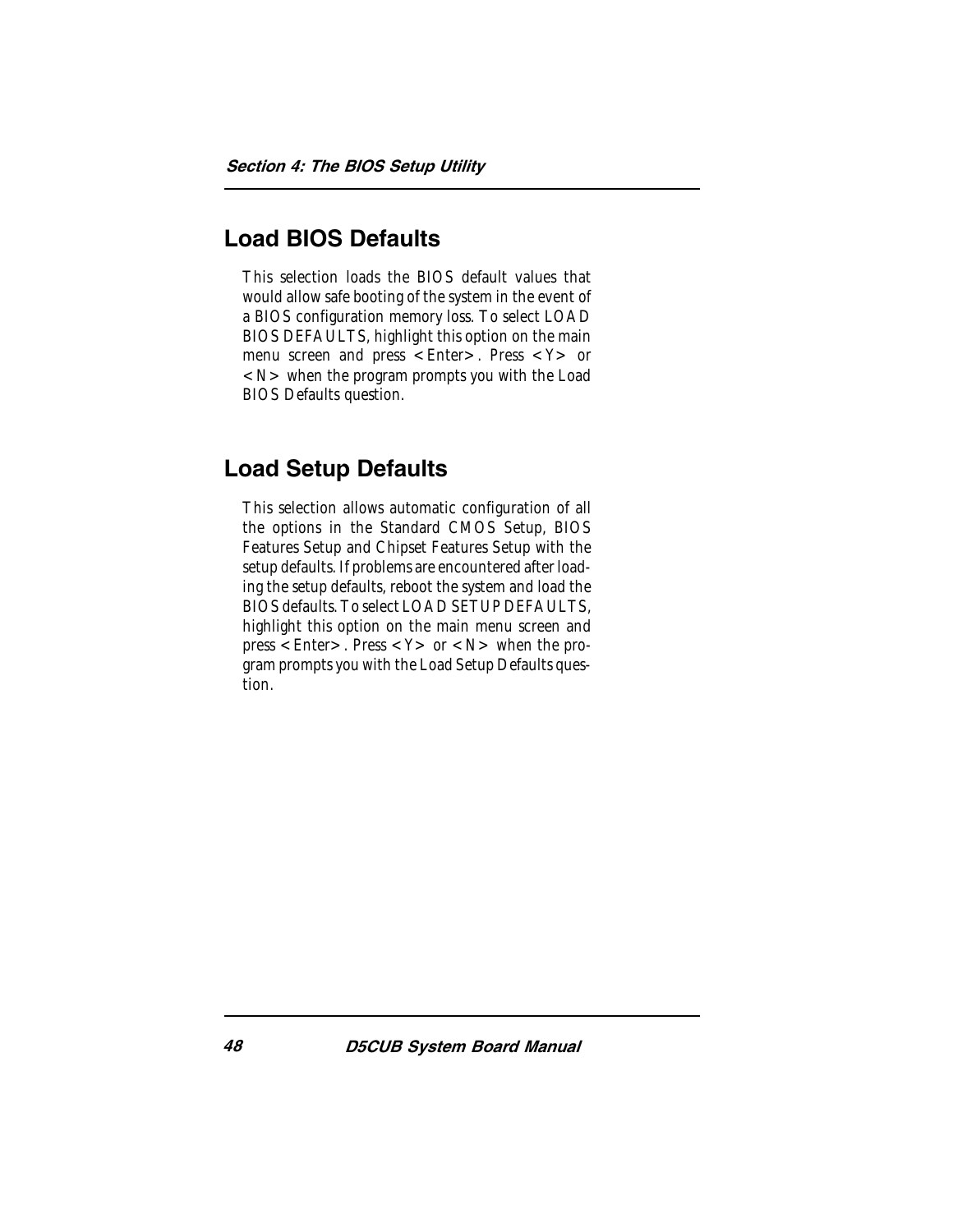# Integrated Peripherals

The Integrated Peripherals option sets the internal addresses of the integrated peripherals. To access the INTEGRATED PERIPHERALS screen, highlight this option on the main menu screen and press <Enter>.

|                                                                                                                                                                                                                                                                                           | ROM PCI/ISA BIOS (2A59FE39)<br>INTEGRATED PERIPHERALS<br>AWARD SOFTWARE, INC.                                                                                            |
|-------------------------------------------------------------------------------------------------------------------------------------------------------------------------------------------------------------------------------------------------------------------------------------------|--------------------------------------------------------------------------------------------------------------------------------------------------------------------------|
| Enabled<br>IDE HDD Block Mode<br>Enabled<br>On-Chip Primary PCI IDE<br>On-Chip Secondary PCI IDE<br>Enabled<br>Onboard FDC Controller<br>Enabled<br>Onboard COM Port 1<br>3F8/IRQ4<br>Onboard COM Port 2<br>2F8/IRQ3<br>Onboard Parallel Port<br>2F8/IRQ7<br>Parallel Port Mode<br>Normal | Onboard Audio Chip<br>Enabled<br>Audio I/O Base Address<br>220H<br>Audio IRQ Select<br>IRQ5<br>Audio DMA Select<br>DMA <sub>1</sub><br>Joystick Function<br>Enabled      |
|                                                                                                                                                                                                                                                                                           | ESC<br>Quit<br>↑L→← : Selectitem<br>F1<br>UP/DN/+/-: Modify<br>Help<br>F5<br>Old Values<br>(Shift) F2<br>: Color<br>F6<br>oad BIOS Defaults<br>F7<br>Load SETUP Defaults |

Figure 4-8: Integrated Peripherals Configuration Screen

#### IDE HDD Block Mode

This selection enables or disables multiple sector reads and writes for IDE drives. The default setting is Enabled.

#### On-Chip Primary/Secondary PCI IDE

These selections enable or disable the Primary and Secondary PCI IDE. The default settings are Enabled.

#### Onboard FDC Controller

This selection enables or disables the floppy drive controller. The default setting is Enabled.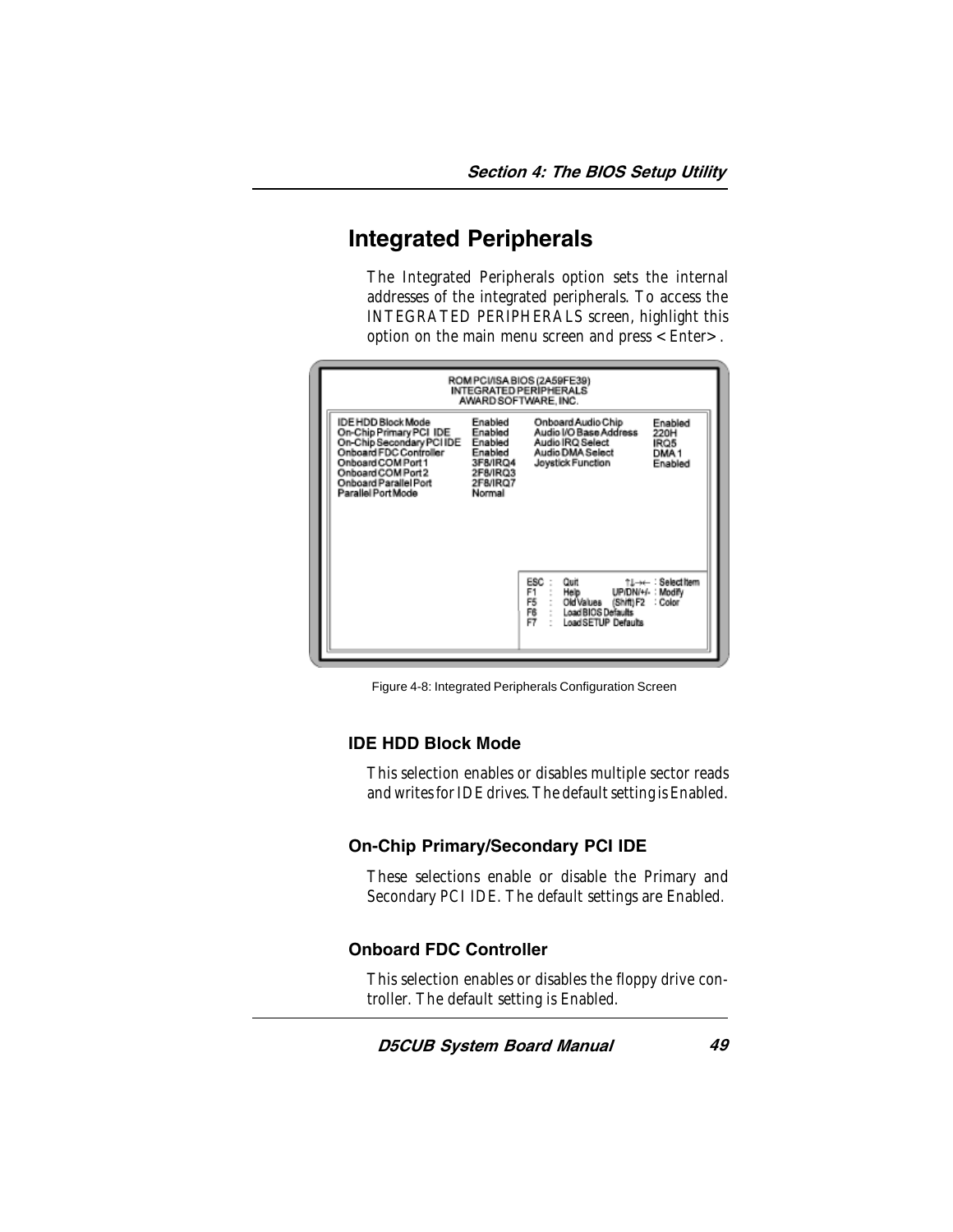#### Onboard COM Port 1/COM Port 2

These selections enable or disable the I/O and interrupt settings for the COM 1 and COM 2 ports. The default setting for COM 1 is 3F8/IRQ4. The default setting for COM 2 is 2F8/IRQ3.

#### Onboard Parallel Port

This selection specifies the I/O and interrupt settings for the parallel port. The default setting is 378/IRQ7.

#### Parallel Port Mode

This selection specifies the onboard parallel port mode. The default setting is Normal.

When you choose the ECP setting, the ECP Mode Use DMA selection will be displayed. This selection allows you to select the DMA 1 or 3 (default) channel to transfer your data.

#### Onboard Audio Chip

This selection enables or disables the onboard sound controller. The default setting is Enabled.

#### Audio I/O Base Address

This selection specifies the I/O setting for the onboard sound. The default setting is 220H.

#### Audio IRQ Select

This selection specifies the interrupt setting for the onboard sound. The default setting is IRQ7.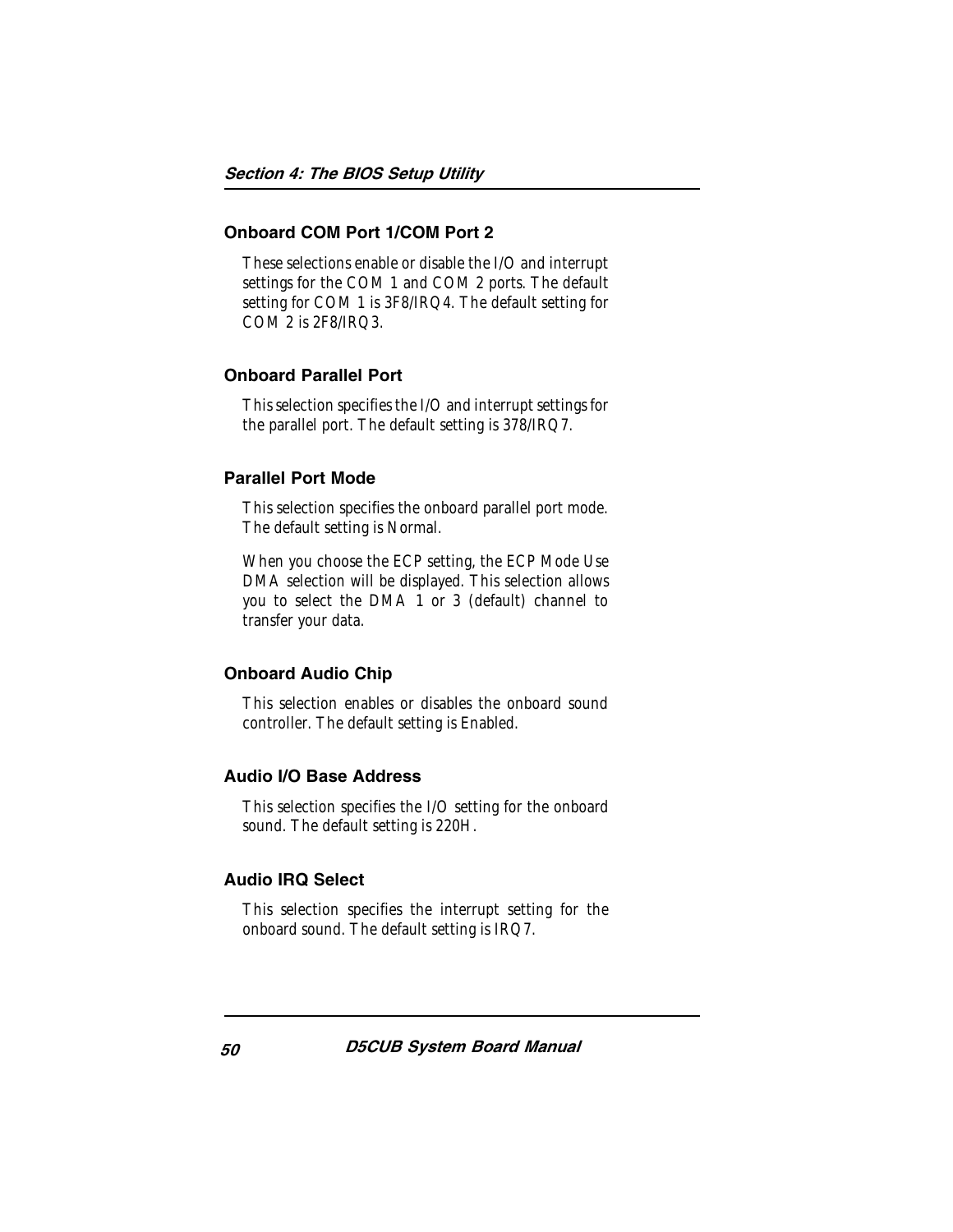#### Audio DMA Select

This selection specifies the DMA setting for the onboard sound. The default setting is DMA 1.

#### Joystick Function

This selection enables or disables the onboard joystick port. The default setting is Enabled.

### Supervisor Password

The Supervisor Password utility allows you to setup, change or disable the password stored in the BIOS. The Supervisor Password allows access to the system and Setup. To setup or change a password, highlight the SUPERVISOR PASSWORD option on the main menu screen and press  $\lt$  Enter $\gt$ .

The password can be no more than eight characters long. The program will prompt you to confirm the new password before exiting and enabling the utility. To disable the password, press  $\leq$  Enter  $>$  when the program prompts you to enter the new password.

*WARNING: If you forget the Supervisor Password, it cannot be disabled without resetting the CMOS.*

# User Password

The User Password utility allows you to setup, change or disable the password stored in the BIOS. Follow the same procedure used to setup the Supervisor Password. The User Password allows access to the system, but will not allow you to modify the CMOS settings.

*NOTE: After a password is entered, it is saved immediately. All other changes may still be discarded (see Exit Screen).*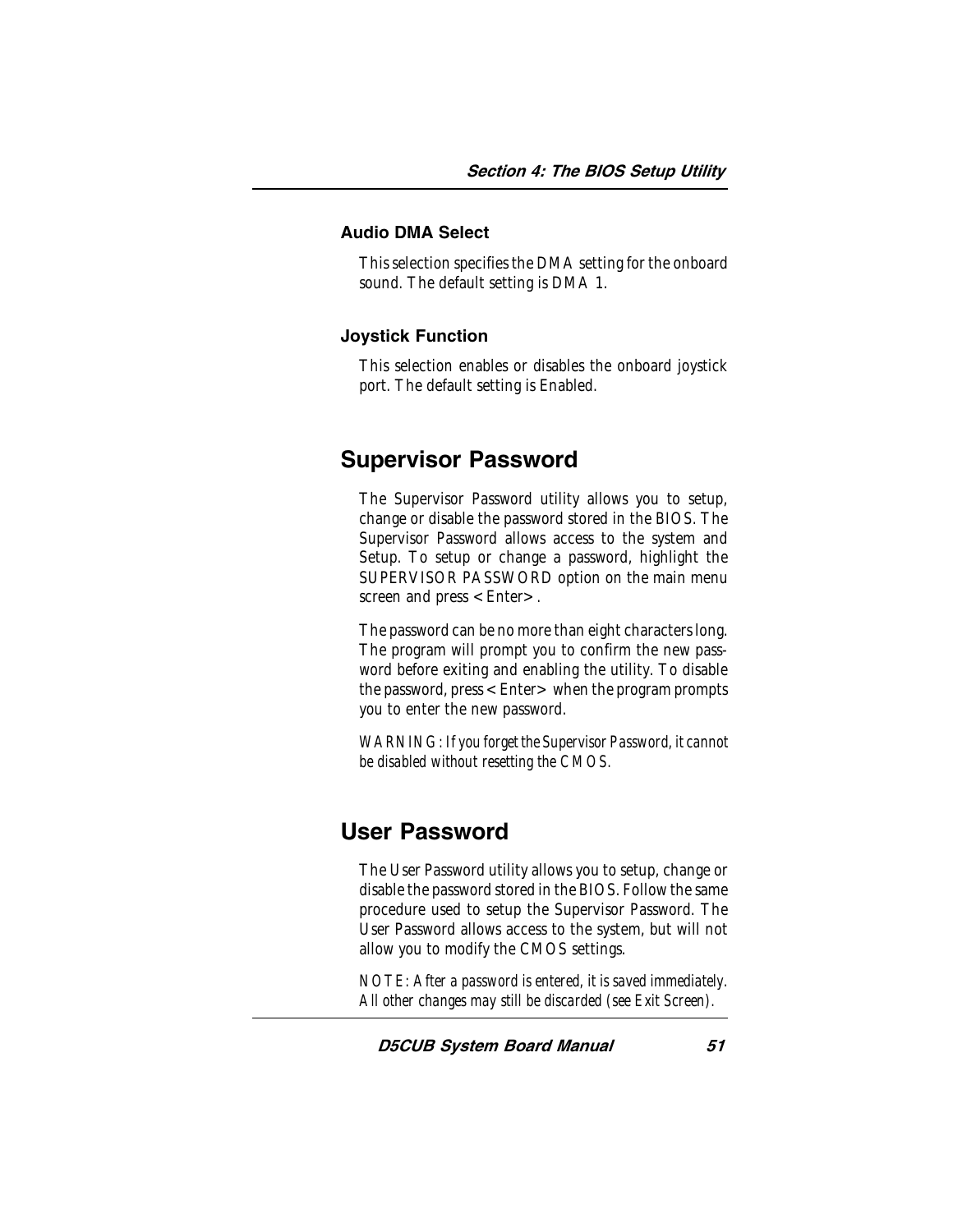# IDE HDD Auto Detection

The IDE HDD Auto Detection option provides auto configuration of the hard drive installed in your system. To access the IDE HDD Auto Detection screen, highlight this option on the main menu screen and press  $\epsilon$ Enter $>$ .

| Hard Disks Type Size Cyls Head Precomp Landz Sector Mode                                           |  |
|----------------------------------------------------------------------------------------------------|--|
| Primary Master:                                                                                    |  |
| Select Primary Master Option (N=Skip):                                                             |  |
| Options Size Cyle Head Precomp Landz Sector Mode<br>100 462 1018 14 65535 1017 62 Normal<br>Normal |  |
| Note: Some OSes (like SCO-UNIX) must use "Normal" for installation.                                |  |
|                                                                                                    |  |

Figure 4-9: IDE HDD Auto Detection Screen

The IDE HDD Auto Detection option provides auto configuration of the hard drive installed in your system. It supports LBA, Large and Normal modes.

If your hard disk drive's capacity is under 528MB, select the Normal mode. NOTE: It is recommended that you select Normal mode for your hard disk drive if you will be using UNIX. If the system's hard disk drive has a capacity of over 528MB and supports LBA functions, you may enable either the LBA mode or the Large Mode.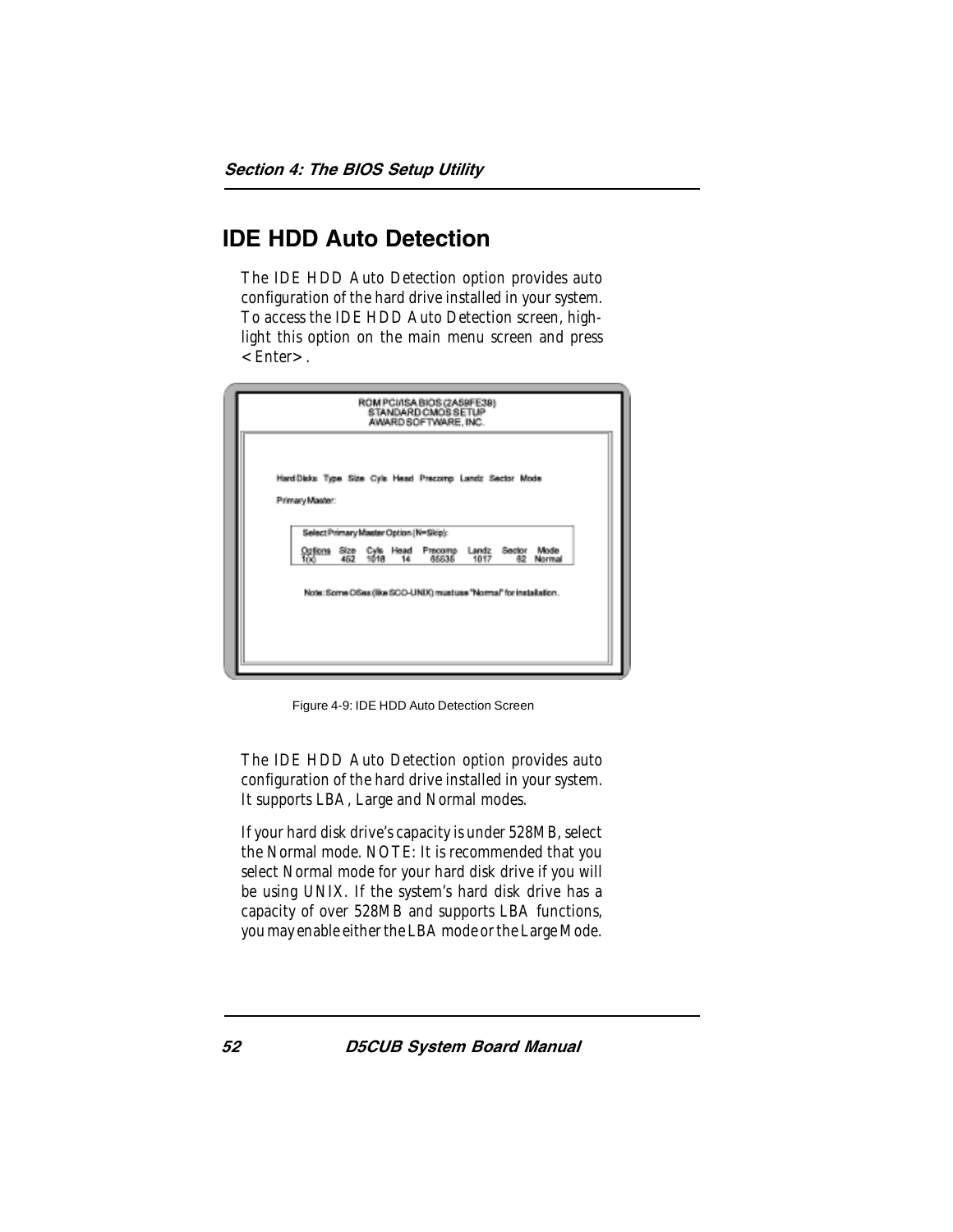# HDD Low Level Format

*Micronics recommends that only trained technicians use this utility.* This selection allows you to perform a low level format of your hard disk drive. To select the HDD LOW LEVEL FORMAT option, highlight this option on the main menu screen and press <Enter>.

|                                                                                                                                            | ROM PCI/ISA BIOS (2A59FE39)<br><b>STANDARD CMOSSETUP</b><br>AWARD SOFTWARE, INC. |                |        |
|--------------------------------------------------------------------------------------------------------------------------------------------|----------------------------------------------------------------------------------|----------------|--------|
| Hard Disk Low Level Format Utility<br>SelectDrive<br><b>Bad Track List</b><br>Prefermat                                                    |                                                                                  |                |        |
| Current select drive is : C.<br>Drive: C Cylinder: 0 Head: 0<br>Primary Maxler:<br>Primary Slave:<br>Secondary Maxter:<br>Secondary Slave: | Siza Cyla Head Precomp Landz Sector Mode<br>452 1018 14 65535 1017 62 Norma      |                | Normal |
| Up/Down-Select Item                                                                                                                        | Enter-Accept<br>Copyright (c) Award Software, Inc. 1984-1995                     | ESC-Exit(Abort |        |

Figure 4:10: HDD Low Level Format Screen

The selections available are: Low Level Format Utility, Select Drive Bad Track List and Preformat.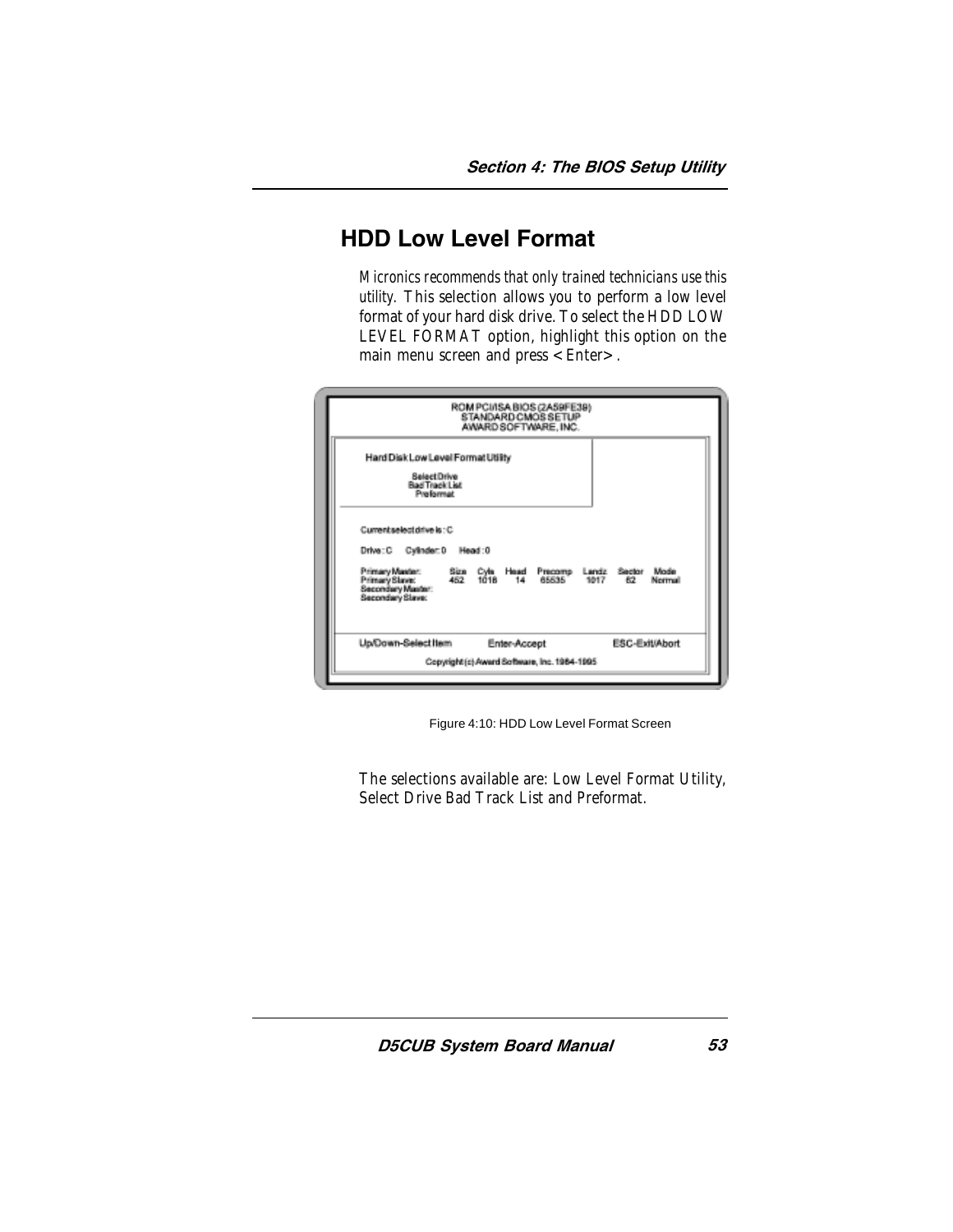# Save and Exit Setup

This selection saves the changes you have made in the setup program, then exits and reboots the system. After making all modifications in the setup program, exit to the main menu screen. Highlight the SAVE AND EXIT SETUP option and press  $\leq$  Enter  $>$ . Press  $\leq$  Y  $>$  to confirm the changes made and  $\langle N \rangle$  or  $\langle ESC \rangle$  if additional modifications are needed before exiting the setup program.

# Exit Without Saving

This selection abandons all previous settings, then exits and reboots the system. From the main menu screen highlight the EXIT WITHOUT SAVING option and  $press < Enter >$ . Press  $< Y >$  and the system will exit the setup program, then reboot without saving any of the changes made.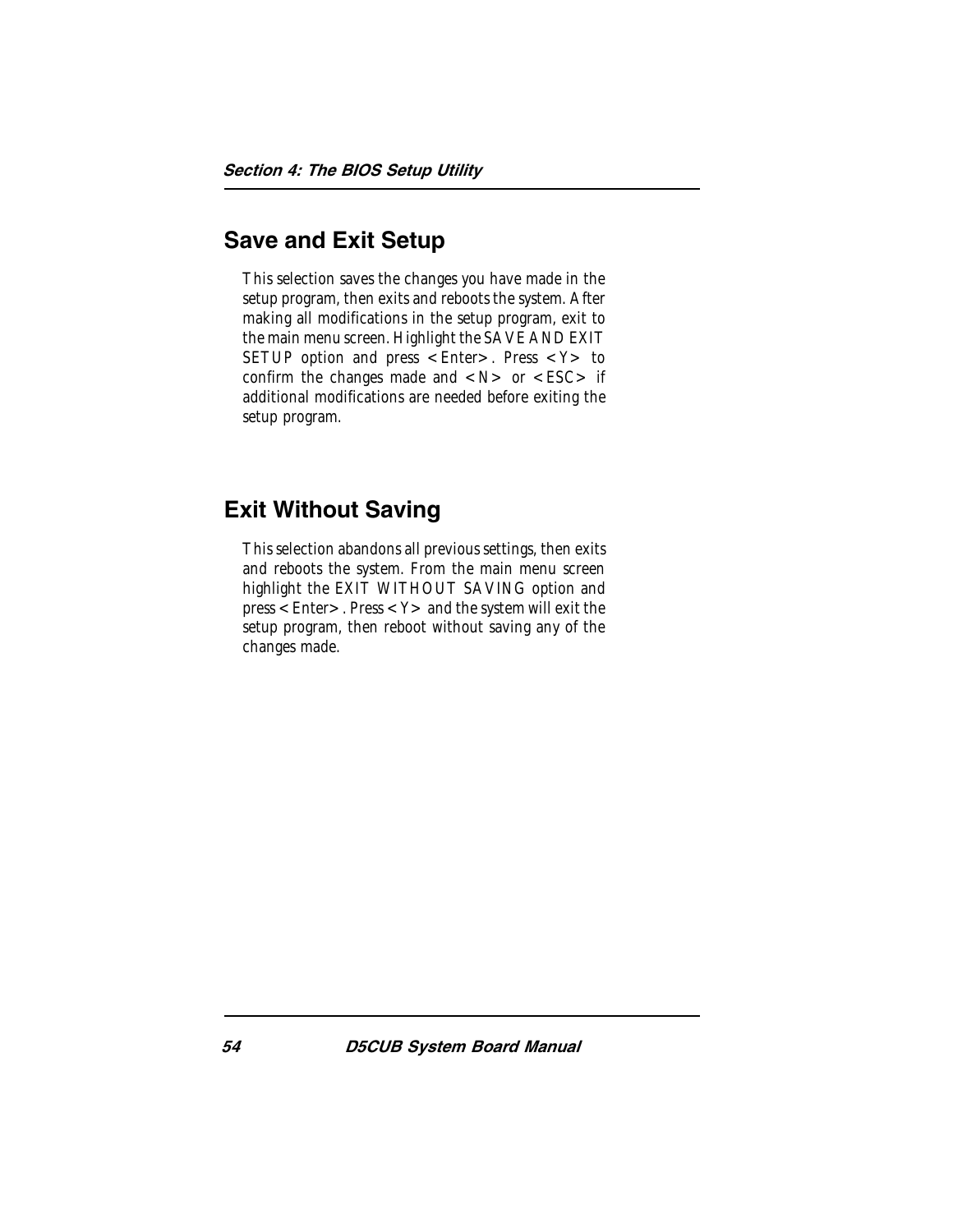### Section

**5**

# Installing Sound Device Drivers

This chapter explains how to install the sound drivers necessary to utilize the onboard sound support. Prior to installing any drivers, follow the instructions in Chapter 3 on how to install a CD-ROM drive and how to connect external sound devices.

## About Device Drivers

Device drivers are necessary for the computer system to communicate with devices such as CD-ROM drives, sound controllers, graphics adapters or devices that are not natively supported by the system BIOS. Once started, device drivers remain active in the background of the computer system. Usually a device driver is added to the CONFIG.SYS file, the AUTOEXEC.BAT file or both.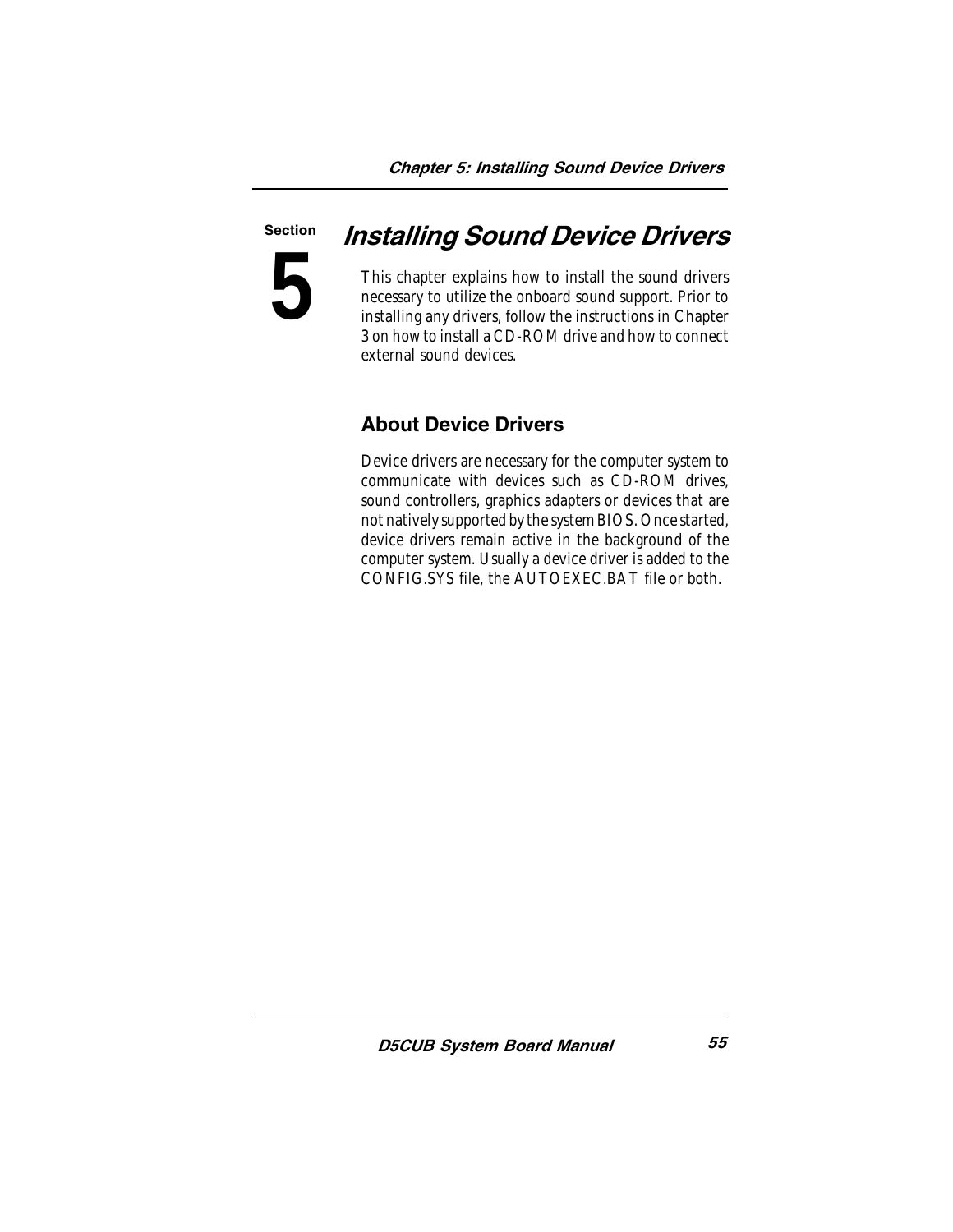# Installing the Sound Drivers

Once you have connected your external sound devices, you can install the sound drivers. NOTE: If you are installing a CD-ROM drive, it is recommended you install it before setting up the sound devices. See Installing a CD-ROM Drive in Chapter 3.

- 1. Follow the instructions in Chapter 3 on connecting external sound devices.
- 2. If you previously installed another sound card, remove it and all associated files from your AUTOEXEC.BAT and CONFIG.SYS files. If you are using Windows 3.1x, you must also remove all associated files from the WIN.INI and SYSTEM.INI files. (For more information, please contact the sound driver manufacturer.)
- 3. Start your computer system.
- 4. Insert the sound driver disk into your floppy drive.
- 5. If you are using Windows 3.1x, run A:\SETUP from the Program Manager File menu.
- 6. If you are using Windows 95, refer to the Windows 95 user's manual for instructions on how to install sound drivers.
- 7. If you are using OS/2, refer to the README file on the OS/2 disk for instructions on how to install sound drivers.
- 8. Once the software is copied, the install program automatically updates the system files.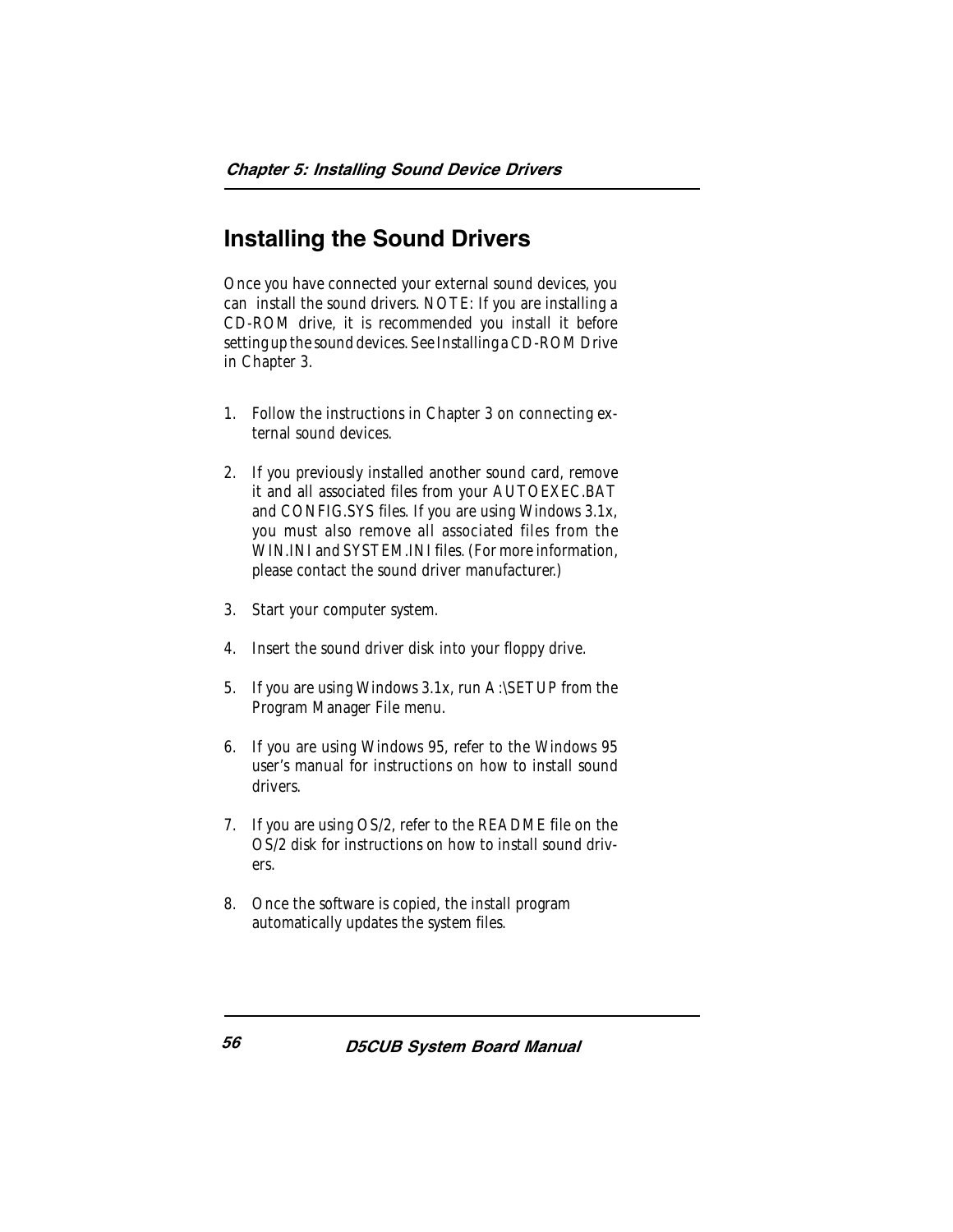# Appendix Technical Information



# **Specifications**

| Part Number:    | 09-00287-01                                                                                                                                                          |
|-----------------|----------------------------------------------------------------------------------------------------------------------------------------------------------------------|
| Processor:      | Single ZIF socket 7 for Intel Pentium<br>75-200MHz and Pentium Overdrive<br>processors.<br>Standard VR and VRE Support.<br>Cyrix 6x86                                |
| Chipset:        | Intel 430HX PCIset.<br>Intel PIIX 3.<br>SMC669/UMC8669/ALI M5113 I/O<br>chip.                                                                                        |
|                 | CPU Clock Select: Frequency synthesizer chip. Jumper<br>selectable CPU speed.                                                                                        |
| Form Factor:    | Baby AT size system board (8.5" x 13")                                                                                                                               |
| Expansion:      | Three 32-bit PCI slots.<br>Two 16-bit ISA slots.<br>One shared PCI/ISA slot.                                                                                         |
| BIOS:           | Award BIOS on 1MB Flash.<br>Auto-detection of memory size.<br>Auto-detection and display of ECC<br>and EDO memory.<br>Auto-configuration of IDE hard disk<br>drives. |
| RAM Capacity:   | 4MB to 256MB.<br>Supports EDO (Extended Data Out)<br>memory.                                                                                                         |
| Keyboard/Mouse: | Standard AT style.<br>PS/2 Mouse Connector.                                                                                                                          |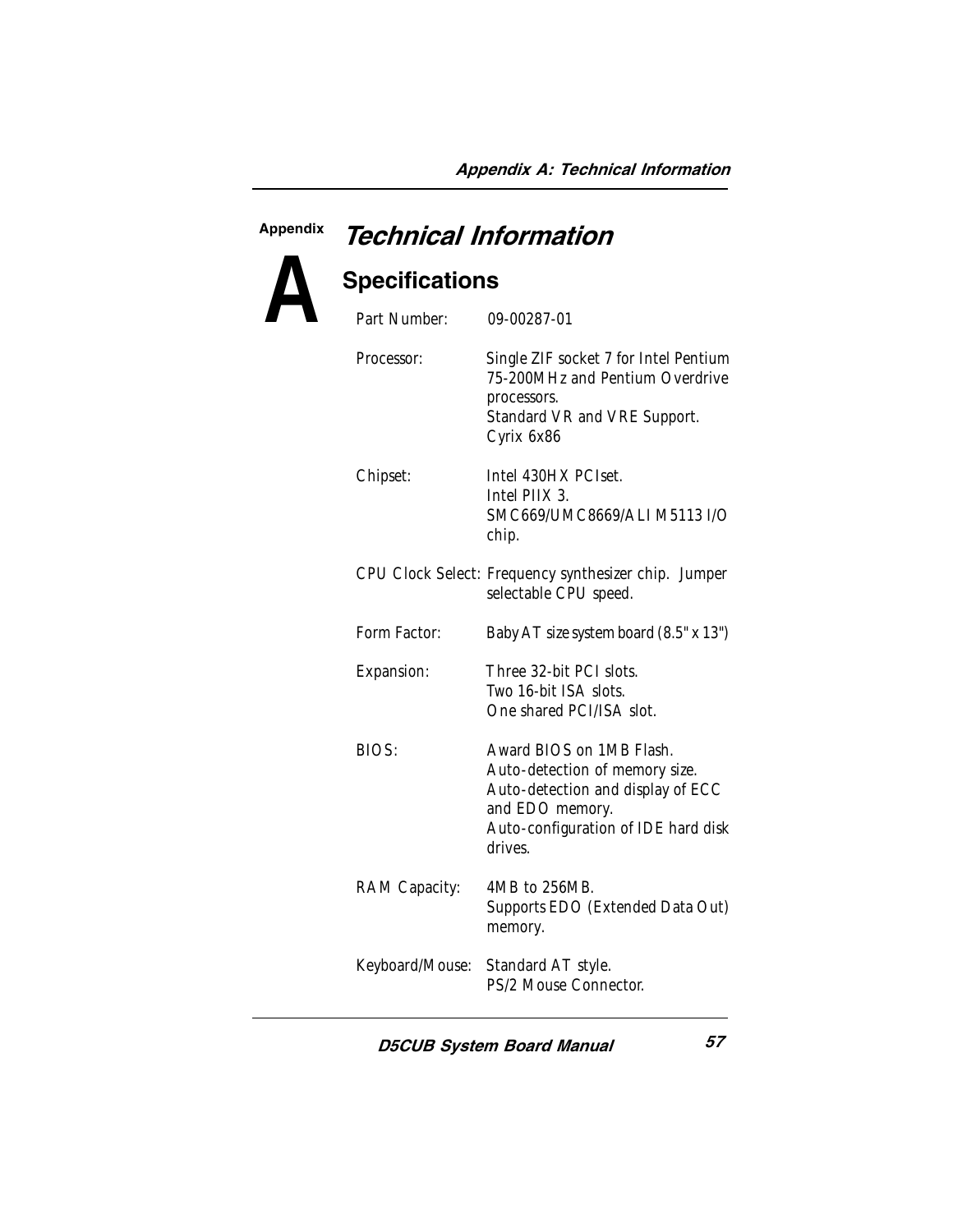| Internal Cache:       | 16K on-chip Level 1 write back.<br>Up to 512K pipelined burst external<br>Level 2 cache.                                                               |
|-----------------------|--------------------------------------------------------------------------------------------------------------------------------------------------------|
| Onboard Sound:        | 16-bit sound controller based on<br>ESS 1788F chipset.<br>Sound Blaster Compatible 16-bit stereo.<br>Game and MIDI ports.                              |
| $1/O$ Ports:          | Two high speed serial ports (16550 compatible).<br>Enhanced Parallel Port with EPP and ECP support.                                                    |
| Floppy Port:          | Supports two floppy drives<br>(2.88MB, 1.44MB, 1.2MB, 720KB, 360KB).                                                                                   |
| <b>PCI IDE Ports:</b> | Supports up to four IDE devices<br>Mode 4 Enhanced IDE with Bus Mastering.<br>Multiple sector transfer support.<br>Auto detection of add-in IDE board. |

# Environmental Specifications

The environment in which the D5CUB is located is critical. Micronics recommends the following environmental specifications:

#### Temperature Range

Operating: 50 to 104 degrees Fahrenheit (10 to 40 degrees Celsius). Non -Operating: 50 to 140 degrees Fahrenheit (10 to 60 degrees Celsius). Shipping: -22 to 140 degrees Fahrenheit (-30 to 60 degrees Celsius).

#### Relative Humidity

Operating: 20% to 80%. Non-Operating: 5% to 90%.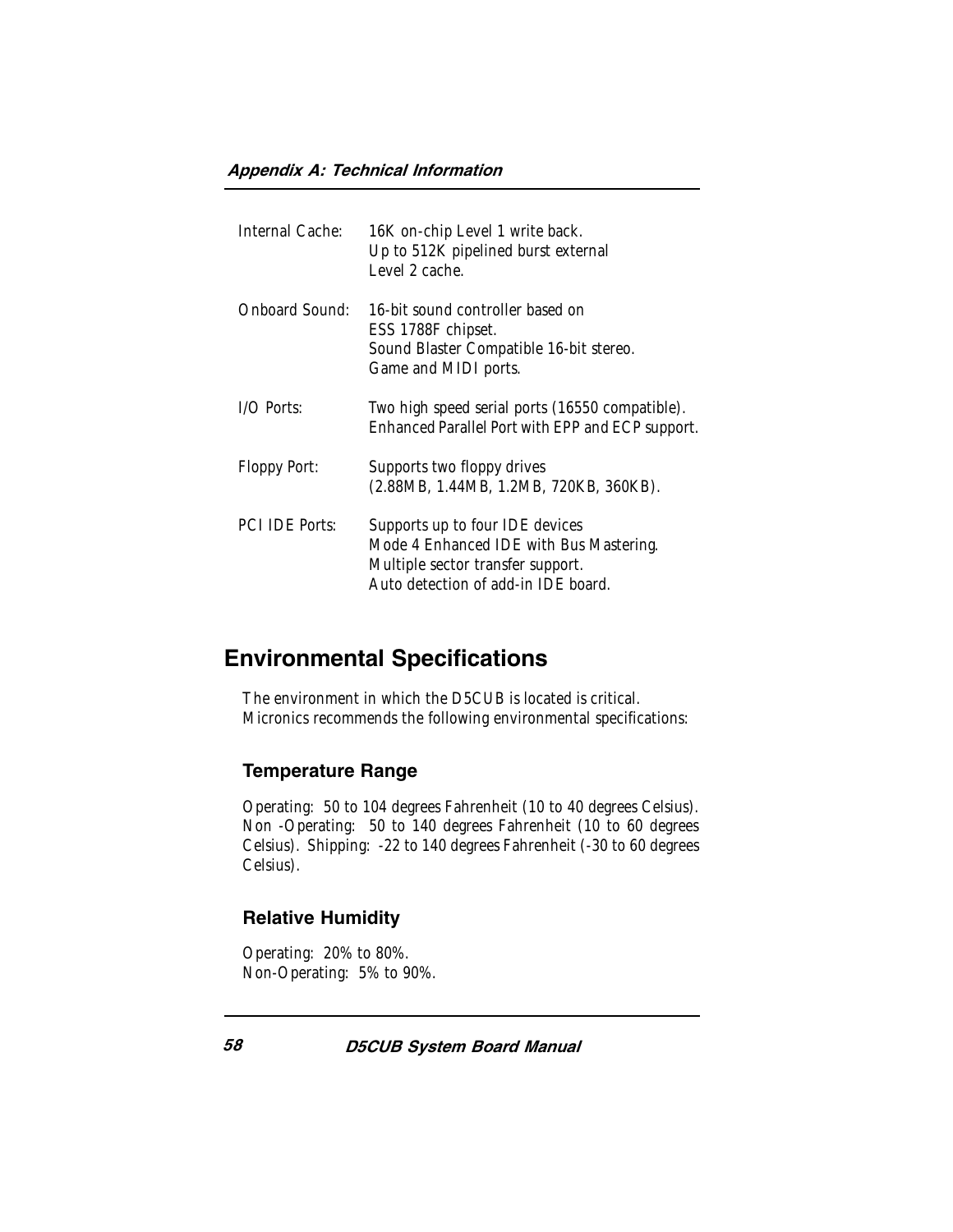



#### *WARNING:*

*Please do not open battery, dispose of in fire, recharge, put in backwards or mix with used or other battery types. The battery may explode or leak and cause personal injury.*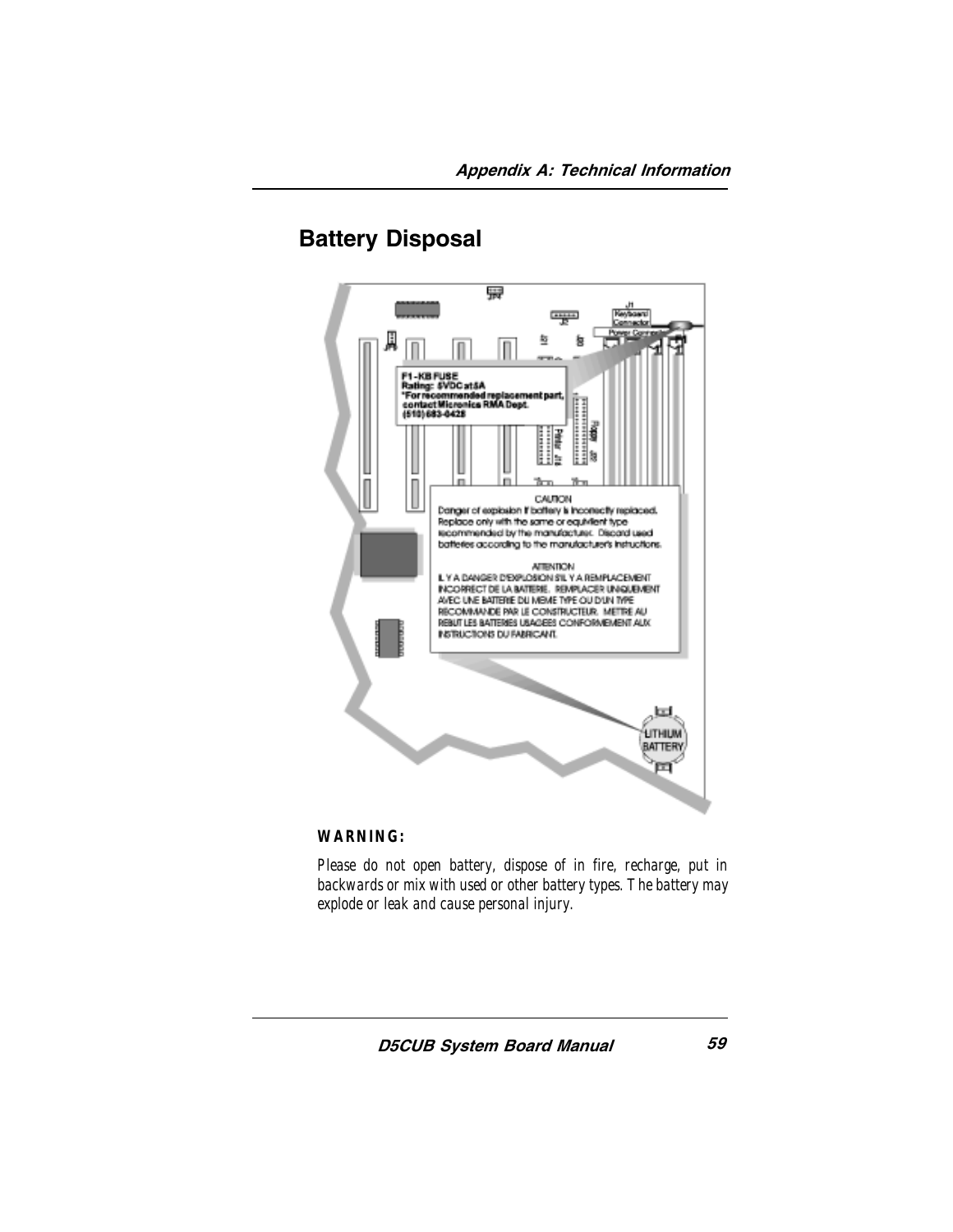# Technical Support

If you need technical assistance, our Technical Support staff will be glad to assist you. You can contact us via telephone, fax or Bulletin Board System (BBS). Before calling please have the following information ready:

- ❏ The model name and 09 part number of your Micronics product.
- ❏ Your computer information such as CPU type, operating system, amount of installed memory and other peripherals installed in your computer.
- ❏ Try to call from the location of your computer.

*NOTE:* For Return Material Authorization (RMA) purposes, please keep a copy of your product receipt.

#### **In the United States:**

| <b>Technical Support</b>     | $(510)$ 661-3000 |
|------------------------------|------------------|
| <b>Technical Support Fax</b> | $(510)$ 651-6982 |
| RMA Department               | $(510)$ 683-0428 |

#### **In Europe:**

United Kingdom Technical Support (44) 1 256 844 899 United Kingdom Technical Support Fax (44) 1 256 54476

| Germany Technical Support     | 49-89-6881646        |
|-------------------------------|----------------------|
| Germany Technical Support Fax | 49-89-429517         |
| France Technical Support      | $+33(1)$ 45 16 33 96 |
| France Technical Support Fax  | $+33(1)$ 45 16 31 10 |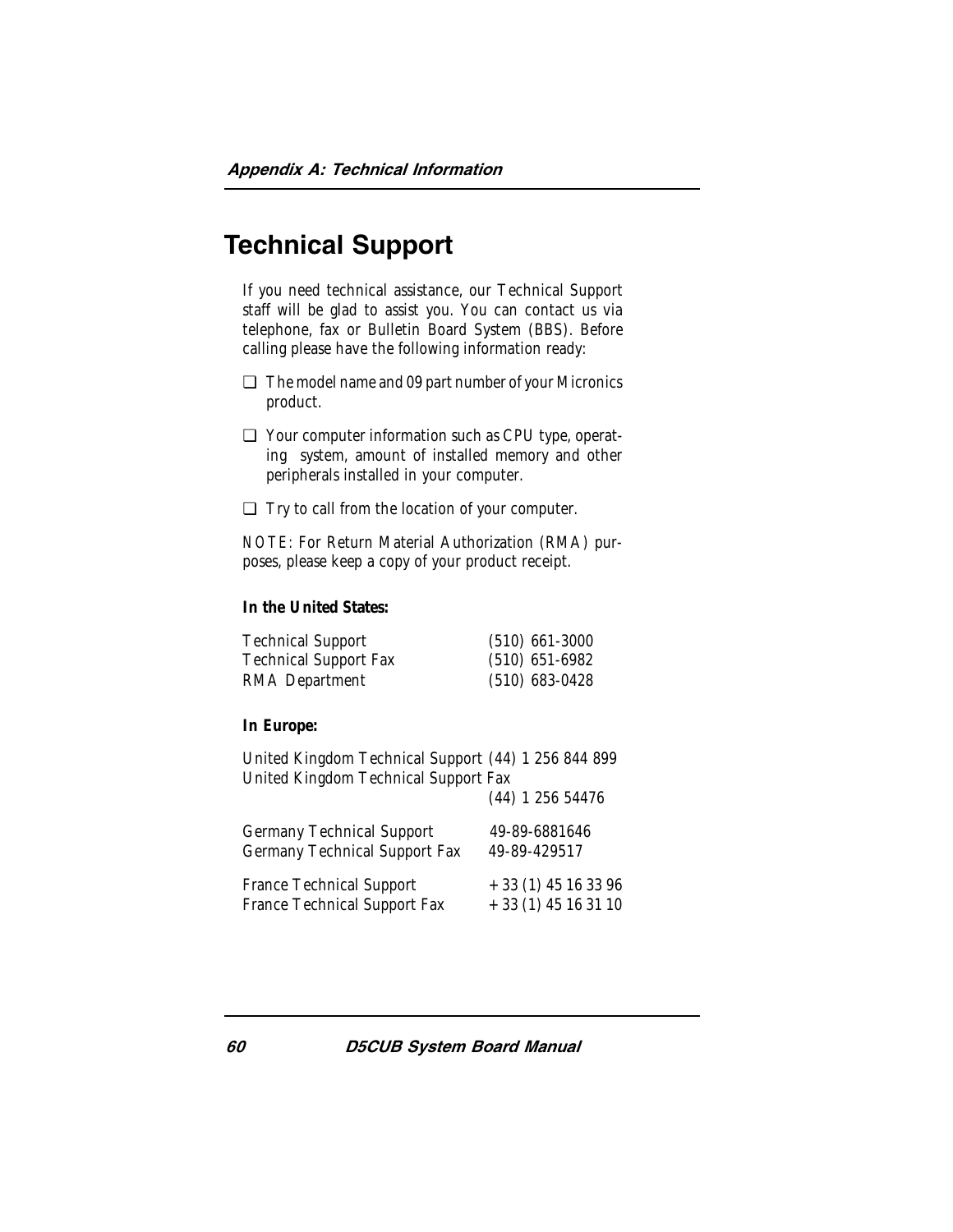# Online Services

### Bulletin Board (BBS)

**In the United States:**

Technical Support BBS - 14400 baud rate, Parity=N, Data Bits=8, Stop Bits=1, YMODEM and ZMODEM (recommended file transfer protocols)

(510) 651-6837

#### **In Europe:**

United Kingdom Technical Support BBS

|                               | (44) 1 256 63373 |
|-------------------------------|------------------|
| Germany Technical Support BBS | 49-89-6881686    |
| France Technical Support BBS  | +3314 784 7057   |

### World Wide Web

You will find information on product support, new product releases and other categories of information. Access the Internet and type: http://www.micronics.com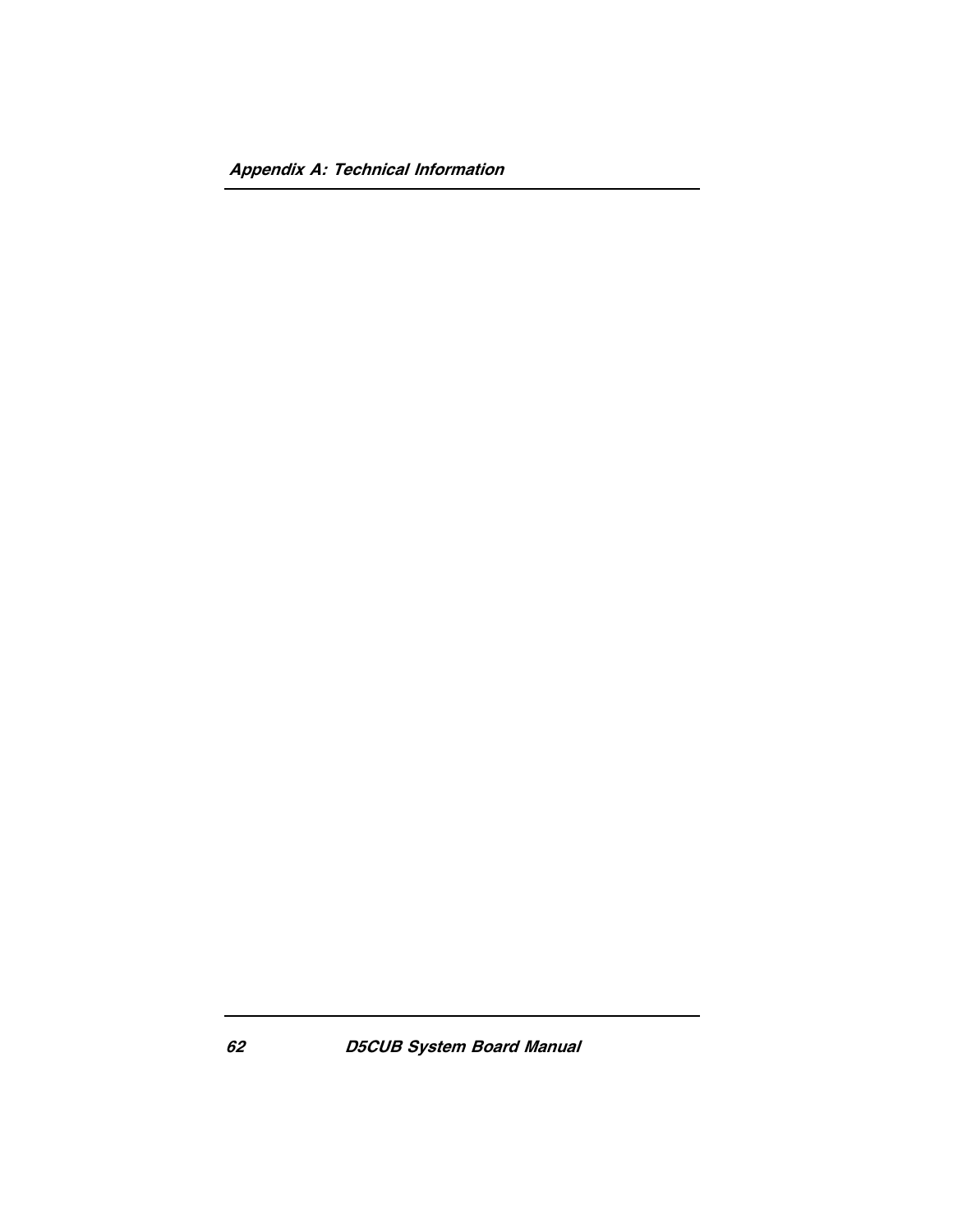

**Appendix**<br> **B POST Messages**<br>
The following table lists the Performance and Servessages, possible causes and s The following table lists the Power On Self Test (POST) messages, possible causes and solutions.

| <b>Message</b>                                               | <b>Possible Cause</b>                                                                                     | <b>Solution</b>                                                                                        |  |  |
|--------------------------------------------------------------|-----------------------------------------------------------------------------------------------------------|--------------------------------------------------------------------------------------------------------|--|--|
| <b>BIOS ROM</b><br><b>CHECKSUM</b><br><b>ERROR</b>           | The checksum of<br><b>ROM</b> address<br>F0000H-FFFFFH is<br>bad.                                         | Send the system<br>board in for repair.                                                                |  |  |
| <b>CMOS BATTERY</b><br><b>HAS FAILED</b>                     | CMOS battery is no<br>longer functional.                                                                  | Replace the CMOS<br>battery.                                                                           |  |  |
| <b>CMOS CHECKSUM</b><br><b>ERROR</b>                         | The system CMOS<br>has been corrupted or<br>modified incorrectly.                                         | Run SETUP and<br>reconfigure the<br>system or may<br>require battery<br>replacement.                   |  |  |
| <b>DISPLAY SWITCH</b><br><b>IS SET</b><br><b>INCORRECTLY</b> | The display switch on<br>the system board is<br>set to a different<br>setting than indicated<br>in SETUP. | Determine which<br>setting is correct.<br>The display switch<br>can be set for color<br>or monochrome. |  |  |
| FLOPPY DISK(s)<br>FAILED (80)                                | Unable to reset floppy<br>subsystem.                                                                      | Check configuration<br>and connections or<br>replace the floppy<br>controller card.                    |  |  |
| <b>FLOPPY DISK(s)</b><br>FAILED (40)                         | Floppy drive not set<br>correctly in SETUP.                                                               | Run SETUP.                                                                                             |  |  |
| HARD DISK(s)<br>FAILED (80)                                  | Hard disk drive reset<br>failed.                                                                          | Check connections,<br>rerun SETUP, or<br>replace the hard<br>disk.                                     |  |  |
| HARD DISK(s)<br>FAILED (40)                                  | Hard disk drive<br>controller diagnostics<br>failed.                                                      | Check configuration<br>and connections or<br>replace the hard disk<br>drive controller card.           |  |  |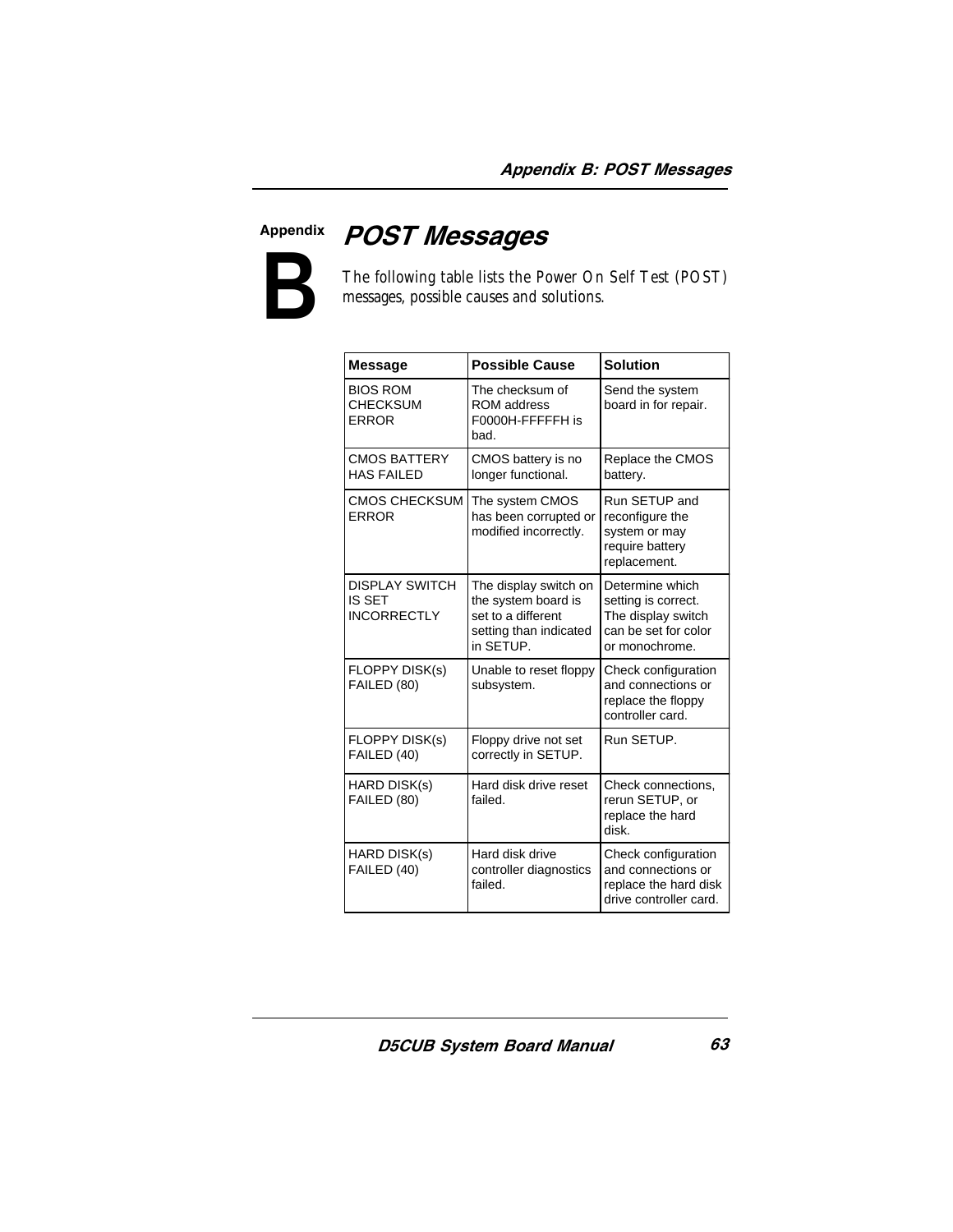| <b>Message</b>                                                      | <b>Possible Cause</b>                             | <b>Solution</b>                                                                              |  |
|---------------------------------------------------------------------|---------------------------------------------------|----------------------------------------------------------------------------------------------|--|
| HARD DISK(s)<br>FAILED (20)                                         | Unable to initialize the<br>hard disk drive.      | Check configuration<br>and connections or<br>replace the hard disk<br>drive controller card. |  |
| HARD DISK(s)<br>FAILED (10)                                         | Unable to recalibrate<br>hard disk drive.         | May require hard<br>disk repair or<br>replacement.                                           |  |
| HARD DISK(s)<br>FAILED (08)                                         | Sector verification<br>failure.                   | May require hard<br>disk repair or<br>replacement.                                           |  |
| <b>KEYBOARD IS</b><br>LOCKED OUT -<br><b>UNLOCK THE KEY</b>         | The keyboard is<br>locked.                        | Unlock the keyboard.                                                                         |  |
| KEYBOARD<br><b>ERROR OR NO</b><br><b>KEYBOARD</b><br><b>PRESENT</b> | The keyboard or<br>keyboard controller<br>failed. | Check connections.<br>You may have to<br>replace the keyboard<br>or controller.              |  |
| <b>MEMORY TEST</b><br><b>FAILED</b>                                 | Onboard memory<br>error.                          | Run SETUP or<br>memory may need to<br>be replaced.                                           |  |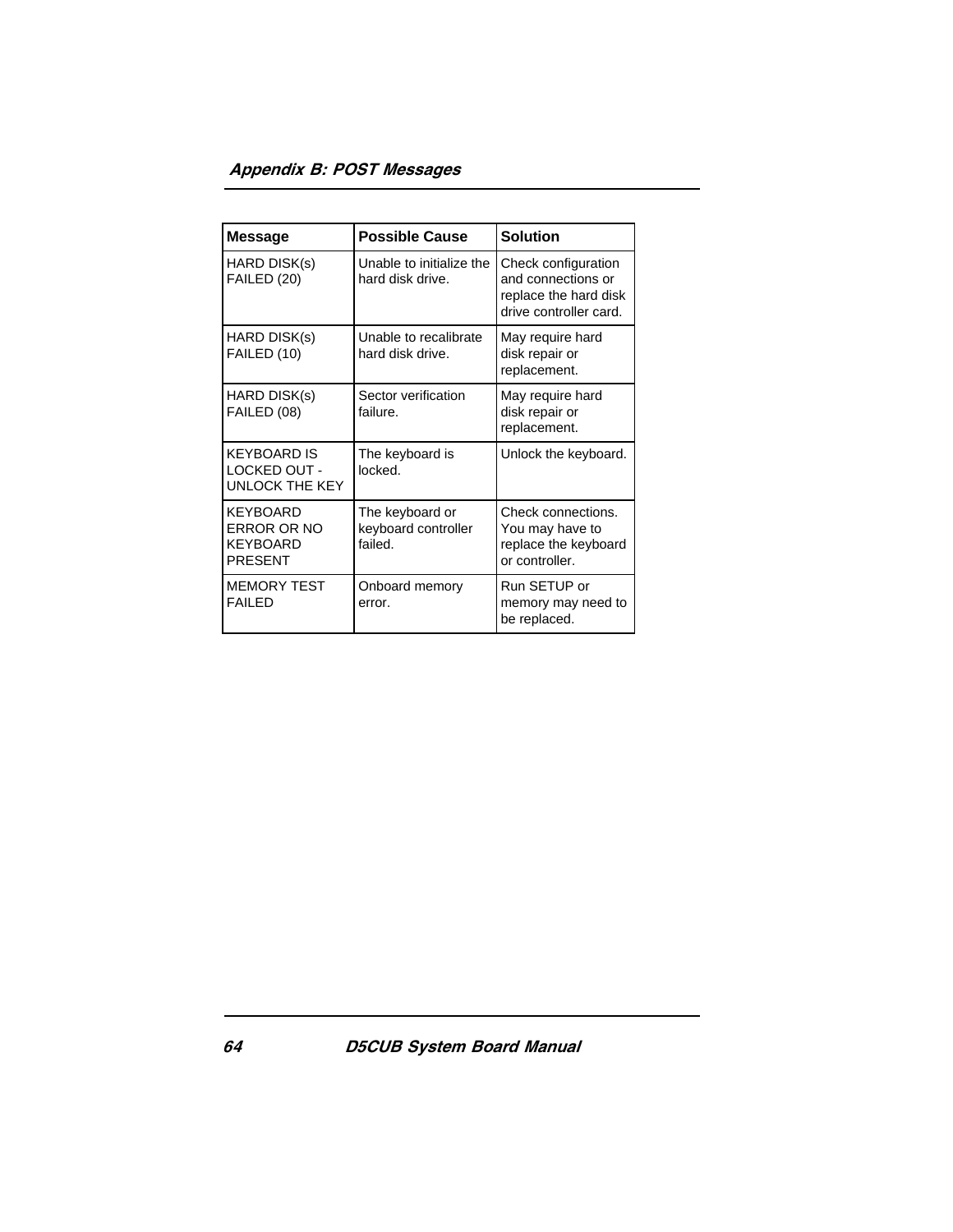#### Appendix



The following table lists the hard disk types supported by the D5CUB.

Hard Disk Drive Types

| <b>Type</b>    | <b>Size</b><br>(MB) | <b>Cylinders</b> |                | <b>Heads Sectors</b> | Write<br>Precomp | Land<br>Zone |
|----------------|---------------------|------------------|----------------|----------------------|------------------|--------------|
| 1              | 10                  | 306              | 4              | 17                   | 128              | 305          |
| $\overline{2}$ | 21                  | 615              | 4              | 17                   | 300              | 615          |
| 3              | 32                  | 615              | 6              | 17                   | 300              | 615          |
| 4              | 65                  | 940              | 8              | 17                   | 512              | 940          |
| 5              | 49                  | 940              | 6              | 17                   | 512              | 940          |
| 6              | 21                  | 615              | 4              | 17                   | None             | 615          |
| 7              | 32                  | 462              | 8              | 17                   | 256              | 511          |
| 8              | 31                  | 733              | 5              | 17                   | None             | 733          |
| 9              | 117                 | 900              | 15             | 17                   | None             | 901          |
| 10             | 21                  | 820              | 3              | 17                   | None             | 820          |
| 11             | 37                  | 855              | 5              | 17                   | None             | 855          |
| 12             | 52                  | 855              | $\overline{7}$ | 17                   | None             | 855          |
| 13             | 21                  | 306              | 8              | 17                   | 128              | 319          |
| 14             | 44                  | 733              | 7              | 17                   | None             | 733          |
| 15             |                     | Reserved         |                |                      |                  |              |
| 16             | 21                  | 612              | 4              | 17                   | 0                | 663          |
| 17             | 42                  | 977              | 5              | 17                   | 300              | 977          |
| 18             | 59                  | 977              | $\overline{7}$ | 17                   | None             | 977          |
| 19             | 62                  | 1024             | $\overline{7}$ | 17                   | 512              | 1023         |
| 20             | 31                  | 733              | 5              | 17                   | 300              | 732          |
| 21             | 44                  | 733              | $\overline{7}$ | 17                   | 300              | 732          |
| 22             | 31                  | 733              | 5              | 17                   | 300              | 733          |
| 23             | 10                  | 306              | 4              | 17                   | 0                | 336          |
| 24             | 42                  | 97               | 5              | 17                   | None             | 976          |
| 25             | 80                  | 1024             | 9              | 17                   | None             | 1023         |

D5CUB System Board Manual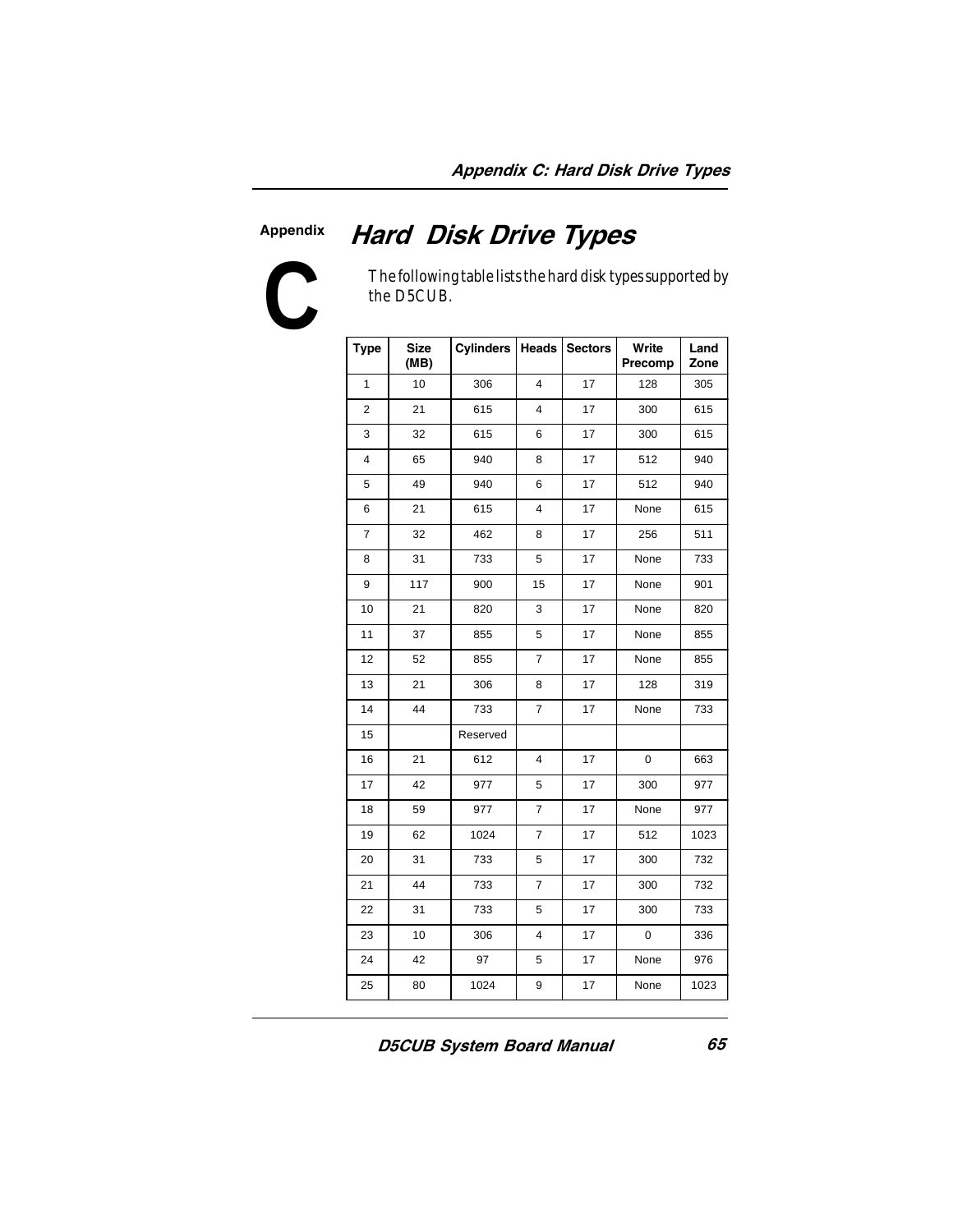| <b>Type</b> | <b>Size</b><br>(MB) | <b>Cylinders</b> | <b>Heads</b>   | <b>Sectors</b> | Write<br>Precomp | Land<br>Zone |
|-------------|---------------------|------------------|----------------|----------------|------------------|--------------|
| 26          | 74                  | 1224             | $\overline{7}$ | 17             | None             | 1223         |
| 27          | 117                 | 1224             | 11             | 17             | None             | 1223         |
| 28          | 159                 | 1224             | 15             | 17             | None             | 1223         |
| 29          | 71                  | 1024             | 8              | 17             | None             | 1023         |
| 30          | 98                  | 1024             | 11             | 17             | None             | 1023         |
| 31          | 87                  | 918              | 11             | 17             | None             | 1023         |
| 32          | 72                  | 925              | 9              | 17             | None             | 926          |
| 33          | 89                  | 1024             | 10             | 17             | None             | 1023         |
| 34          | 106                 | 1024             | 12             | 17             | None             | 1023         |
| 35          | 115                 | 1024             | 13             | 17             | None             | 1023         |
| 36          | 124                 | 1024             | 14             | 17             | None             | 1023         |
| 37          | 17                  | 1024             | 2              | 17             | None             | 1023         |
| 38          | 142                 | 1024             | 16             | 17             | None             | 1023         |
| 39          | 119                 | 918              | 15             | 17             | None             | 1023         |
| 40          | 42                  | 820              | 6              | 17             | None             | 820          |
| 41          | 44                  | 1024             | 5              | 17             | None             | 1023         |
| 42          | 68                  | 1024             | 5              | 26             | None             | 1023         |
| 43          | 42                  | 809              | 6              | 17             | None             | 852          |
| 44          | 64                  | 809              | 6              | 26             | None             | 852          |
| 45          | 104                 | 776              | 8              | 33             | None             | 775          |
| Auto        |                     |                  |                |                |                  |              |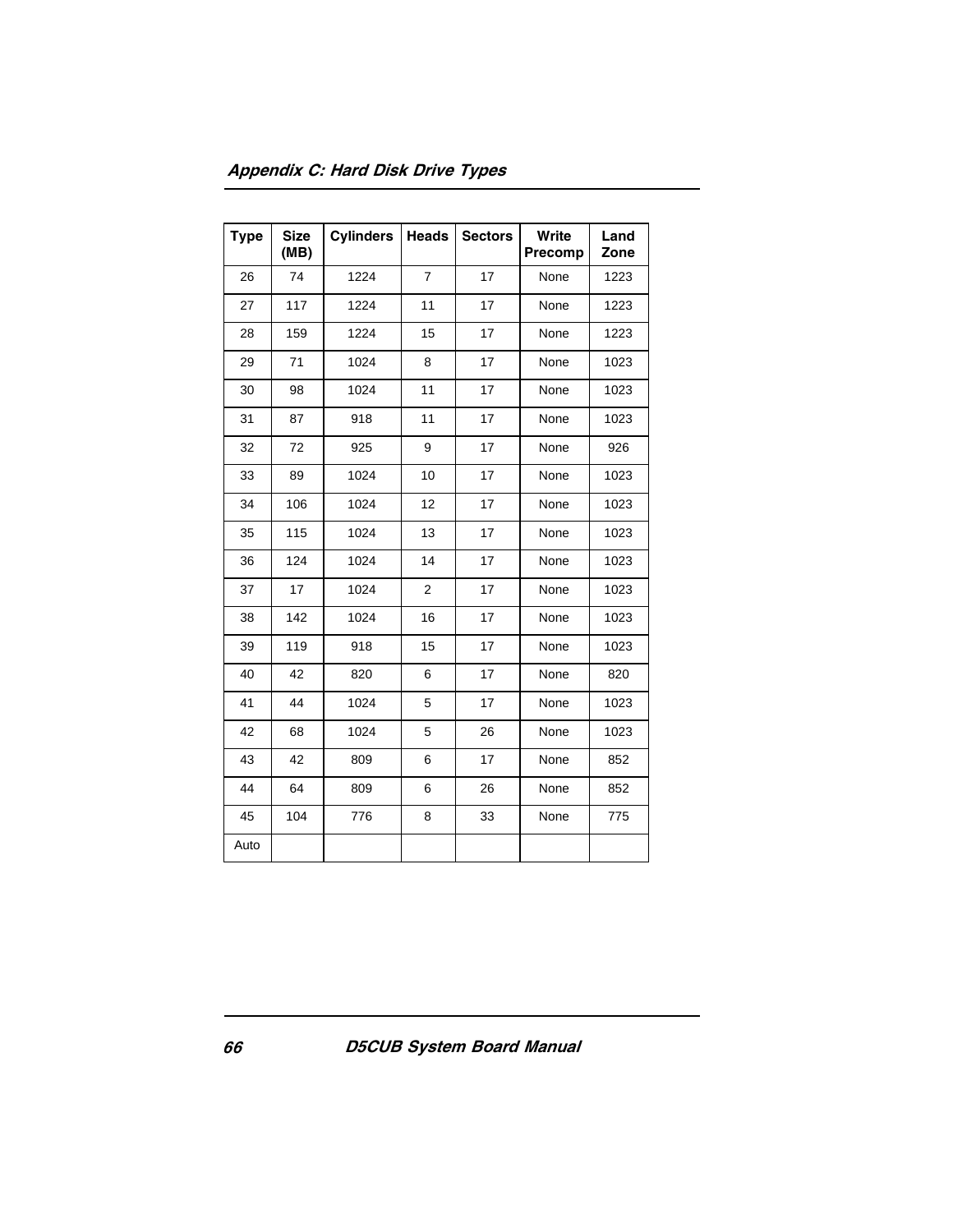#### Appendix

**D**

The Micronics system boards are designed so that the BIOS can be reprogrammed using a BIOS file. NOTE: The Flash BIOS jumper (JP19) must be set for  $+5V$ (default). Do not change this setting unless instructed by Technical Support. You can easily FLASH a BIOS by following the steps below:

Updating the System BIOS

- 1) After downloading the appropriate BIOS file from our BBS or Website, extract it to a bootable MS-DOS 6.X or Windows 95 diskette.
- 2) If you are using MS-DOS 6.X, reboot your system with the bootable diskette in the A: drive. To make sure a clean DOS environment is loaded, press the F5 key while "Starting MS-DOS" is displayed. After the system has rebooted, the cursor will appear at the  $A$ : $\triangleright$  prompt.
- 3) If you are using Windows 95, press F8 when you see "Starting MS Windows 95." Select the option "Safe Mode Command Prompt."
- 4) Now you can run the FLASH utility from the A:\> prompt. For example, to update the D5CUB to BIOS version XX, you would type:

A:\>FLASH D5CUBXX.BIN [ENTER]

- 5) After the FLASH screen appears, select [Y]es to save the current BIOS or [N]o if you do not want to save the current BIOS. NOTE: It is recommended that you save the current BIOS.
- 6) When prompted, select [Y]es to reprogram the BIOS.
- 7) After the update process has completed, you will be prompted to power off or reset your system. Once the system reboots, verify that the new BIOS version



encounter any problems during this process, or if you have questions about the procedure, please call **Technical** Support.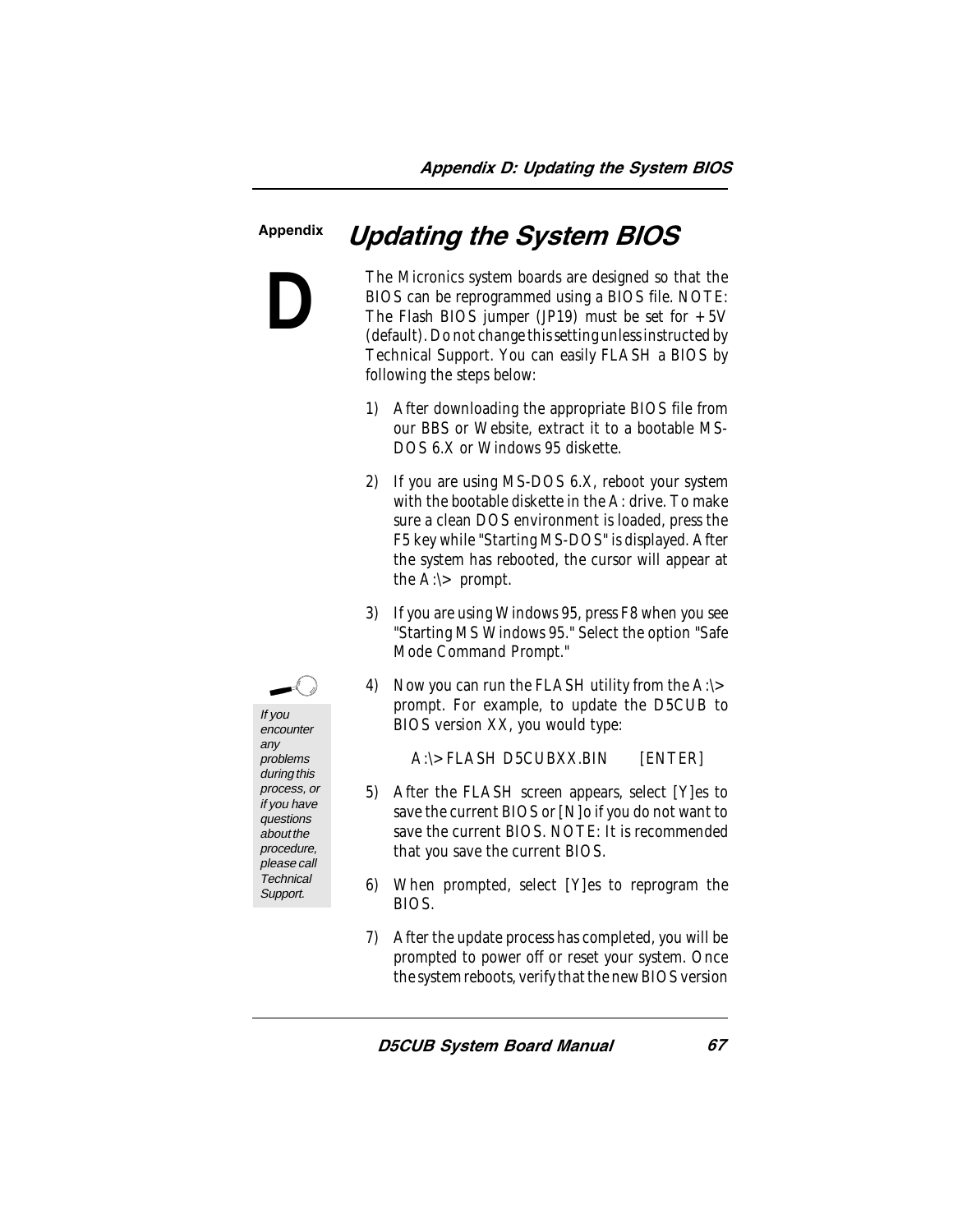appears on the screen. NOTE: After reprogramming the BIOS, you may need to enter SETUP and reset your settings.

NOTE: If the BIOS is somehow erased or doesn't seem to accept the upgrade, you can have your original BIOS chip reprogrammed manually by Technical Support. There is a \$29.95 fee for this service, which includes shipping charges to send your FLASH EPROM chip back to you. Also, a preprogrammed FLASH EPROM chip can be purchased from Technical Support for \$50.00. Overnight shipping costs an additional \$10.00. (Price and availability subject to change.)

If you prefer to send your system board in for the upgrade, the RMA department offers this service free of charge if your system board is under warranty.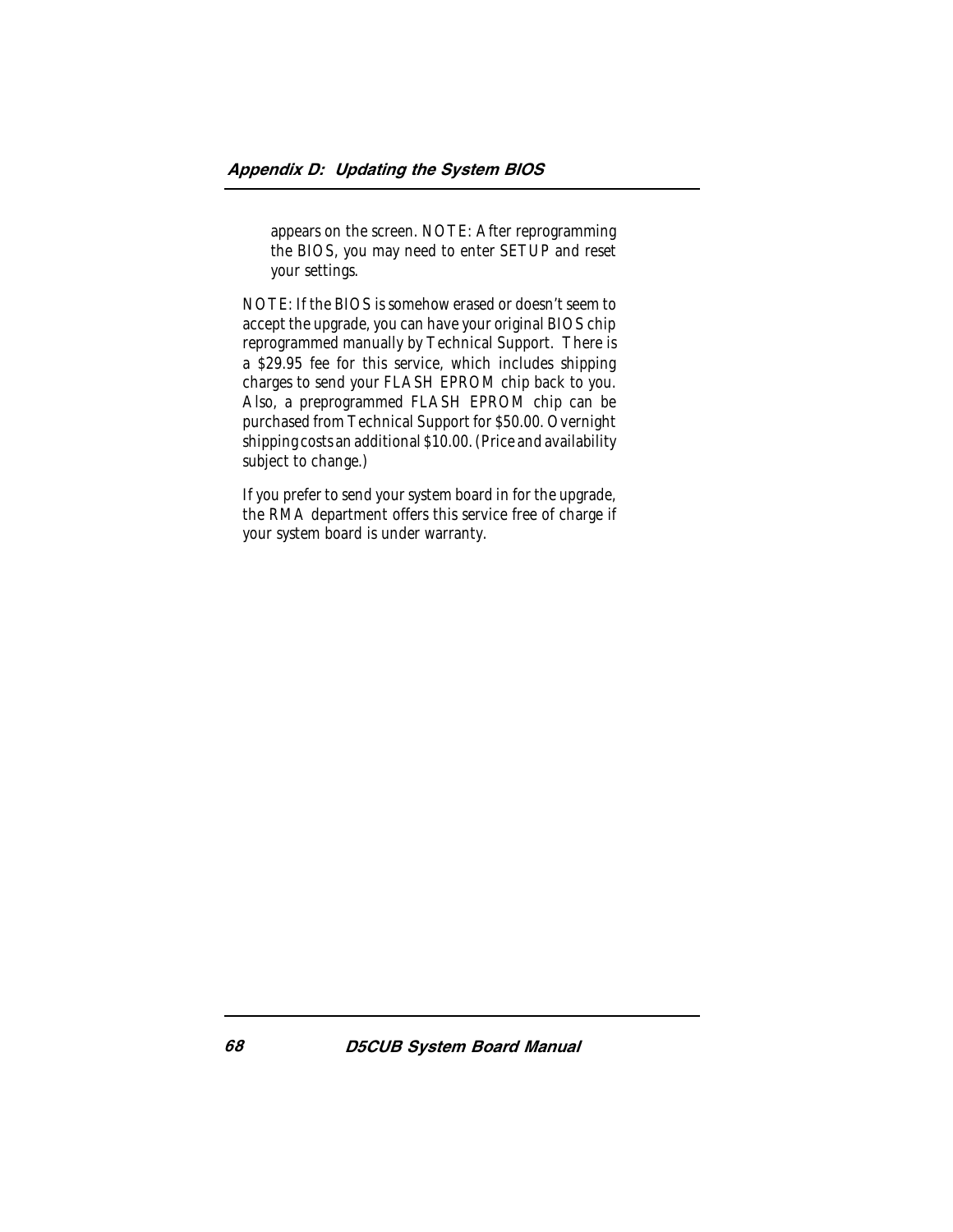# Appendix **Compatibility**



The Micronics Compatibility Lab has verified that the following hardware, operating systems and application programs function properly with the D5CUB system board. This information should *not* be interpreted as a list of the *only* products that are compatible with Micronics products. Instead, it serves as a guide to provide you with the best available options to use third party products with Micronics' products.

#### **HARDWARE**

#### **ISA Controllers**

Adaptec AHA1542CF SCSI Adaptec AHA1542CP SCSI Adaptec AHA1530P SCSI Bus Logic BT510A IDE Bus Logic BT545S SCSI Q-Logic SCSI DFI 400KF IDE

#### **PCI Controllers**

Adaptec AHA2920A SCSI Adaptec AHA2940 SCSI Adaptec AHA2940W SCSI Adaptec AHA2940U SCSI Adaptec AHA2940UW SCSI Adaptec AHA3940 SCSI Bus Logic BT946C SCSI Bus Logic BT956C SCSI Bus Logic KT930 LT SCSI Bus Logic KT930 DT SCSI Q-Logic PCI Basic Q-Logic IQ PCI-10 Q-Logic IQ PCI

#### **Network Adapters**

3COM 3C509 ISA 3COM 3C590 PCI

3COM 3C595 PCI Intel EXPro "A" PCI Intel EXPro "B" PCI SMC Elite 16 ISA SMC 8432 PCI Novell NE2000 ISA Cogent Emaster 960PCI ZYNX ZX312 PCI 3COM 3C619 ISA Intel EXP 16/4 ISA IBM Token I ISA IBM Auto Streamer PCI

#### **CD ROM**

Diamond 8X IDE Mitsumi 4X IDE Mitsumi 6X IDE NEC 4X External SCSI Pioneer 4X SCSI Plextor 4X SCSI Plextor 6X SCSI Plextor 8X SCSI Toshiba XM-3701B 4X

#### **Hard Drives**

Conner CFS 425A Conner 30174E Conner CFA 850 Conner CFA 1275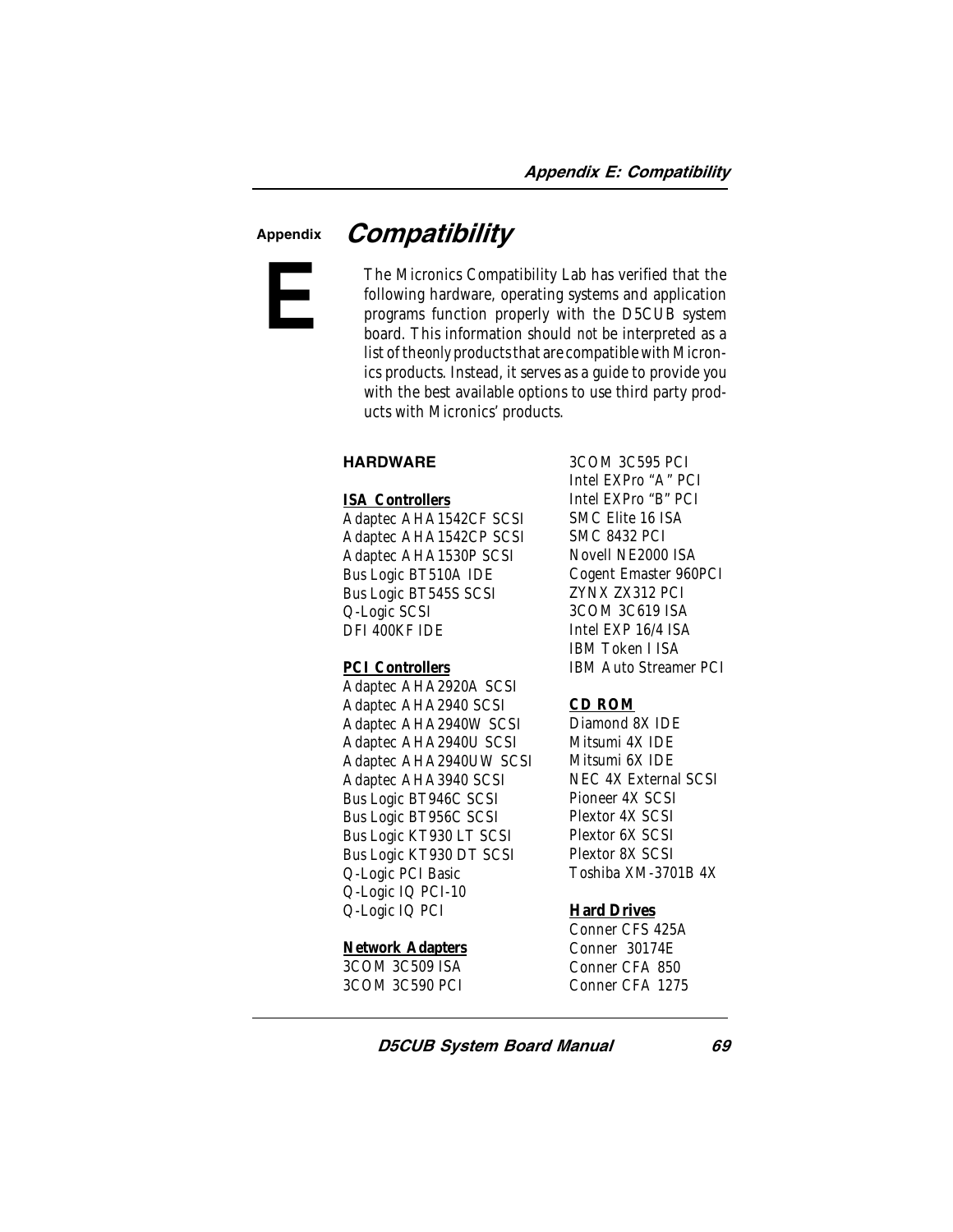Conner CFS540S IBM 3720AT Maxtor 7245AT Maxtor 7345AT Maxtor 540AV Maxtor 7273AT Maxtor 71260AT Quantum 525AT Quantum ELS 80AT Quantum Thunderbolt 630AT Quantum Thunderbolt 840AT Quantum Fireball 1080AT Quantum Lightning 730AT Quantum Sirocco 1700AT Quantum Sirocco 2550AT Quantum Big Foot 1280AT Quantum Big Foot 1700AT Quantum Empire 540S Quantum Empire 700S Quantum Lightning 240S Quantum Lightning 365S Quantum Fireball 540S Quantum Trailblazer 850S Seagate ST3550A Seagate ST3390A Seagate ST51080A Seagate ST31220A Seagate ST1480N Seagate ST3600N Western Digital Caviar 2540 Western Digital Caviar 2700 Western Digital Caviar 2850 Western Digital Caviar 21200 Western Digital Caviar 31200 Western Digital Caviar 31000 Western Digital Caviar 21600 Western Digital Caviar 31600 Western Digital Caviar 32500

#### **Graphic Adapters**

Orchid Kelvin 64 ISA STB Nitro ISA Orchid Kelvin Video 64 Orchid Fahrenheit 64 Orchid Fahrenheit Pro 64 Orchid Fahrenheit ProVideo 64 Orchid Fahrenheit 3D Diamond Stealth 64 VRAM Diamond Stealth 64 Video VRAM Diamond Stealth 64 Video DRAM Diamond Stealth Trio 64 DRAM Diamond Speedstar 64 DRAM ATI Mach 32 ATI Mach 64 Matrox Millennium 2MB Matrox Millennium 4MB Number 9 GXE 64 Number 9 GXE 64 Pro VRAM Number 9 Imagine 128 Number 9 GXE Trio STB Nitro PCI STB Power Graph Pro STB Power Graph 64 STB Sprint 32 STB Velocity 64 Jakarta MPEG Video Card

#### **Sound Cards**

Creative AWE32 PnP Sound Blaster Creative AWE32 Sound Blaster Creative PnP Sound Blaster Creative 16ASP Sound Blaster Orchid NuSound PnP D5CUB Onboard Sound Riser Intel PnP Sound Card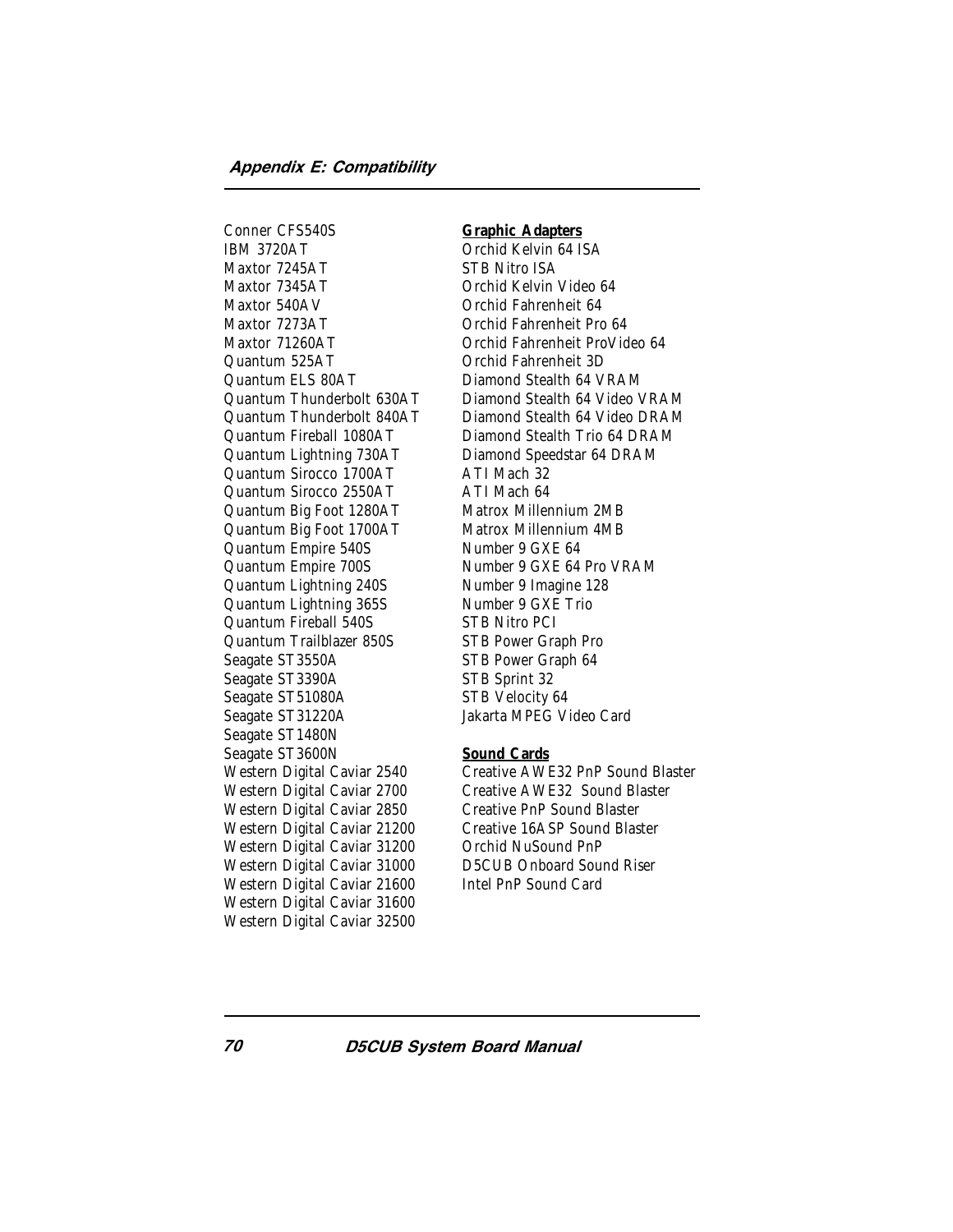# **Tape Backup**

Iomega Floppy Iomega ZIP Parallel Iomega ZIP SCSI Iomega Jaz SCSI Wangtek 5150 EQ Wangtek 5525 ES Tandenberg TDC 3820 SCSI Colorado Trakker 250 Parallel Colorado Floppy Tape Backup Archive 2150S SCSI Wangtek 3040 Floppy Tape Backup

# **FAX / Modem**

Digitan Internal 2400 US Robotics Internal 14.4 US Robotics External 28.8 Practical Peripherals External 14.4 Supra PnP Internal 28.8

#### SOFTWARE AND APPLICATIONS

# **Operating Systems**

Novell DOS 7.0 MS DOS 6.22 IBM PC DOS 7.0 MS Windows 3.11 MS Windows 95 MS Windows NT 3.51 WS MS Windows NT 3.51 Server IBM OS/2 WARP 3.0 IBM OS/2 2.11 SCO UNIX 3.2.4 SCO Open Server 5.0 ISC UNIX 4.0 Sunsoft Solaris 2.4 Sunsoft Solaris 2.5 Netware 3.12 Netware 4.1

#### **Windows Applications**

MS Windows 3.11 MS Windows for Workgroups 3.11 MS Office 4.2 for Windows MS Word for Windows 6.0 MS Excel for Windows 4.0 Lotus 1-2-3 for Windows 4.0 Word Perfect for Windows 6.0 Crosstalk 2.0 for Windows Procomm 2.0 for Windows CorelDraw 5.0 for Windows 3.11 Norton Desktop for Windows 2.0 AutoCad R12 for Windows 3.11 Norton Utilities for Windows 95 Norton Navigator for Windows 95 MS Office for Windows 95 McAfee for Windows 95

# **DOS Applications**

PC Tools 8.0 Norton Utilities 8.0 Norton Commander 3.0 Lotus 1-2-3 for DOS 3.1 Dbase IV 1.5 Clarion Database 3.0 Autodesk Autocad R12 C3 Autodesk Autoshade R2.0 Autodesk AutoFlix 2.0 Autodesk Animator Pro 3.1A Autodesk Autosurf R2 C! Harvard Graphics 3.0 Micro Graphics Designer 3.1 Brooklyn Bridge 1.0 PC Anywhere IV Fastlyn 2.0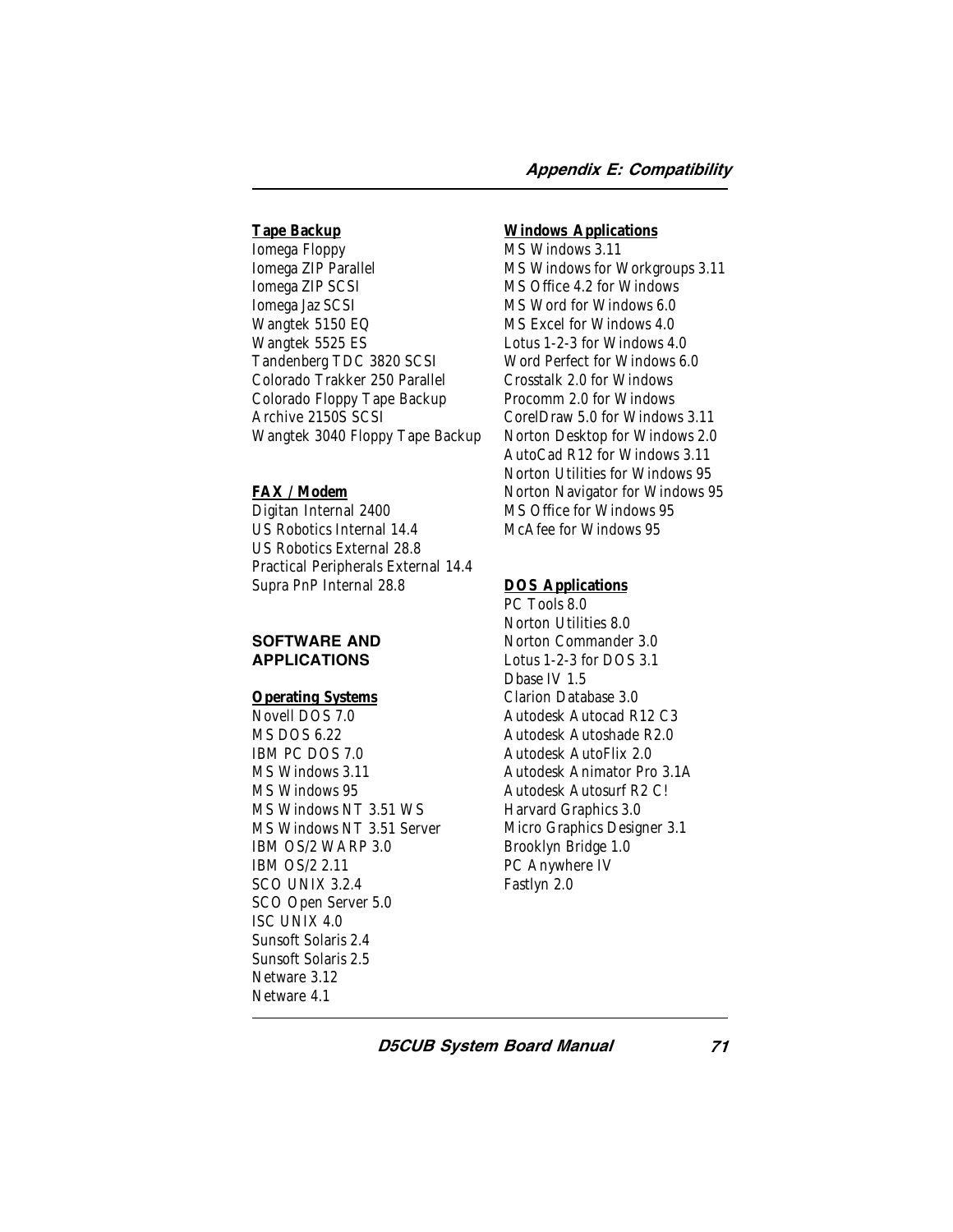# Limited Warranty

Except as described below, Micronics warrants the products to be free from defects in material and workmanship in normal use for a period of one (1) year from date of purchase. Should any product fail to perform according to this warranty at any time during the warranty period, except as provided below, Micronics or its authorized service centers will, at Micronics' option, repair or replace the product at no additional charge.

The warranty does not cover loss or damage which occurs in shipment or which is due to: (1) improper installation or maintenance, misuse, neglect or any cause other than ordinary commercial application, including without limitation, accidents or acts of God; (2) adjustment, repair, or modification by other than a Micronics authorized service center; (3) improper environment, excessive or inadequate heating or air conditioning, or electrical power failures, surges or other irregularities; (4) any statement about the product other than those set forth in this warranty; or (5) nonconformity to models or samples shown to the purchaser. Any models or samples were for the sole purpose of suggesting the character of the product and are not intended to form the basis of the bargain.

A receipt or copy of the invoice with the date of purchase from a Micronics reseller is required before any warranty service can be rendered. Service can be obtained by calling Micronics for a Return Merchandise Authorization (RMA) Number.

The RMA Number should be prominently displayed on the outside of the shipping carton of the returned product. Returned product should be shipped prepaid or hand carried to Micronics. The purchaser assumes risk of loss or damage in transit, and unless otherwise agreed to in writing by Micronics, will pay inbound shipping charges.

The exclusive remedy of the purchaser under this warranty above will be repair or replace at Micronics' option,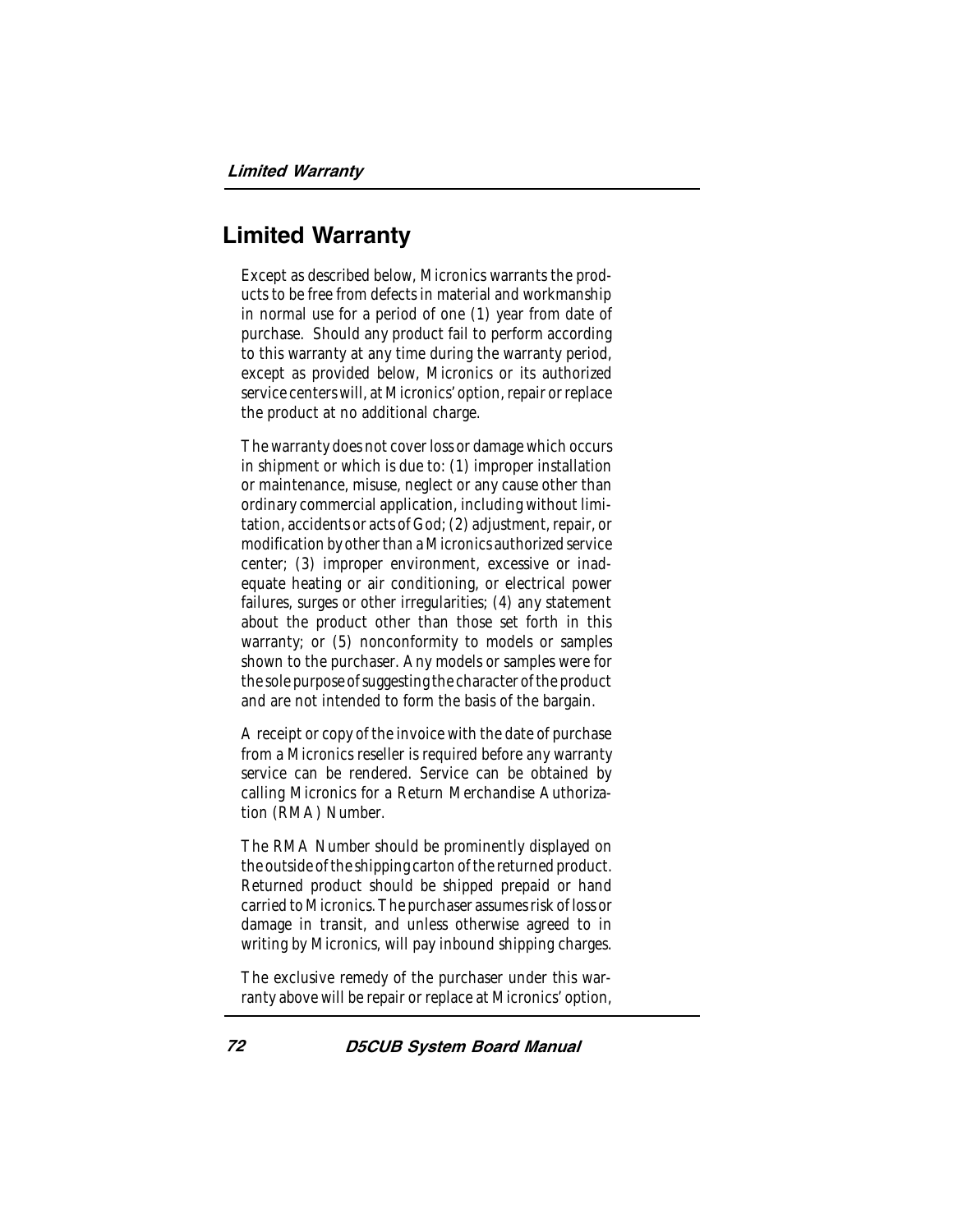but if for any reason that remedy should fail of its essential purpose, the exclusive remedy of the purchaser shall then be actual damages up to amounts paid for the defective product by the purchaser. This limited warranty shall be deemed to "fail of its essential purpose" if, after repeated efforts, Micronics is unable to make the product operate as warranted. Micronics' liability for damages to the purchaser for any cause whatsoever; regardless of the form of action and whether in contract or in tort, shall be limited to the purchase price in effect when the cause of action arose for the product that is the basis of the claim.

Micronics will not be liable for any lost profits or any indirect, special incidental or consequential damages in connection with the product, even if Micronics has been advised of the possibility of such damages.

Micronics makes no warranties or representations as to performance of products or as to service to distributor or to any person, except as set forth in Micronics; limited warranty accompanying delivery of product.

Micronics disclaims all other warranties whether oral, written, expressed, or implied, including without limitation, the warranties of design, merchantability, or fitness for a particular purpose, if applicable, or arising from a course of dealing, usage or trade practice.

# Non-Warranty Service

After the one year warranty service is no longer in effect, repair service is still available for Micronics products. For more information, contact Micronics' RMA department at (510) 683-0428. The RMA department is open between 8:30 A.M. and 5 P.M. Pacific Standard Time.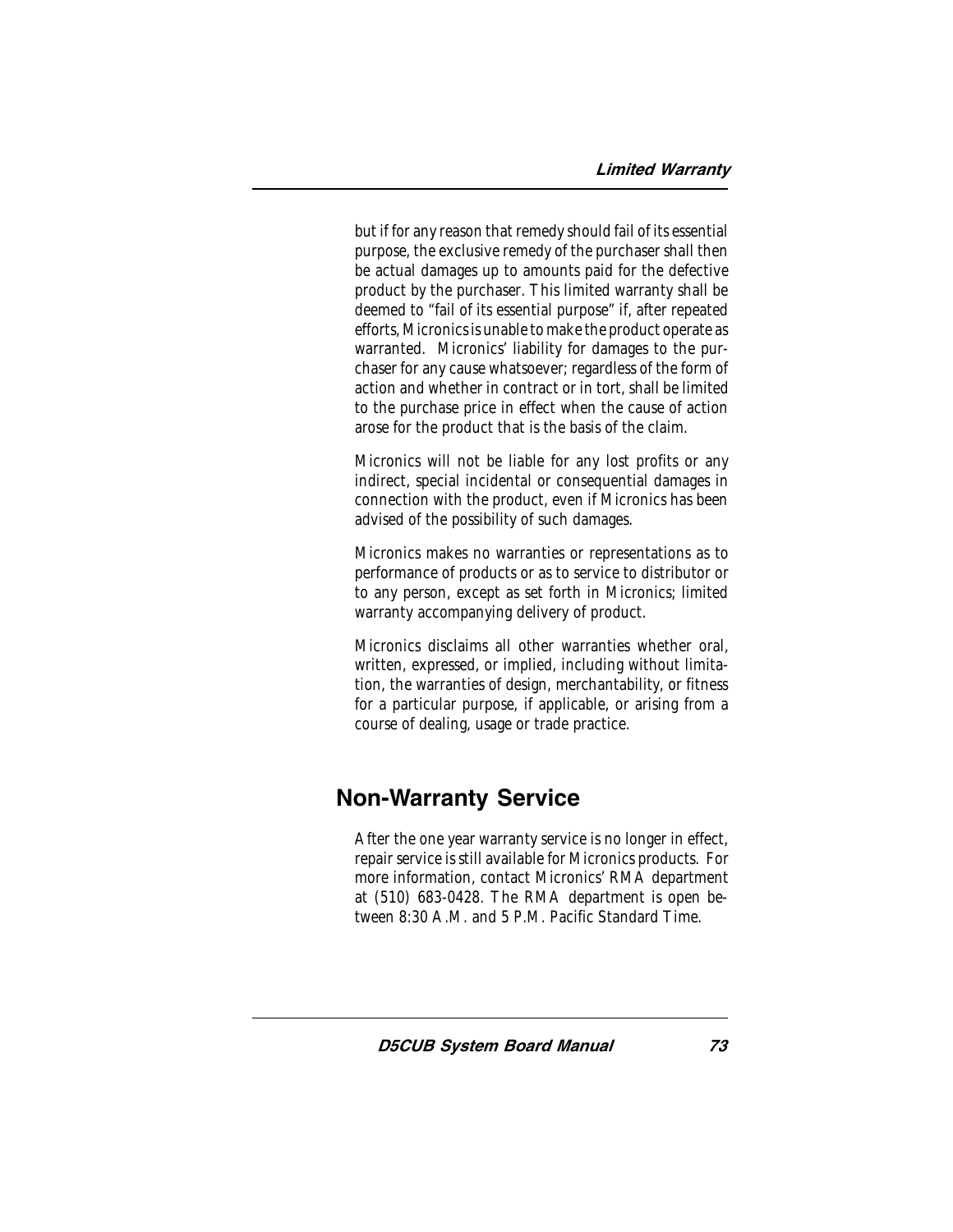# FCC Statement

This equipment has been tested and found to comply within the limits for a Class B digital device, pursuant to Part 15 of the FCC Rules. These limits are designed to provide reasonable protection against harmful interference in a residential installation. This equipment generates, uses and can radiate radio frequency energy and, if not used in accordance with the instructions, may cause harmful interference to radio communications. Interference to radio or television reception can be determined by turning the equipment off and on. You are encouraged to try to correct the interference by one or more of the following measures:

- ⊕ Reorient the receiving antenna.
- Increase the separation between the equipment and ⋒ the receiver.
- Connect the equipment into an outlet on a circuit ⊕ different from that to which the receiver is connected.
- Consult your dealer or an experienced radio/TV ⋒ technician for help.

To meet FCC requirements, shielded cables are required.

*NOTE: Changes or modifications not expressly approved by Micronics could void your authority to operate the equipment.*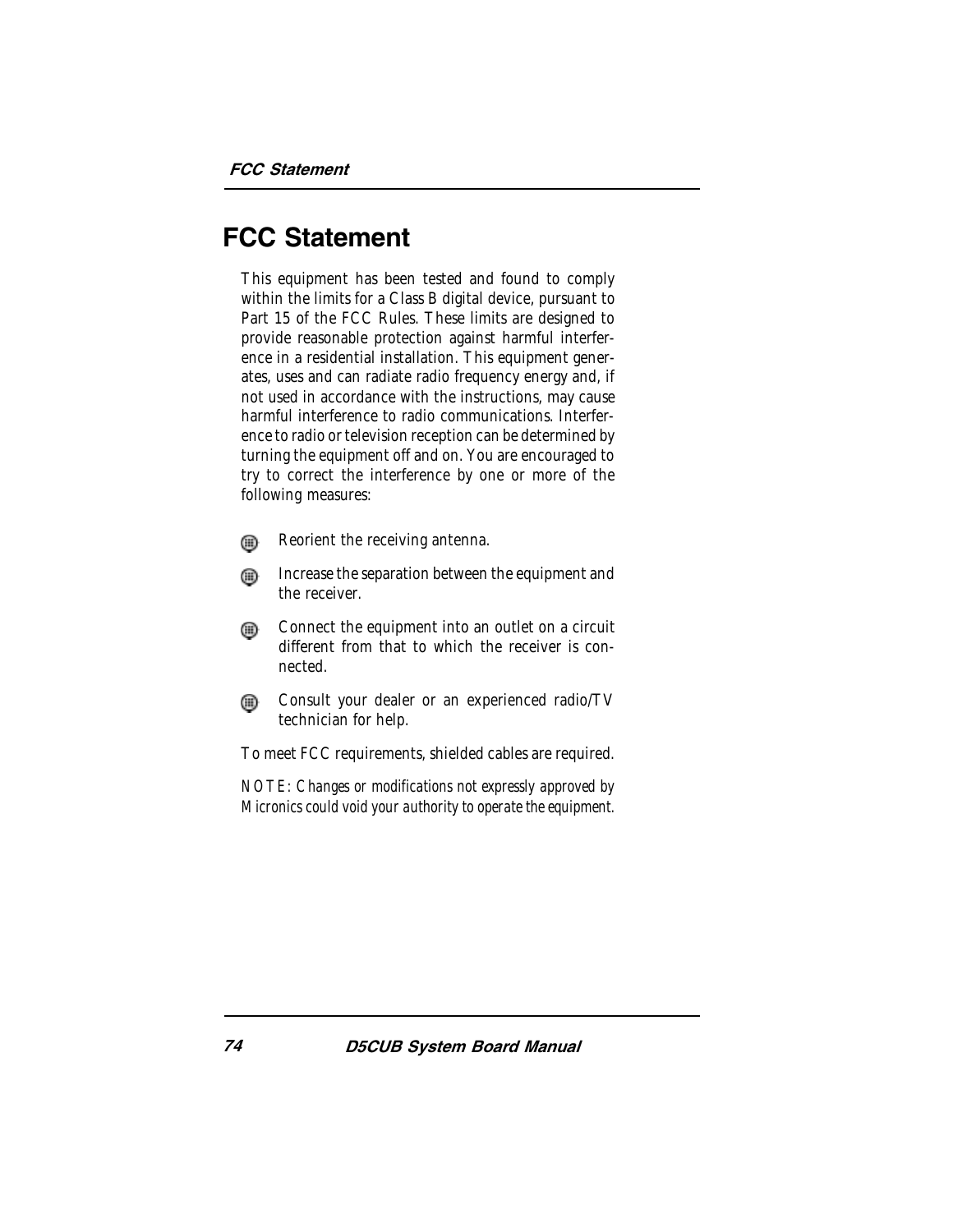# Declaration of Conformity

Application of Council Directives 89/336/EEC. Standards to which the conformity is declared:

|                        | EN55022 EN50082-1                                                                                   |
|------------------------|-----------------------------------------------------------------------------------------------------|
| Manufacturer's Name:   | Micronics Computers, Inc.                                                                           |
| Manufacturers Address: | 221 Warren Avenue<br>Fremont, California 94539<br>USA<br>Tel: (510) 661-2300<br>Fax: (510) 651-9450 |
| Type of Equipment:     | 150/166/200<br>Desktop Personal Computer                                                            |
| Model Name:            | D5CUB                                                                                               |
| Tested by:             | TUV<br>Sudwestdeutschland e.v.<br>Dudenstrabe 28<br>D-68000 Manuhezm 1<br>D-7024 Filderstadt 1      |

Test Engineer Mr. H. Koch

I, the undersigned, hereby declare that the specified equipment conforms to the directives and standards listed above.

MingMingfor

Ming Ming Hsu Vice President of Engineering May 7, 1996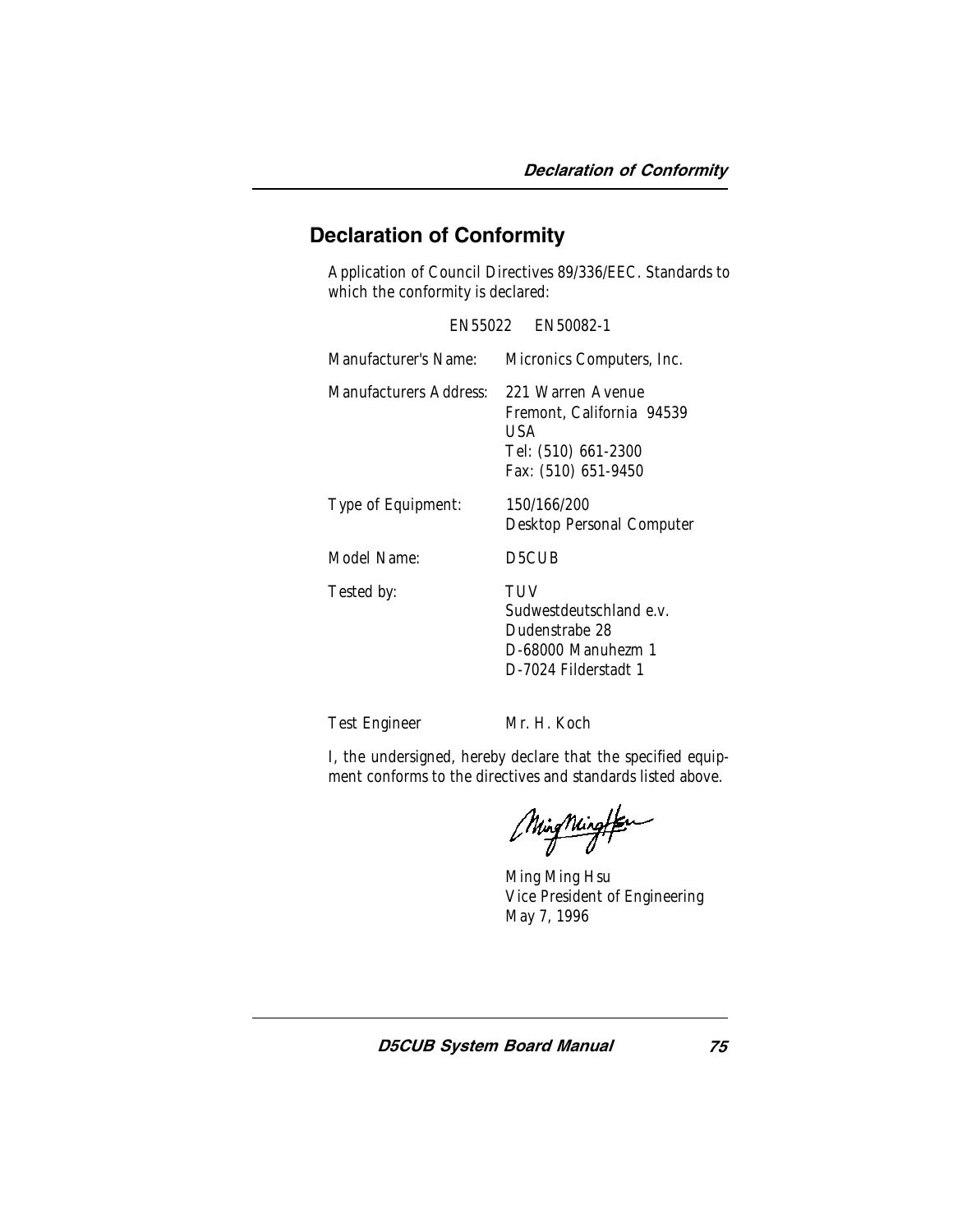# Index

#### **B**

Battery Disposal - 59 POST Messages - 63 BIOS Configuration - 35 Setup - 35, 37 Bulletin Board System (BBS) - 61

# **C**

**Compatibility** Hardware - 69 Software - 71 Configuring the D5CUB - 13

# **D**

Diagram (D5CUB) - 14

# **E**

Extended Data Out (EDO) Memory - 21, 23 Environmental Specifications - 58 Error Checking (ECC) - 21, 23

#### **F**

Fast Page Mode (FPM) Memory - 21, 23

# **H**

Hard Disk Drive Types - 65 Help Bulletin Board System (BBS) - 61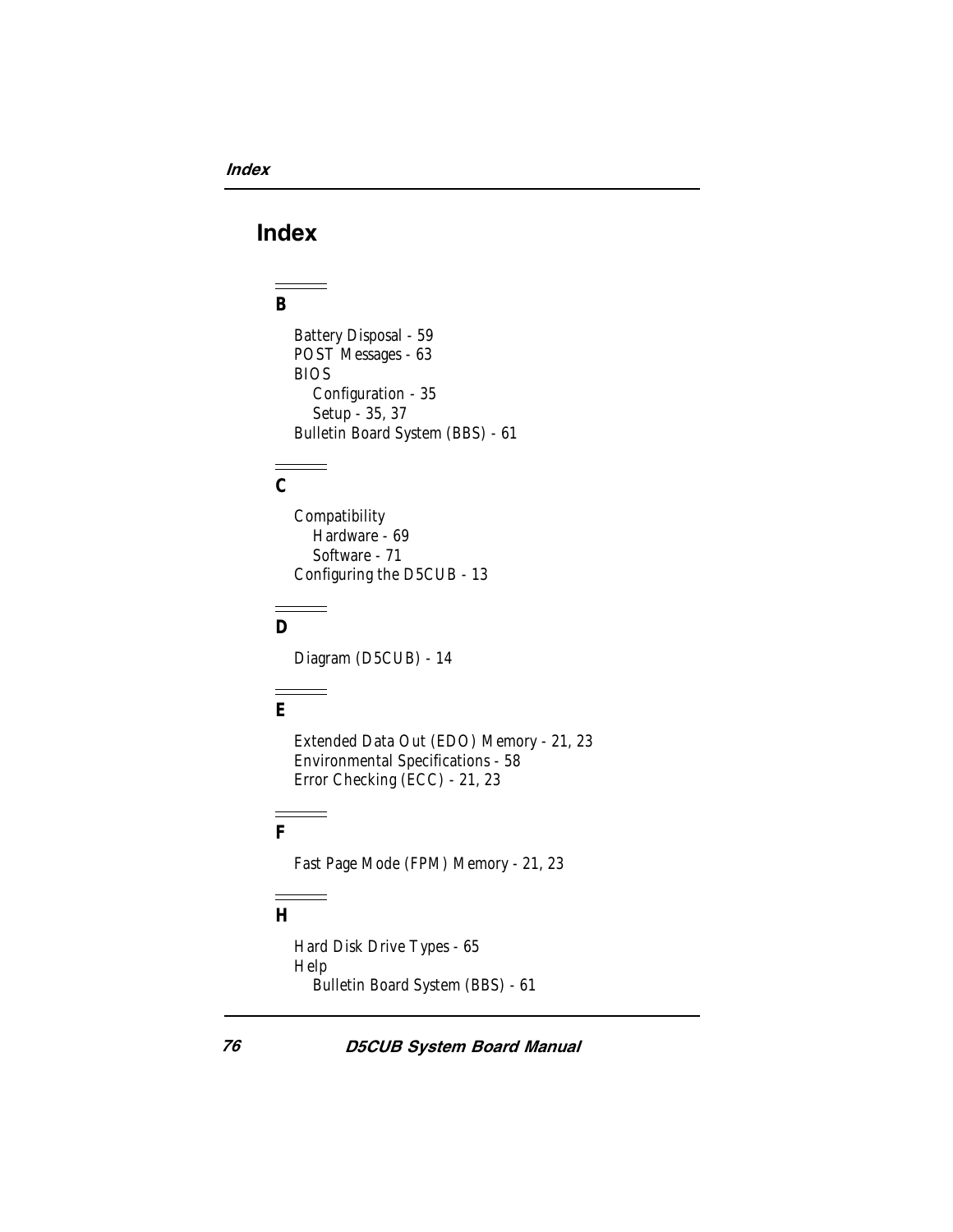Telephone Numbers - 60, 61 Troubleshooting - 63

# **I**

**Installation** CD-ROM Drive - 30 CPU - 27 Installing your D5CUB - 21 ISA Peripheral Card - 29 PCI Peripheral Card - 28 Quick Installation - 9 Sound Drivers - 31

# **J**

Jumper Settings - 15

# **M**

D5CUB System Board Diagram - 12 Memory Configurations - 25 Installing - 26 Mixing - 24 Removing - 26 Supported - 21, 23

# **O**

Online Services - 61

# **P**

POST Messages - 63